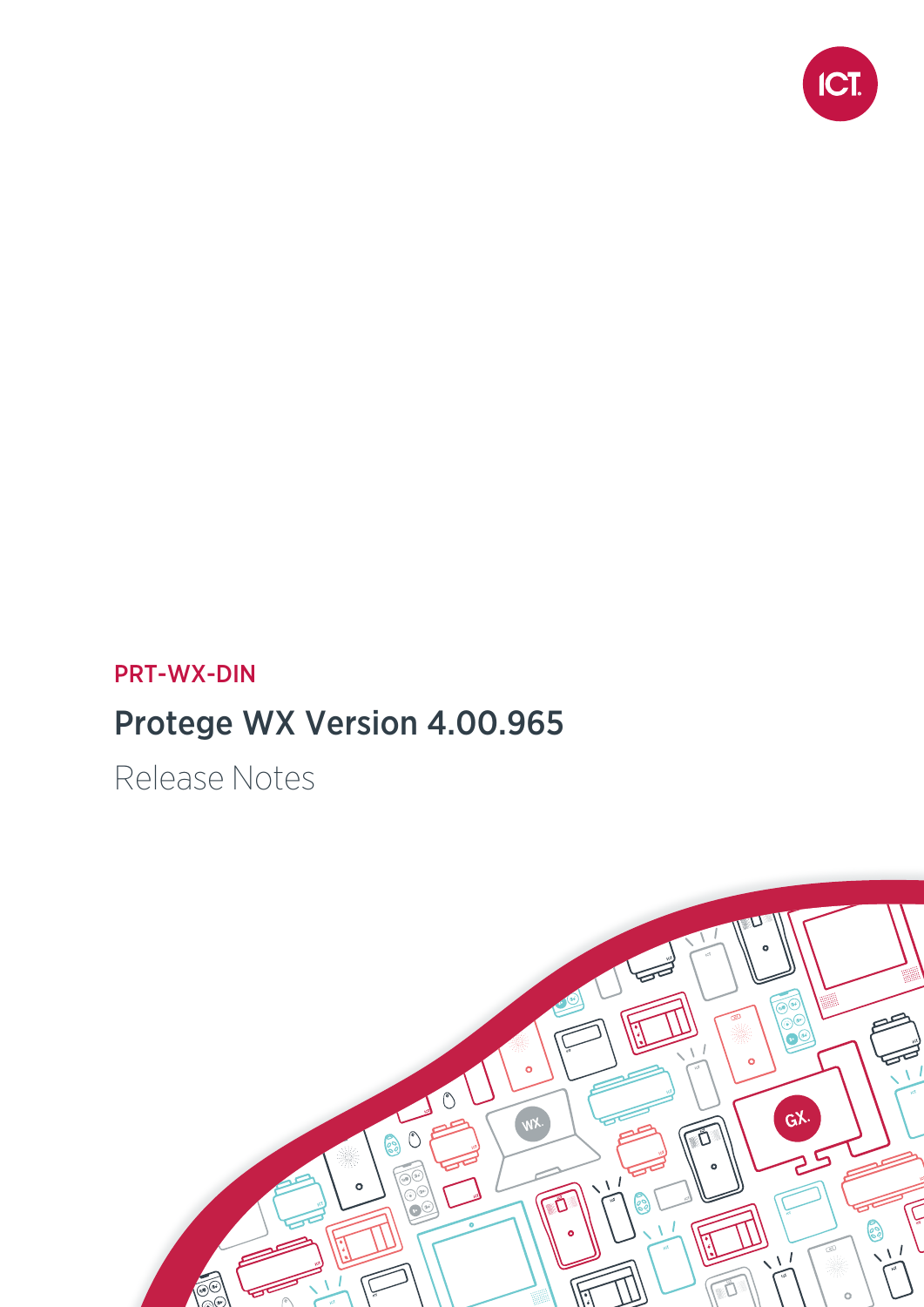The specifications and descriptions of products and services contained in this document were correct at the time of printing. Integrated Control Technology Limited reserves the right to change specifications or withdraw products without notice. No part of this document may be reproduced, photocopied, or transmitted in any form or by any means (electronic or mechanical), for any purpose, without the express written permission of Integrated Control Technology Limited. Designed and manufactured by Integrated Control Technology Limited, Protege® and the Protege® Logo are registered trademarks of Integrated Control Technology Limited. All other brand or product names are trademarks or registered trademarks of their respective holders.

Copyright © Integrated Control Technology Limited 2003-2022. All rights reserved.

Last Published: 16-Feb-22 9:56 AM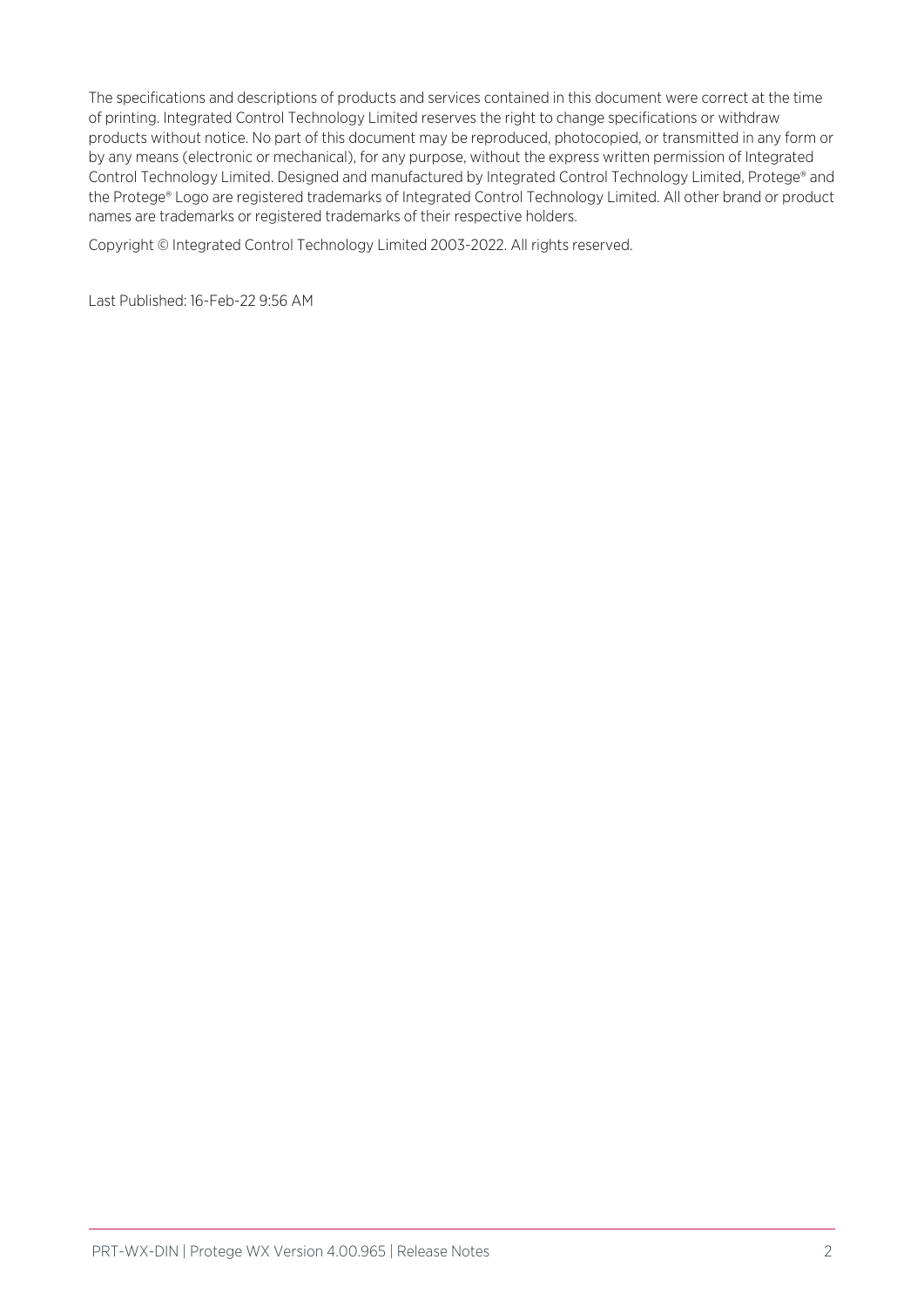# Introduction

This document provides information on the new features, enhancements and resolved issues released with:

⦁ Protege WX version 4.00.965

A full release history for previous versions is also included.

# Supported Hardware

This update is supported in the following Protege WX controller modules:

| <b>Product Code</b> | <b>Controller Module</b>                            |
|---------------------|-----------------------------------------------------|
| PRT-WX-DIN          | Protege WX DIN Rail Integrated System Controller    |
| PRT-WX-DIN-1D       | Protege WX DIN Rail Single Door Controller          |
| PRT-WX-DIN-1D-POE   | Protege WX DIN Rail Single Door Controller with PoE |

# <span id="page-2-0"></span>Older Controller Limitation

Due to technological limitations, some older controller hardware is currently not capable of loading the latest firmware versions.

Controller models without physical USB ports may not support newer firmware files. If your controller does not have a USB port, **do not** attempt to upgrade it to the current version without confirming compatibility.

In particular, controllers manufactured prior to **December 2015** use an older operating system which is not compatible with firmware versions higher than 4.00.427. There are two methods for checking your controller's manufacture date:

- The warranty sticker on the back of the controller shows the month and year of manufacture.
- ⦁ Contact ICT support with a list of controller serial numbers to check.

It may be possible to upgrade the operating system of the controller and allow use of the latest firmware versions. Contact ICT support for more information.

# Updating to the Latest Version

- 1. Prior to performing an update, we recommend you back up your database:
	- Navigate to System | Backup.
	- Select Backup Controller.

Depending on your browser settings you may be prompted to save the file. Otherwise, it is downloaded automatically to your **Downloads** folder.

- 2. From the main menu, select **System | Application Software**. This page gives details about the current Protege WX version that is installed.
- 3. Click the **Choose File** button and browse to the supplied update file.
- 4. Click **Upload** to commence the update procedure.

Progress is shown as the new application software is installed. The controller then restarts and resumes normal operation.

This process can take up to 5 minutes to complete, so we recommend that updates are performed when the site is closed for maintenance or at times of low activity. The controller will not be able to perform its normal function while being updated.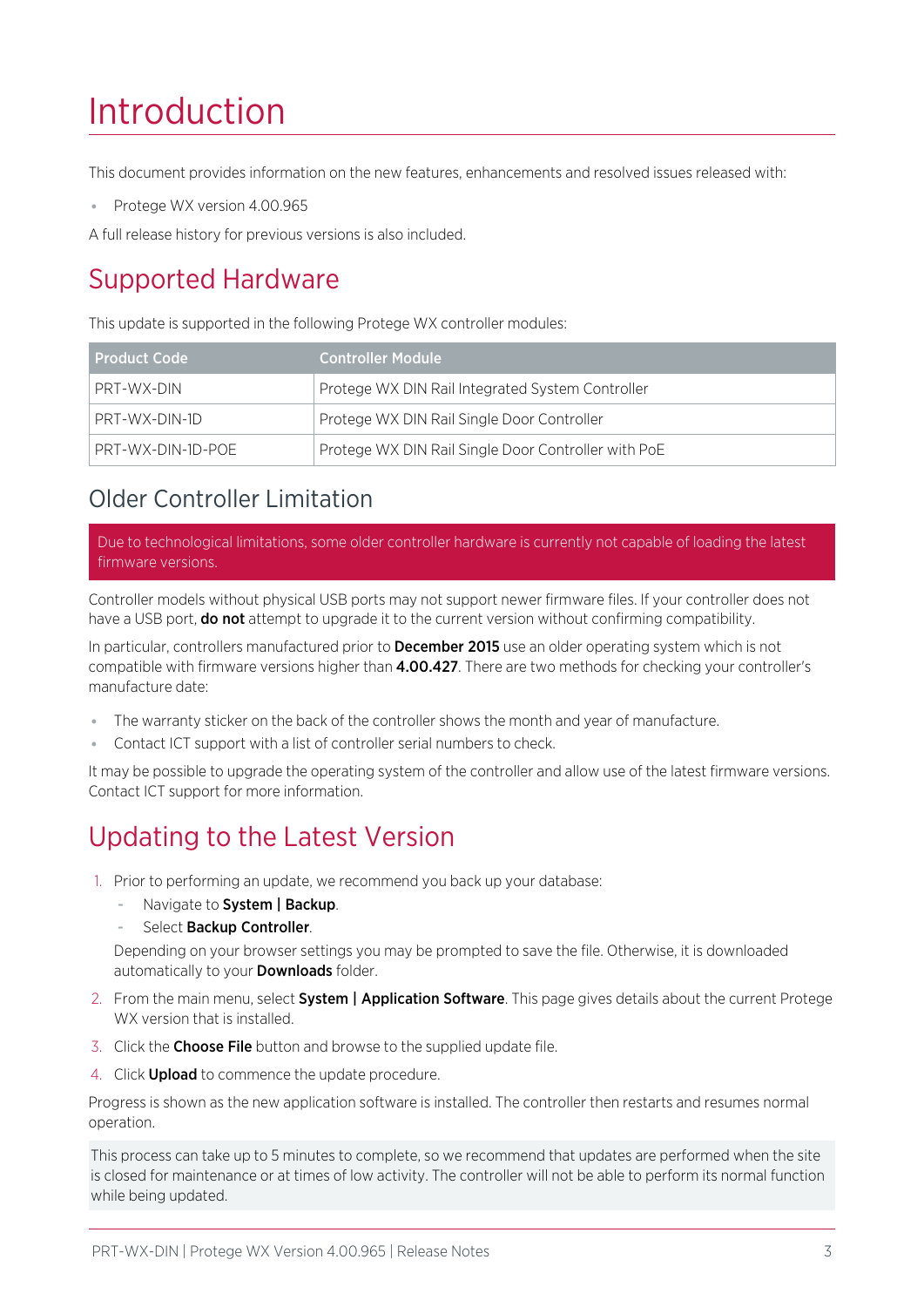# Registering your controller

Once logged in, you will be prompted to register your controller:

- 1. Navigate to System | Licensing and select the License Update tab.
- 2. Enter your Site and Installer details.
- 3. Select the Automatic or Manual option to download and activate your Protege WX license.

### To Automatically Activate Your License:

#### 4. Click Download License.

5. Your details are passed to the ICT web registration service, then your license is activated automatically.

Important: The automatic activation process requires an internet connection on the workstation you are using to connect to the controller. If this is not available, you will need to use the manual activation option.

### To Manually Activate Your License:

- 4. Click Generate File to create a license request file. When prompted, save the .req file to a folder on your network or a portable drive.
- 5. Click on the link to select your licensing options. This opens a web page where you will be prompted to enter your site, installer, and serial number details.
- 6. Browse to the saved .req file and click Submit.
- 7. Your details are passed to the web registration service. Once registration is complete you will be prompted to download your license (\*.lic) file.
- 8. Return to Protege WX. Click **Browse** to select the license file and activate your Protege WX license.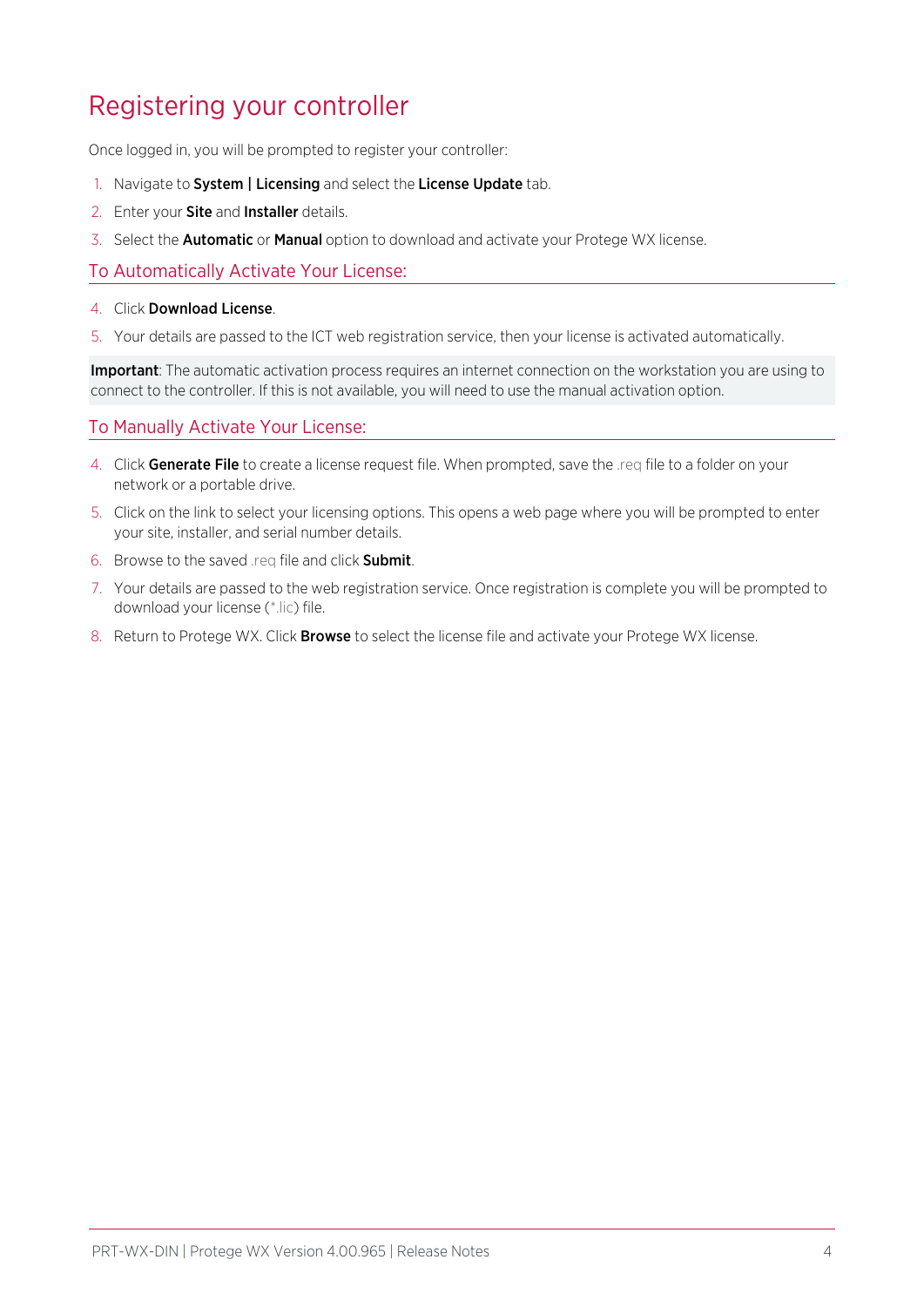# Version 4.00.965

# Issues Resolved (4.00.965)

The following issues were resolved with this release.

⦁ Resolved a regression where changes to a user's access levels would not be saved if an access level assigned to that user had previously been deleted.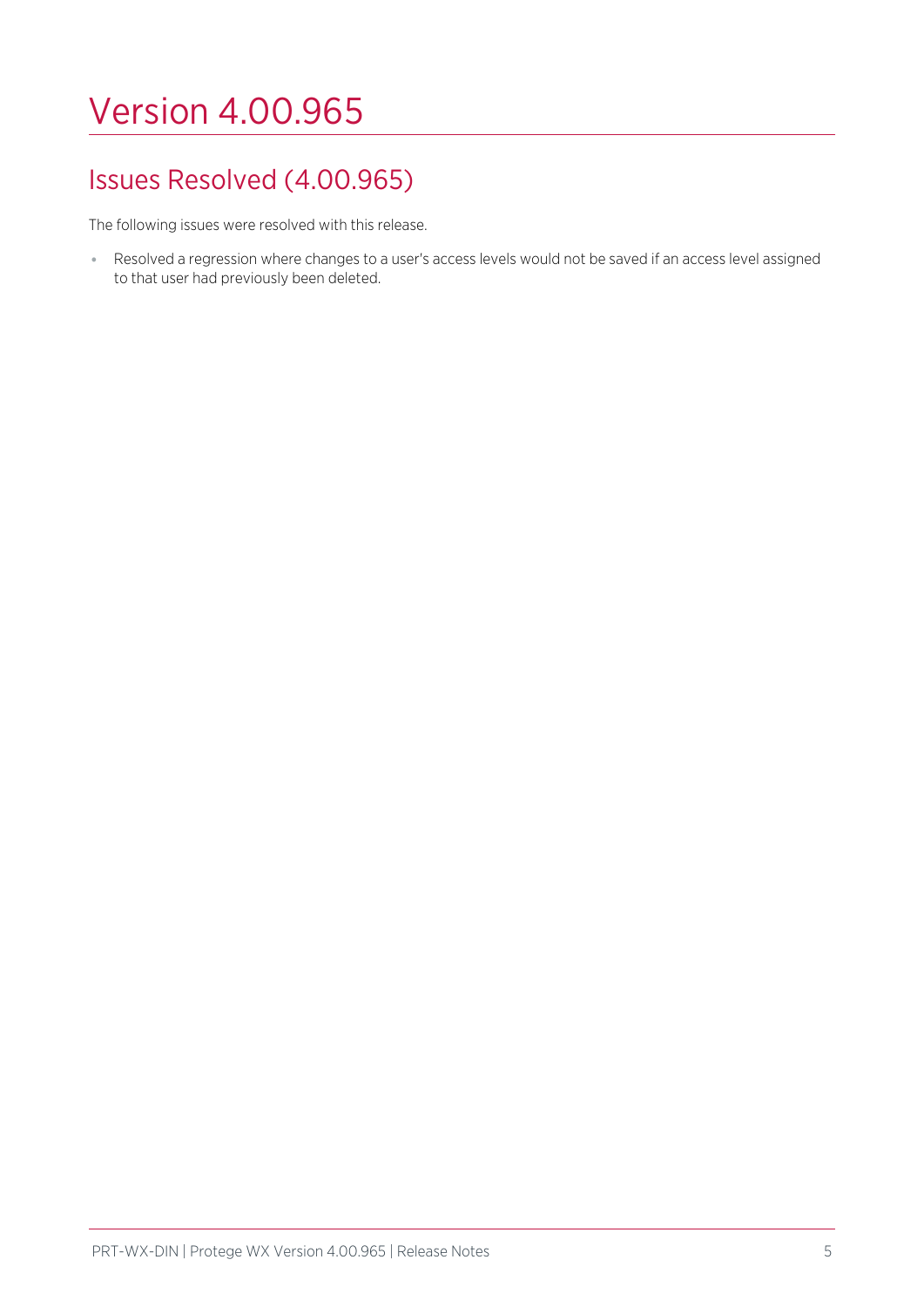# Previous Release History

# Version 4.00.938

# Feature Enhancements (4.00.938)

The following enhancements have been made to existing features in this release.

#### Cybersecurity Enhancements

- Removed insecure FTP and Telnet protocols from the controller.
- ⦁ Removed an insecure debug mechanism.

## Issues Resolved (4.00.938)

The following issues were resolved with this release.

Resolved an issue where controller models without USB ports could not be updated past version 4.00.840.

Some older controllers are still not compatible with current firmware. Ensure that your controller is compatible before upgrading (see [page 3\).](#page-2-0)

■ Resolved an issue where the **Disable Green LED Processing** option in the reader expander programming did not work for readers connected in RS-485 configuration.

Limitation: This feature is not available for smart readers.

- ⦁ Resolved an issue where areas would not arm correctly on schedule when successive days ending in midnight in the same period were checked.
- ⦁ Resolved an issue where the date/time picker displayed 12-hour time even when the browser's location settings specified 24-hour time.
- ⦁ Resolved an issue where invalid date formats in a user import CSV were not handled correctly in the user expiry fields, resulting in those fields becoming uneditable.
- ⦁ Resolved an issue where the access control wizard would hang endlessly when attempting to rename the maximum number of doors (128).
- Resolved an issue where the ellipsis button next to the **Alarm Operating Schedule** fields for door left open and door forced open did not link to the correct page.
- ⦁ Resolved an issue where the output's 'activate timed' feature displayed the time of day instead of length of time to activate.
- ⦁ Resolved an issue where the time displayed in the web interface would drift backwards when the browser tab was not focused, so that it did not accurately display the controller time.
- ⦁ Resolved an issue where multiplexed Wiegand readers connected to a reader expander would not produce 'Exit Granted' events for custom credential types.

# Known Issues (4.00.938)

ICT would like to make you aware of the following known issues in this version:

- When the **Entry/Exit reading mode** is set to Custom and the card and biometric credential types are selected, the door does not correctly accept the biometric credentials and denies access.
- When door's lock time is recycled by a user with User operates extended door access function enabled, the door's standard lock time is used instead of the extended lock time.
- When an access level is deleted, any user that has that access level assigned when it is deleted will be unable to have any other access level added to the user record. This can be prevented by removing the access level from all associated user records before deleting the access level.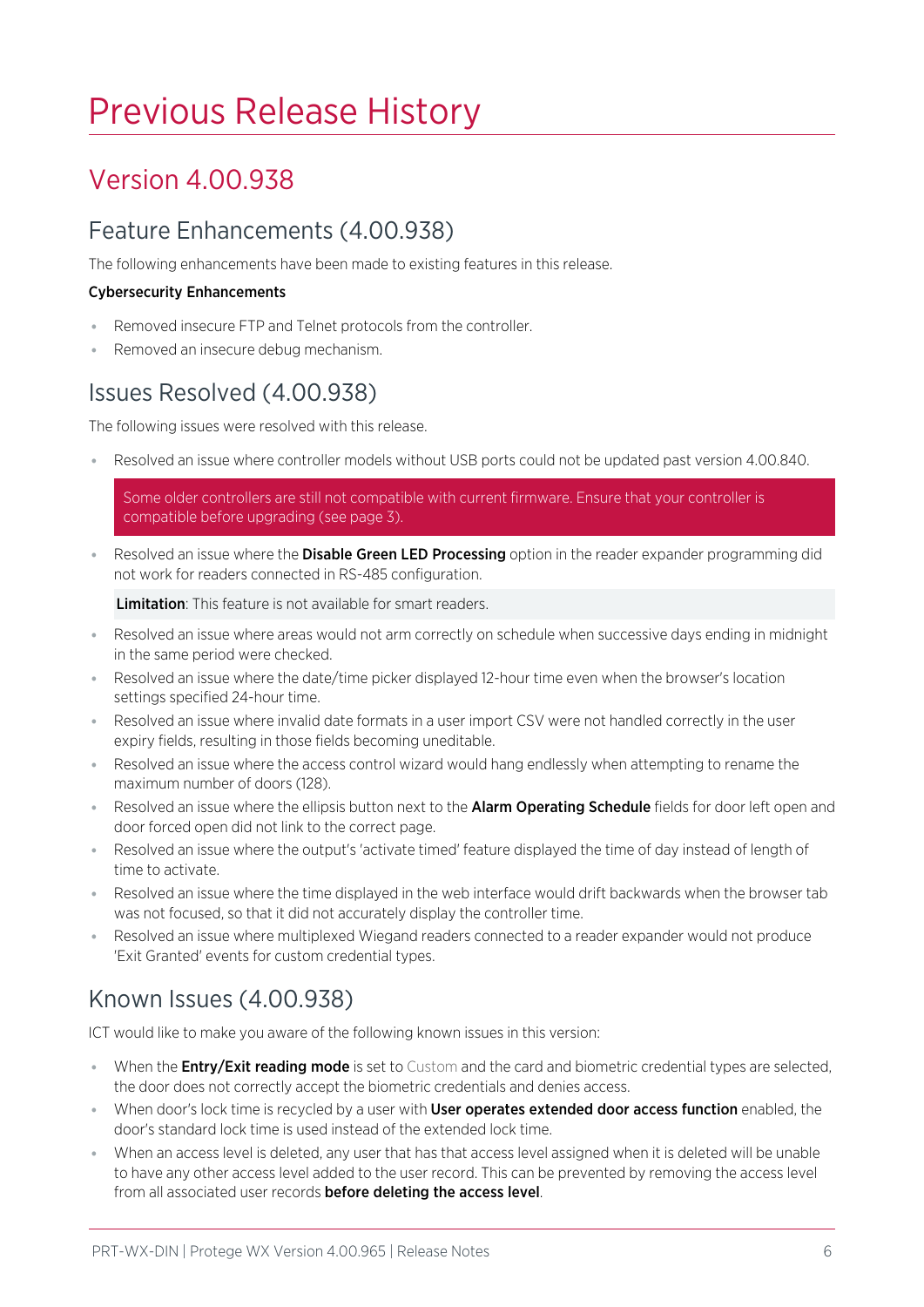# Version 4.00.864

# New Features (4.00.864)

The following new features have been added in this release.

## Controller Default Security Upgrades

This release includes significant changes to the process of setting a password and defaulting the controller. These changes ensure that Protege WX is compliant with Title 1.81.26: Security of Connected Devices, enacted by the State of California.

Upon firmware upgrade, you will be asked to change your password if it is still the default. Defaulting a controller now resets all settings to the factory default, including IP and login information. In the future, new controllers shipped from the factory will have HTTPS enabled by default and require you to set a custom login username and password.

In the past, when a controller was defaulted, only the programming database was deleted. With this version, the controller is entirely reset to factory default, with the following effects:

- ⦁ The IP address is reset to the default address (192.168.1.2).
- ⦁ Any custom HTTPS certificate uploaded by an operator is deleted and must be reloaded.
- All other System Settings (e.g. HTTP Port, DNS Server) revert to their default values.
- ⦁ All programming is deleted, including all operators.

When you access the web interface after defaulting the controller, you will be required to create a new username and password for the administrator operator.

## PIN Security Enhancements

Site security enhancements provide greater control over the PIN codes available to users, and enable sites to require dual credentials (PIN and User ID) to authenticate users at the keypad. These options are available in the System | Settings | Security Enhancement tab, allowing you to configure the following:

- Require each user to enter a unique User ID as well as their PIN when they log in to a keypad. The User ID field is added to all new and existing users, and can be populated with unique values by the operator.
- ⦁ Force users to set their own PIN the first time they use a keypad, so that only the user knows their permanent PIN.
- ⦁ Set default PIN expiry periods to ensure that user PINs are changed regularly.
- ⦁ Set complexity requirements for PINs, such as minimum length, maximum sequential digits and maximum repeated digits.

This feature is only available in Advanced mode.

## Editing User Records from a Keypad

This release adds the ability to create and edit user records from a Protege keypad, increasing convenience for installers and end users on site.

- Modify existing user records. You can configure the following:
	- Name
	- Default language
	- The first facility and card number
	- The first assigned access level
	- PIN number
	- User ID (if site security enhancements are in use)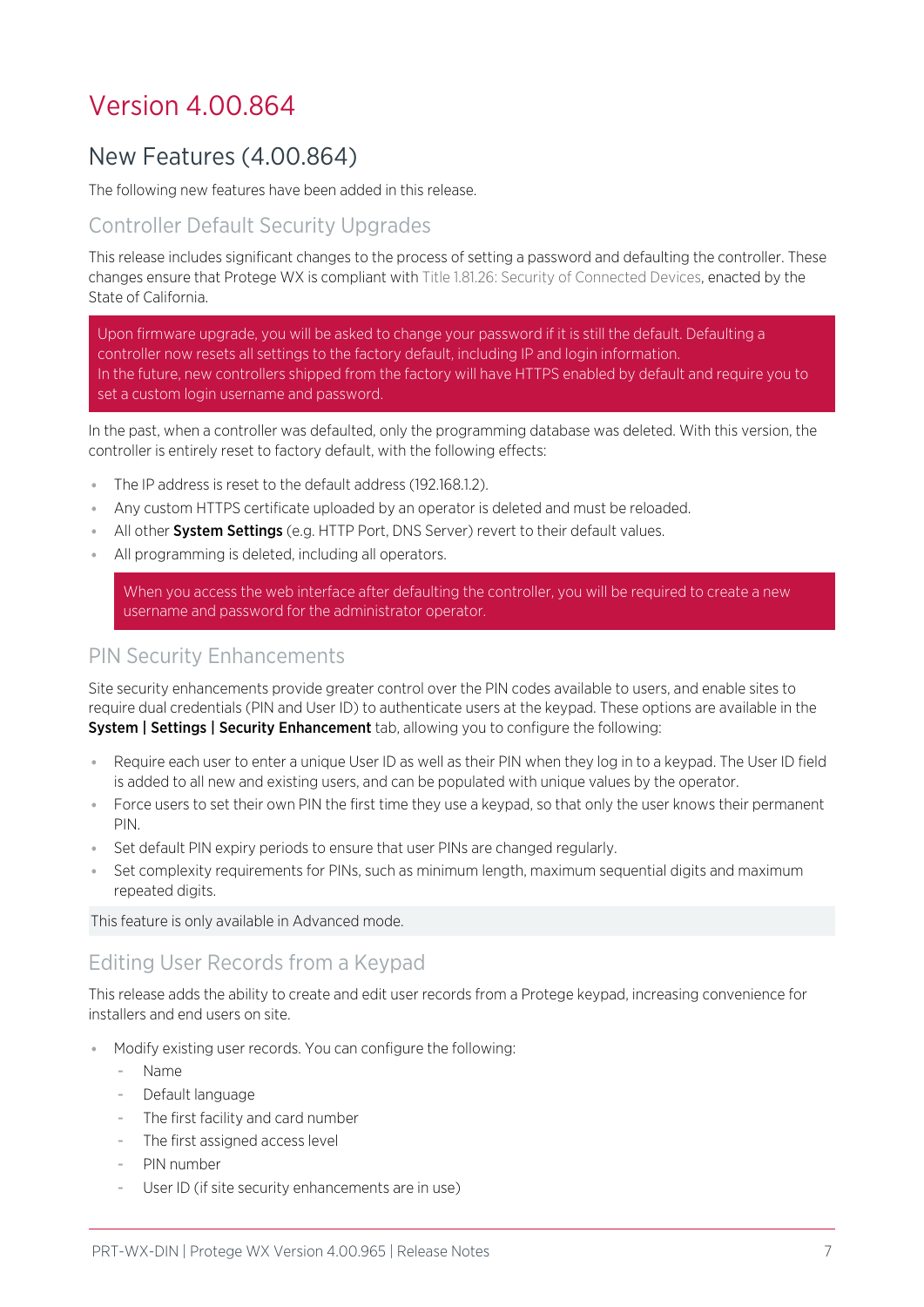- Many useful options from the Options tab, such as User Has Super Rights And Can Override Antipassback and User Operates Extended Door Access Function.
- ⦁ Create new blank user records and configure them immediately for use.
- ⦁ Delete obsolete user records.

Access to edit user records from the keypad is restricted to users with the User (2) option enabled in the Menu Groups programming and the User Can Edit User Settings from Keypad option enabled in Users | Users | Options.

For more information, see the relevant keypad user manual.

## User Interface Improvements

This version features improvements to the controller's user interface.

- ⦁ Switch between light and dark display themes to reduce eye strain.
- ⦁ Pick the display color used for the header bar and other interface elements. Your selection will persist whenever you log in to the controller from the same browser.
- ⦁ A logout button has been added to the home screen.

## Alternative REX Input

The command  $\text{Altrex} = #$  has been added to the door commands. This specifies the input to be used as a secondary REX input, which operates using the extended REX time instead of the standard door lock time.

## Aperio Integration: Privacy Mode

Privacy mode has now been enabled for the Aperio integration. When the inside push button is pressed on an IN100 device, Protege WX will deny user access until privacy mode has been released by a request to exit (turning the inside handle), or canceled by a user with super user rights.

## Ask for Defer Time

■ The command AskForDeferTime = true has been added to the area commands. This allows users to specify the number of hours to defer area arming for, when logged in to a keypad.

### HTTPS Support

- ⦁ There is now support for HTTPS connection to the controller's web interface. This provides an improved level of security by encrypting communications between controller and web browser.
- **ICT strongly recommends** that HTTPS connection is established on all live Protege sites, especially where the controller's web interface can be accessed over the internet.
- ⦁ These certification methods are available:
	- Validating and installing a third-party certificate obtained from a certificate authority.
	- Installing a self-signed certificate (recommended for testing only).

For more information on configuration and operation of this feature, please see Application Note 280: Configuring HTTPS Connection to the Controller Web Interface.

## Offline Access to Input Status at Keypad

- **The command OfflineInputView = true** has been added to the keypad commands. This will allow users to view the state of the inputs belonging to the primary area of the keypad, via the offline menu. The list of inputs available for viewing will be filtered to include only those which are not sealed.
- The command ClosedInputsInOfflineView  $=$  true has been added to the keypad commands to work in conjunction with the new offline access to the input view menu described above. When enabled, all inputs associated with the keypad's primary area will be available to view in the offline menu irrespective of the input state.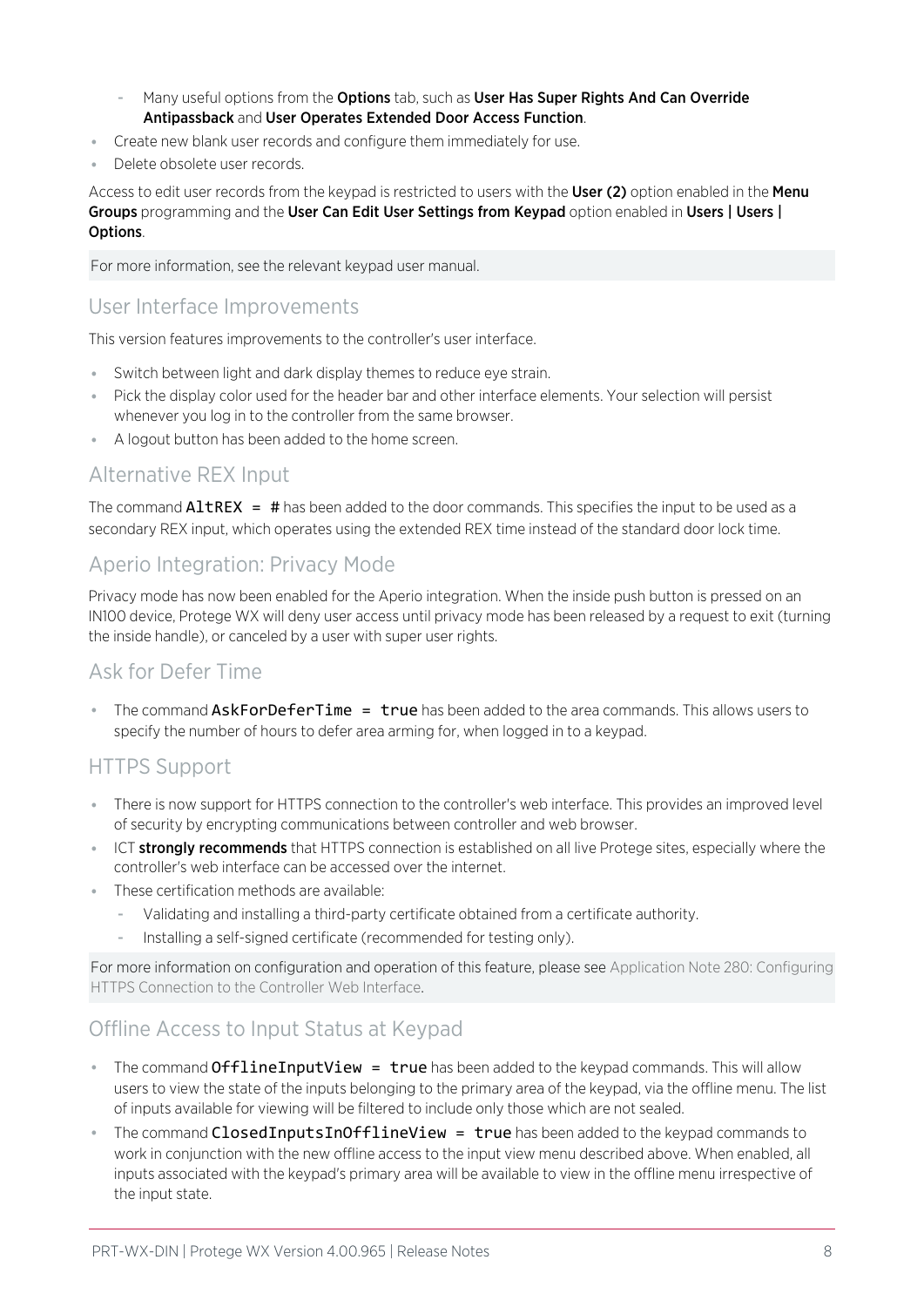## Area Status - Visual Feedback

⦁ It is now possible to control the color of a reader LED via commands, based on the status of up to 4 system areas that the reader is monitoring. This gives users visual feedback to indicate the current status of any one of these system areas, depending on which area status has the highest priority.

Note: This feature requires tSec Readers with RGB LEDs.

For more information on configuration and operation of this feature, please see Application Note 271: Configuring Area Status LED Functions.

## Expander Module Support

⦁ Added support for the 2nd generation of intercom modules.

## Feature Enhancements (4.00.864)

The following enhancements have been made to existing features in this release.

#### Password Policy Violation Messages

⦁ Detailed messages have been added to the password creation process which inform operators specifically which configuration parameter(s) have not been met.

#### Allegion LE and NDE Networked Wireless Locks Support

⦁ The Allegion integration has been extended to support Allegion LE and NDE wireless locks and the associated GWE ENGAGE Gateway modules. For more information, see AN-272: Allegion Integration with Protege WX.

#### Smart Reader Custom Credentials

⦁ Added the ability to select custom credentials in the reader formats for smart readers.

#### All Users Antipassback Reset

⦁ This firmware version introduces the ability to rest the antipassback status for all users. This function is performed through the Protege WX API. For more information, see the Protege WX API documentation.

#### Area User Count

Added a new Area Count on Door Opening option. When this option is enabled the area count is not incremented/decremented by the user merely being granted access, but will be updated only if the door has been opened after entry/exit is granted.

To enable the option, add to the area programming the command: AreaCountOnDoorOpening = true

For more information see AN-205: Area Counting.

**This firmware version introduces the ability to view the user count for an area. The Enable User Counting** option needs to be enabled for each required area, and the current user count can then be viewed through the Protege WX API area status codes.

#### Expanders Wizard

Added the ability to select the Port 1 Network Type, Port 2 Network Type and Ethernet settings when creating a reader expander.

#### OSDP Readers

• Added OSDP as a **Port 1/2 Network Type** option in the reader expander programming.

#### Door Alarm Options

Added a new **Alarm Options** tab to door programming to provide extended alarm options for pre-alarm, left open and forced open events.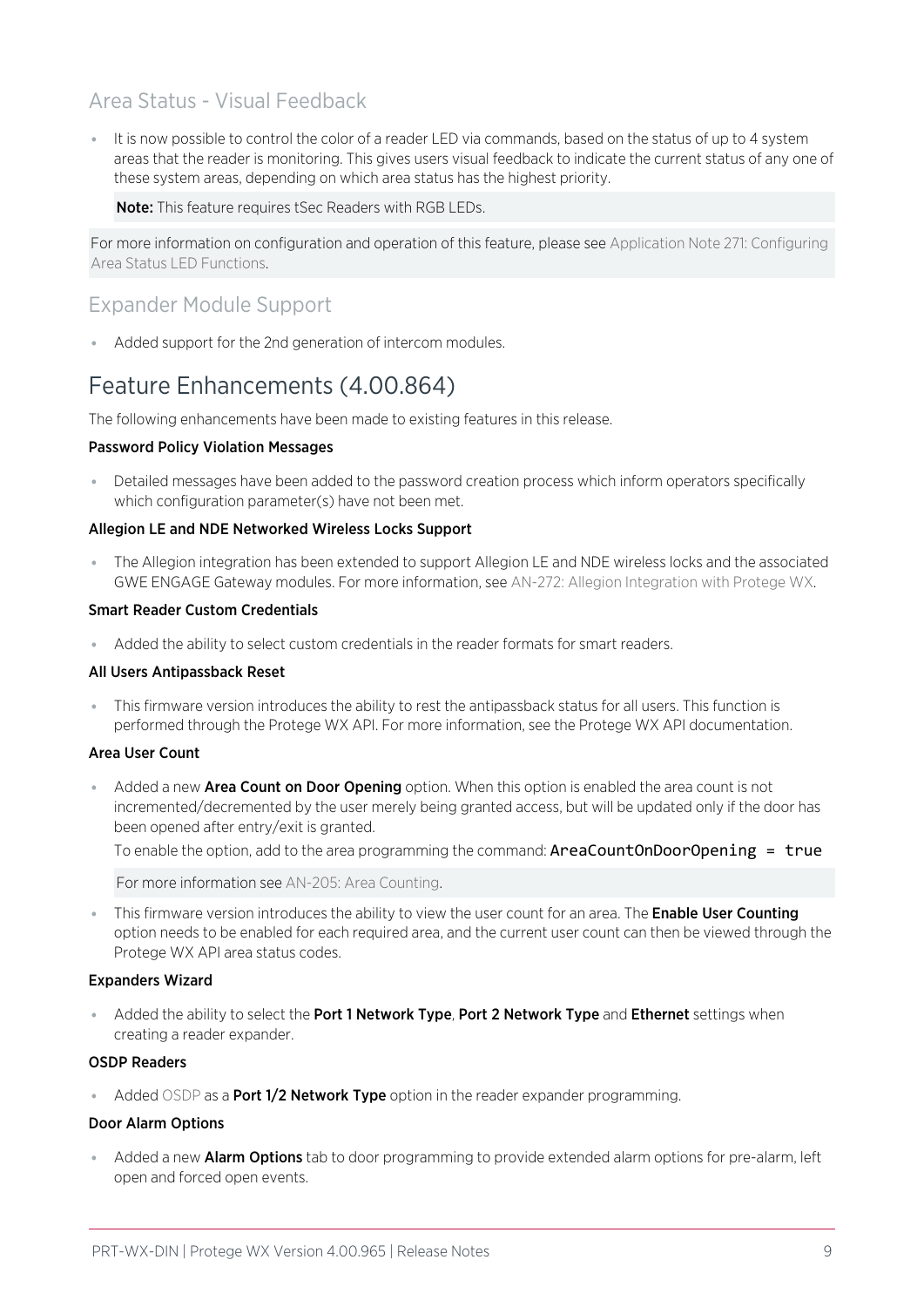Pre-Alarm Options

- Enable Pre-Alarm Alarms
- Disable During Unlock Schedule
- Disable During Manual Commands
- Disable During Calendar Actions
- Disable Whilst Unlocked By Area
- Disable Whilst Unlocked by Programmable Function
- Disable Whilst Unlocked by Fire Drop
- Alarm Operating Schedule

Left Open Options

- Enable Left Open Alarms
- Disable During Unlock Schedule
- Disable During Manual Commands
- Disable During Calendar Actions
- Disable Whilst Unlocked By Area
- Disable Whilst Unlocked by Programmable Function
- Disable Whilst Unlocked by Fire Drop
- Alarm Operating Schedule

Forced Open Options

- Enable Forced Open Alarms
- Alarm Operating Schedule

### Note: This tab replaces the Enable Pre-Alarm Events and Enable Left Open Events options, which have been removed from the **Options** tab.

For information about the above options and their operation, refer to the Protege WX Programming Reference.

#### Disable Remote Area Arming, Disarming and 24hr Disarming

⦁ Added the ability to disable remote arming and disarming of an area.

This is achieved by adding the appropriate command(s) to the programming of each required area.

- Add the command **NoRemoteArm = 1** to disable remote arming.
- Add the command  $N୍RemoteDisarm =  $1$  to disable remote disarming.$
- Add the command  $No24hrRemoteDisarm = 1$  to disable remote 24hr disarming.

This feature supports ULC Standard S302 which limits arming and disarming of a Security Level 3 or Level 4 Area to only the local system keypad(s).

These protection requirements are applicable for safes, ATMs, CDUs, CRUs, night depositories and vaults.

For information on how to configure this feature, see Application Note 326: Disabling Remote Area Arming and Disarming.

#### LED Color Support

- ⦁ Added support for LED colors and patterns on OSDP readers connected to the onboard reader expander.
- Added the ability to define the L1 and L2 LED colors using the corresponding reader output in the software. This is available for both ICT RS-485 and OSDP readers.

To set the LED color, add the following command to the output programming: LEDColour =  $X$ , where X corresponds to a color code from the table below.

This command can be used with the following outputs on a reader expander or controller onboard reader expander: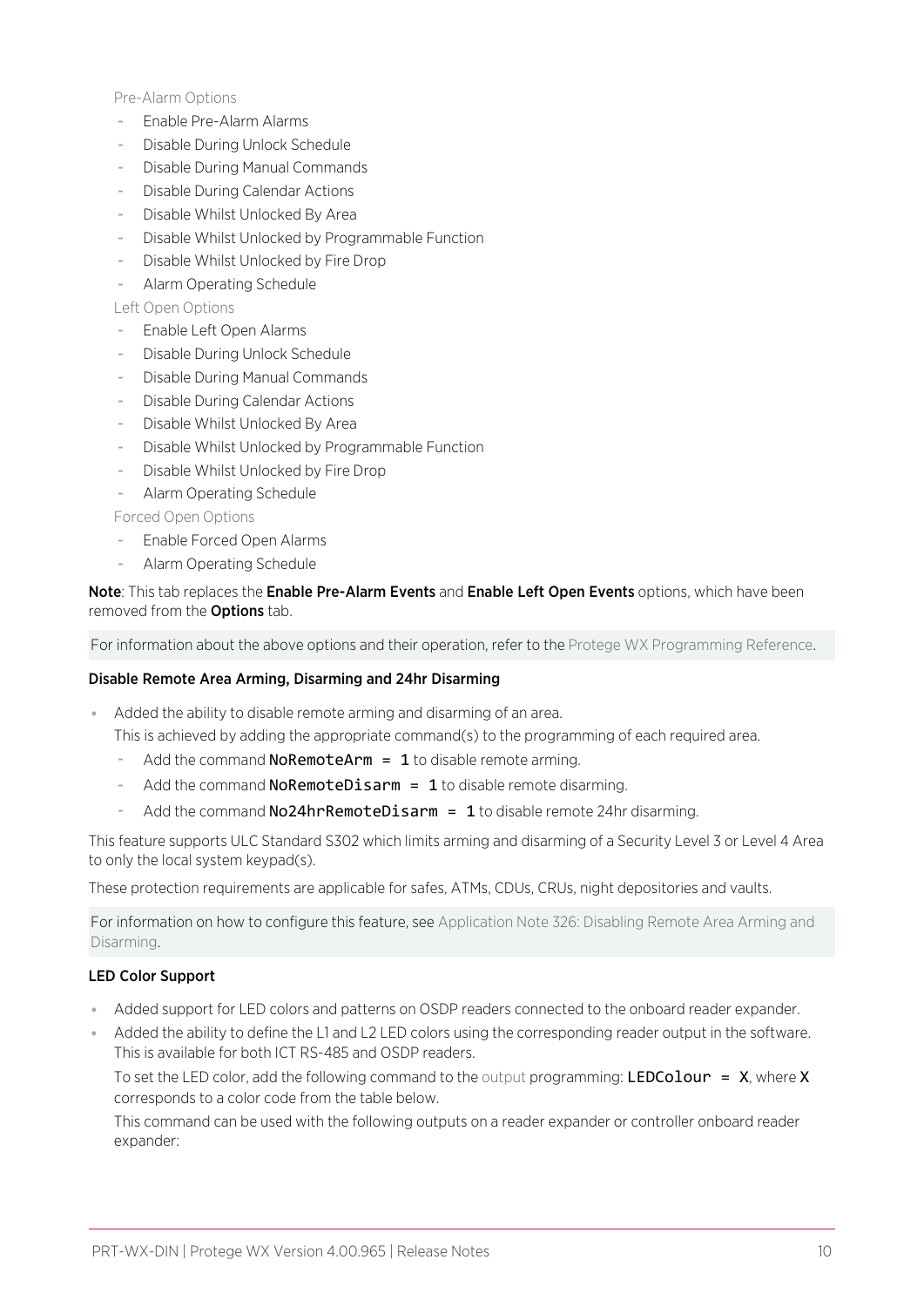- Output 3 (Green LED Port 1)
- Output 4 (Red LED Port 1)
- Output 6 (Green LED Port 2)
- Output 7 (Red LED Port 2)

The following color codes are available:

| Number (X)      | Color     | <b>Supported Reader(s)</b> |
|-----------------|-----------|----------------------------|
| 1               | Red       | ICT RS-485, OSDP           |
| $\overline{2}$  | Amber     | ICT RS-485, OSDP           |
| 3               | Orange    | ICT RS-485                 |
| 4               | Yellow    | <b>ICT RS-485</b>          |
| 5               | Lime      | ICT RS-485                 |
| 6               | Green     | ICT RS-485, OSDP           |
| $\overline{7}$  | Mint      | ICT RS-485                 |
| 8               | Turquoise | ICT RS-485                 |
| 9               | Cyan      | <b>ICT RS-485</b>          |
| 10 <sup>°</sup> | Sky Blue  | ICT RS-485                 |
| 11              | Cobalt    | ICT RS-485                 |
| 12              | Blue      | ICT RS-485, OSDP           |
| 13              | Violet    | ICT RS-485                 |
| 14              | Purple    | ICT RS-485, OSDP           |
| 15              | Magenta   | ICT RS-485                 |
| 16              | Crimson   | <b>ICT RS-485</b>          |

This feature is only supported on tSec Readers with RGB LEDs.

Custom LED colors may not function correctly when enhanced reader outputs are enabled and one output is activated on the reader port. This is a known issue. This operation has not yet been validated with area status display functionality, function codes, and 'LED follows lock' functionality (i.e. when the door's lock output is not the default reader port lock output) handled by the controller.

#### Low Level Elevator Integration

⦁ The controller now indicates which of the user's cards was presented when accessing an elevator.

#### Cybersecurity

- ⦁ Improved web security by preventing cross-site scripting.
- ⦁ Upgraded jQuery to 3.5.1 to include a security patch from jQuery.

#### Event Reports

⦁ Improved the handling of event reports with large numbers of records. The event report page can now accept up to 1500 records, and gives a warning if more than that number is selected.

#### Limitations

⦁ Protege WX is no longer limited to 128 records for area groups, door groups, output groups, keypad groups and menu groups.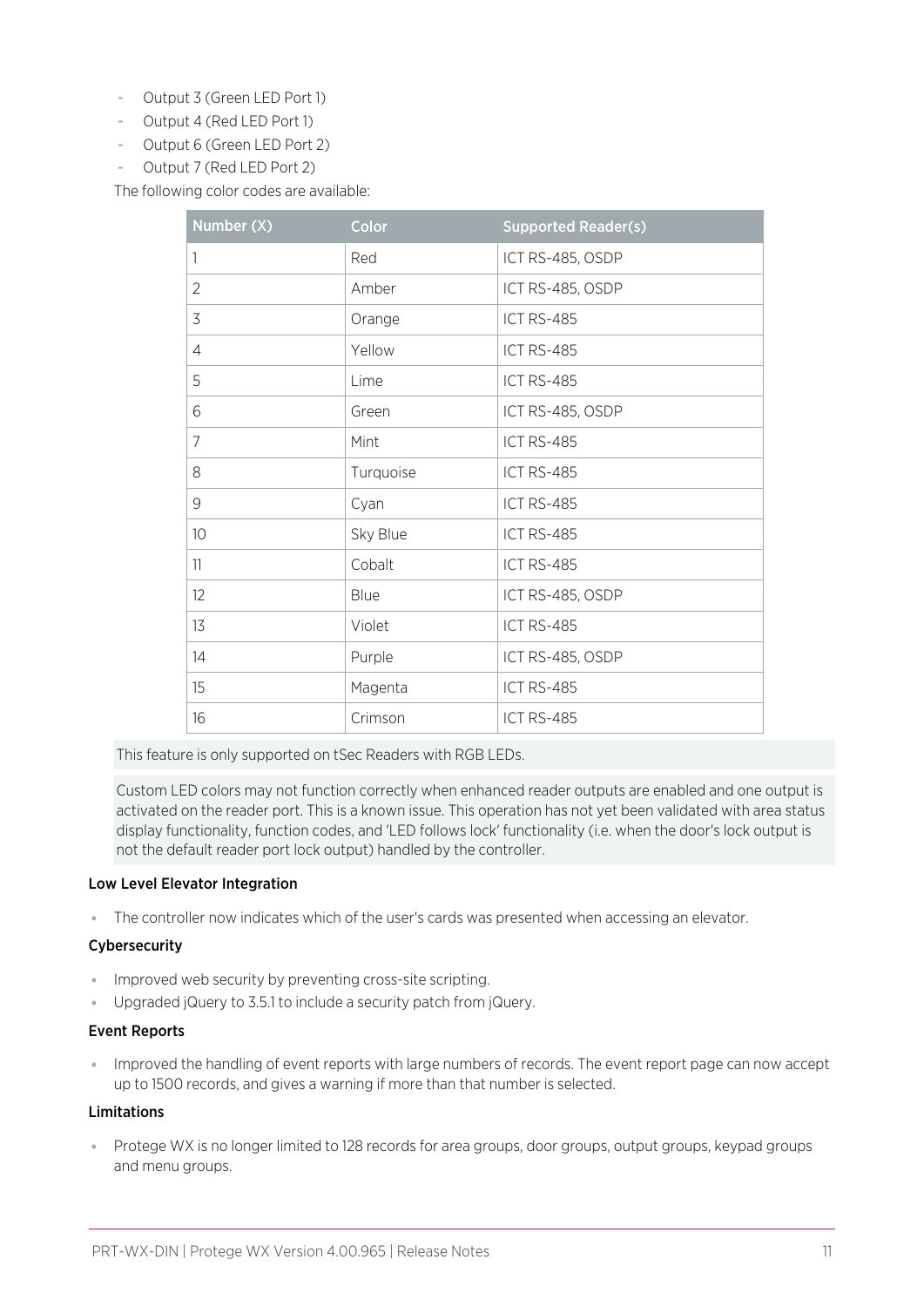### Credential Types

⦁ Added the ability to program HID 37-Bit Wiegand H10302 cards as a credential type. When creating a credential type, set the Format to Wiegand and enter the required Wiegand or TLV Format.

#### Door Forced Alarms

⦁ Added the ability to delay door forced alarms, allowing the door to be in the 'open' state for a specified length of time before the audible alarm and door forced trouble input are activated.

For more information, see Application Note 304: Delaying Door Forced Alarms.

#### Aperio Integration

⦁ Added the ability to process ICT encrypted DESFire cards presented at an Aperio lock.

#### Expander Module Support

- ⦁ The PRT-TS50 module can now be addressed as a keypad in Protege WX.
- ⦁ Added support for updating the firmware of the PRT-TS50 module.

#### Reporting

⦁ Added the ability to enable encryption for SIA over IP reporting.

#### Controller Network Security Enhancements

- ⦁ Module comms UDP/TCP (9450) has been disabled by default. It can be re-enabled via controller commands:
	- EnableModuleUDP = true
	- EnableModuleTCP = true
- ⦁ Touch screen comms UDP (9460) has been disabled by default. It can be re-enabled via controller commands:
	- EnableTLCDCommsUDP = true
- ⦁ Ports 9470, 21000 and 21001 have been turned off for Protege WX.
- ⦁ Ping has been disabled by default for the onboard ethernet connection. It can be re-enabled via controller commands:
	- $EnablePing = true$

If you have any modules installed that utilize module comms (port 9450) or touch screen comms (port 9460) over ethernet you will need to add the above commands to the controller or it will not be able to communicate with these modules.

#### Doors

The command  $SlaveREX = true$  has been added to the door commands. This will allow a slave door to follow its primary door whenever requests to exit/enter or manual commands are actioned on the primary, in addition to access granted actions.

#### Salto SALLIS Integration

- ⦁ The Salto SALLIS Integration now supports locks equipped with keypads.
- ⦁ Added ability to process ICT encrypted DESFire cards presented at a SALLIS lock.

#### Elevators

**The command EntryMode = #** has been added to the elevator car commands. This configures the type of authentication that must be used to gain access to the elevator car. The # symbol should be replaced with your required type of authentication as follows:

| Card Only |  |
|-----------|--|
| PIN Only  |  |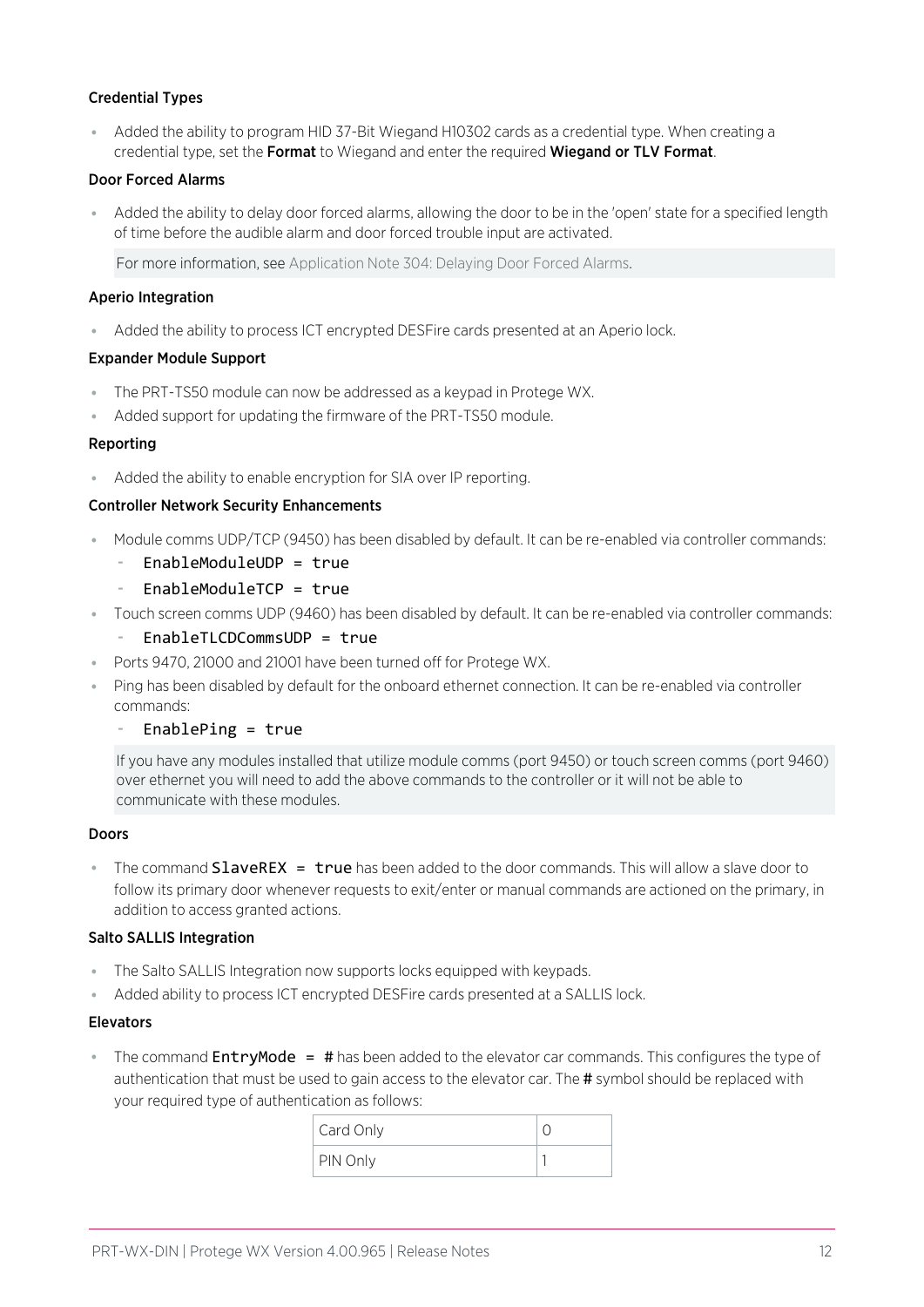| Card and PIN |  |
|--------------|--|
| Card or PIN  |  |

### Allegion Integration

- ⦁ Added ability to support AD300/301 locks for the Allegion AD-Series Integration.
- Added generation of connection status events for the Allegion AD-Series Integration.
- ⦁ Added ability to handle deadbolt state changes for the Allegion AD-Series Integration.

For more information on configuration and operation of this feature, please see Application Note 272: Allegion Integration with Protege WX.

#### Aperio Integration

The command **HasAperioDeadbolt = true** has been added to the door commands. This will allow users to define whether an Aperio lock is physically fitted with a deadbolt, which is used for processing the deadbolt functionality. By default, all Aperio locks are assumed to NOT be fitted with a physical deadbolt.

### Access Level Outputs

⦁ Access level outputs can now be toggled between activations.

#### System Settings

⦁ Added the ability to restart the controller from the web interface.

#### Programmable Functions

⦁ Extended the maximum value configurable for 'Token Time' to be 65535 for elevator control.

#### **Languages**

⦁ Updated translations for supported languages.

# Issues Resolved (4.00.864)

The following issues were resolved with this release.

- ⦁ Resolved an issue with credential events incorrectly displaying user PIN codes.
- ⦁ Resolved an issue with the 'Credential Disabled' event referencing the incorrect user.
- ⦁ Fixed the issue where the trouble input for tamper/missing was incorrectly triggering when a module update was performed on the onboard reader expander using ICT RS-485 readers.
- ⦁ Resolved an issue with DDNS not working with No-IP.
- ⦁ Resolved an issue where the controller would not start up correctly if the ethernet cable was disconnected on power up.
- ⦁ Fixed an issue displaying duplicate areas when navigating through a keypad module's area group.
- ⦁ Fixed an issue with tSec Readers operating in RS-485 mode occasionally dropping offline when readers with different firmware versions were wired in a multiplexed configuration on the onboard reader expander.
- ⦁ Fixed an issue with pre-alarm and left open events not being generated for the Allegion AD-Series integration.
- ⦁ Fixed an issue with smart reader tamper, RF loss and low battery events being incorrectly generated for the Allegion AD-Series Integration.
- ⦁ Fixed an issue with the low battery and tamper trouble inputs restoring incorrectly for the Allegion AD-Series Integration.
- Fixed an issue with REX/REN not working the first time after a controller restarts, if the Invert REX / Invert **REN** option is not enabled.
- ⦁ Resolved an issue with 'Access Taken' and 'Access Not Taken' events not always displaying the correct user reference.
- Resolved an issue with user access level expiry not being observed when checking the user's access at a door.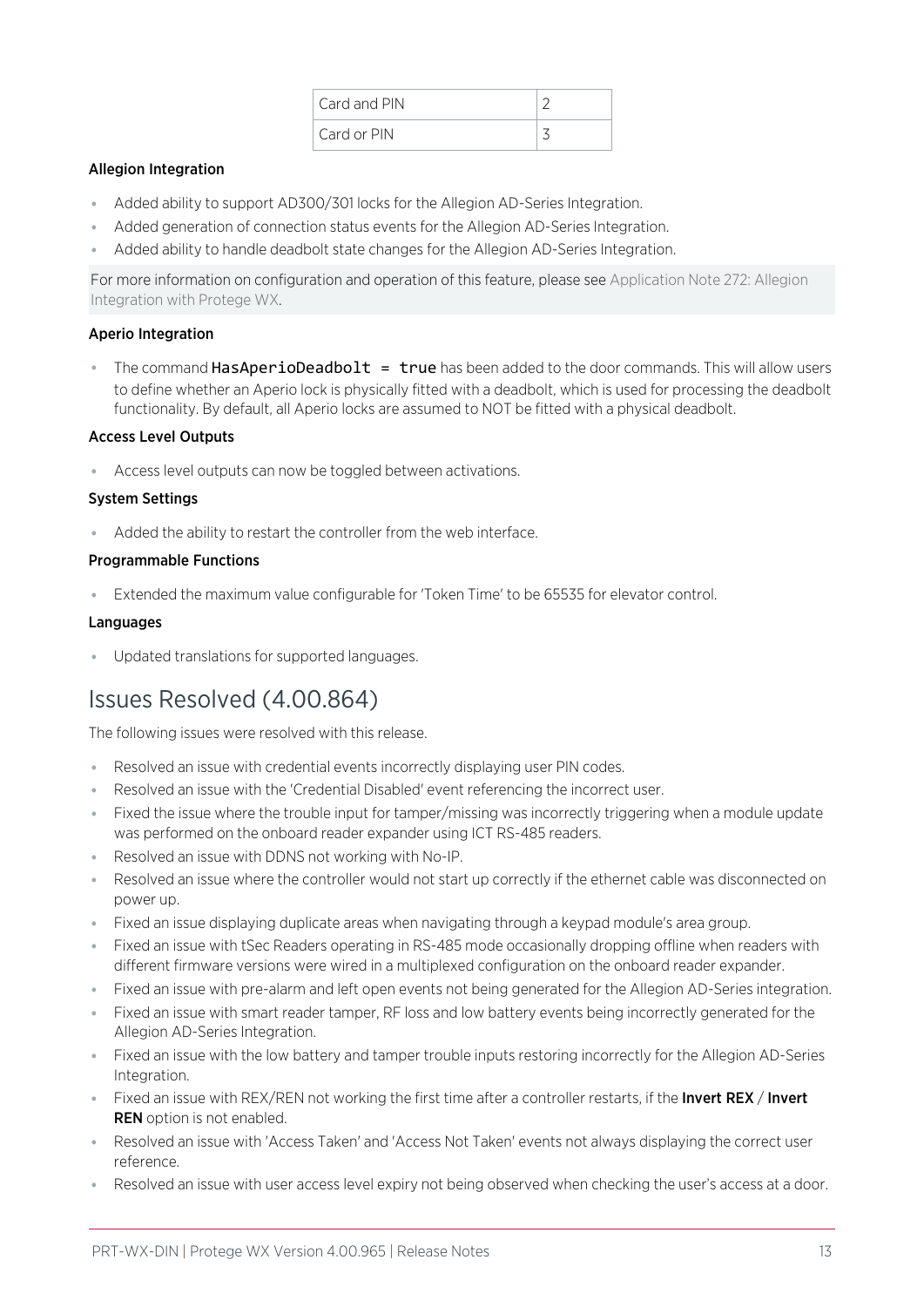- ⦁ Fixed an issue with the elevator status list incorrectly processing the fifth elevator twice.
- ⦁ Fixed a memory leak related to using the email on event functionality with a misconfigured email server.
- ⦁ Fixed a regression which prevented the keypad login requires card functionality from working.
- ⦁ Fixed an issue which could stop services from automatically restarting after a firmware update.
- ⦁ Enhanced the firmware update process for modules to include support for PRT-HRDM-DIN, PRT-HZX16-DIN and PRT-HPX8-DIN.
- ⦁ Fixed an issue where the Contact ID service would not restart correctly after a power cycle.
- Fixed an issue where not all **Misc Options** were being displayed for smart readers under the **Reader** tab.
- ⦁ Resolved an issue where it was possible to create duplicate expanders using the expanders wizard.
- Resolved an issue where using the Enter key while naming an area group could produce an error.
- ⦁ Fixed an issue with inputs incorrectly reporting 'Module Input already in use' under certain conditions.
- Resolved an issue with the web interface not displaying the correct Module Type for all controller inputs and outputs.
- . Resolved an issue with the Disable Green LED Processing option being incorrectly hidden when a reader expander's reader port has been configured for ICT RS-485 mode.
- ⦁ Corrected an issue with the welcome message not displaying correctly if the language is non-English.
- ⦁ Fixed an issue with the change password functionality not working correctly when initiated from the Home page.
- ⦁ Fixed an issue of incorrectly displaying a smart reader raw credential event instead of a reader expander raw credential event for Wiegand credentials on reader expanders.
- ⦁ Fixed an issue where an area arming via user count reaching 0 would not display the correct door reference in the relevant events.
- ⦁ Fixed an issue where if two card reads were received from the same port of the same reader expander in quick succession, the second card read would not be processed.
- ⦁ Improved robustness of processing credential packets received on reader expanders configured using the Third Party Generic network type.
- ⦁ Fixed an issue where using sequential credentials as fallback door types could lead to the controller crashing.
- ⦁ Resolved an issue with 'Entry Granted' events being displayed when the reader port is configured as an exit.
- ⦁ Fixed an issue with PRT-PSU-DIN-8A not displaying correctly in module addressing.
- ⦁ Fixed an issue with the change password function on the Home page not working correctly.
- Resolved an issue with the **Events** tab on programming pages not listing the events in the correct chronological order.
- ⦁ Improved the functionality of the Protege WX wizards so that they function effectively over slower connections (e.g. HTTPS connections). This resolved the following issues:
	- Resolved an issue where expander modules were not added correctly by the expanders wizard.
	- Resolved an issue where schedules and inputs were not created correctly by the security wizard.
- ⦁ Fixed an issue with reader expanders incorrectly setting a door as forced open after a module update.
- ⦁ Corrected an issue where configuring an input's EOL settings using commands could result in it flagging the module it is assigned to as requiring a module update after every download.
- ⦁ Fixed an issue where custom credentials could not be presented out of sequence.
- ⦁ Fixed an issue with the population of account number information in SIA/CID over IP poll messages.
- Fixed an inconsistency with the Aperio integration, so that now when the inside handle is turned only a REX event is generated without an unlock command, as the physical mechanism is internally handled by Aperio.
- ⦁ Fixed an issue with the Allegion AD-series integration incorrectly sending through a locking packet when an invalid format card is presented.
- ⦁ Fixed an issue with the Allegion AD-Series integration not correctly locking/unlocking via manual commands for any lock after the first eight that are linked to a PIM.
- ⦁ Fixed an issue with the Allegion AD series integration not resetting the left open trouble input when the door closes.
- Fixed an issue with EOL thresholds not working for reader expanders beyond module address 8.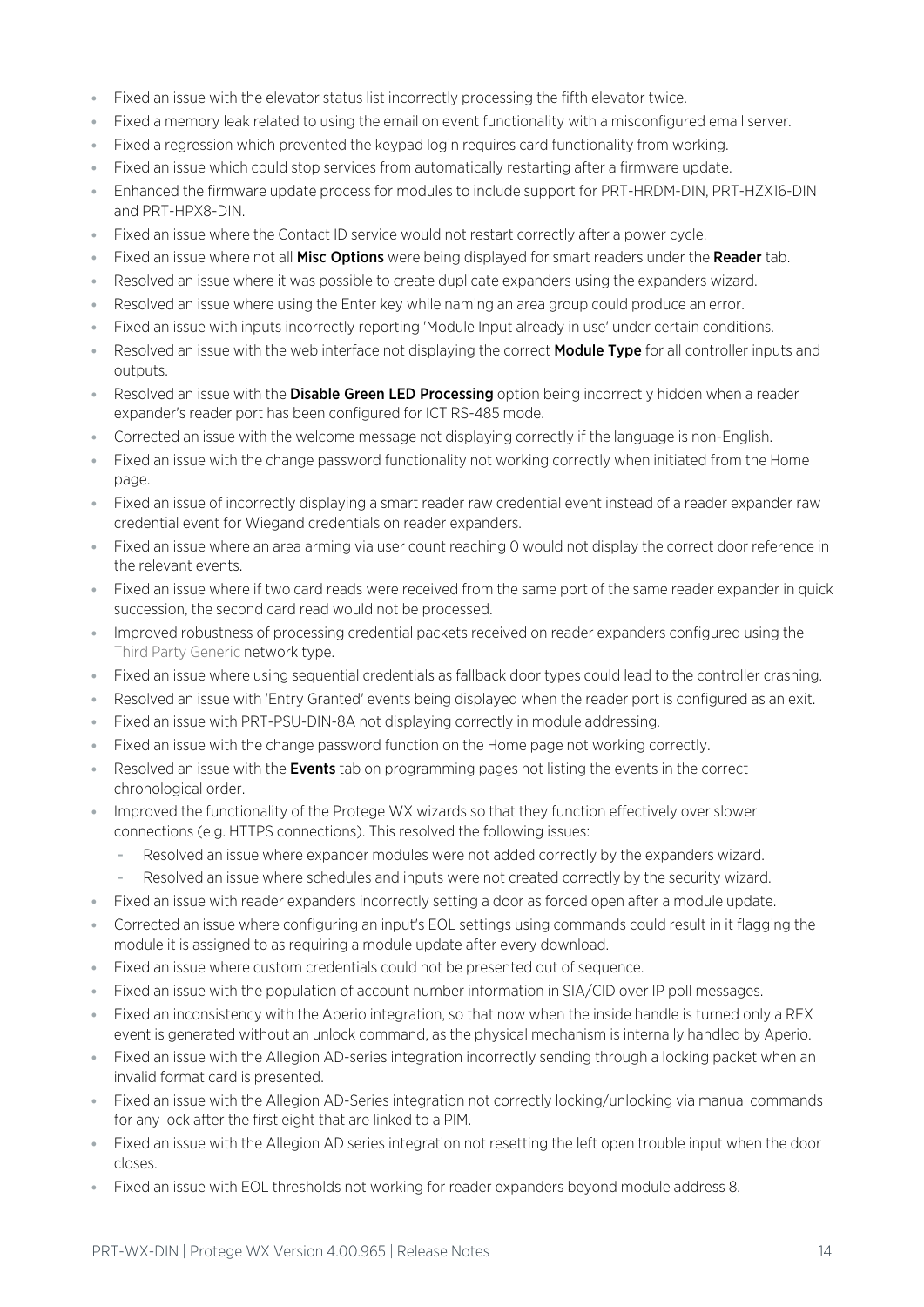- Fixed an issue where the door lock output time was unexpectedly extended with dual credential access.
- ⦁ Fixed an issue where the dual authentication output did not deactivate according to the specified timeout.
- ⦁ Fixed an issue with detailed credential events not correctly displaying all credentials presented.
- ⦁ Fixed an issue with REX and REN not being processed on the initial trigger following a restart of the controller.
- ⦁ Improved security by removing the server name that is used when the web server generates HTTP response headers.
- ⦁ Fixed an issue where tSec Reader area status LEDs were not working when enhanced smart reader outputs were enabled.
- ⦁ Fixed an issue where firmware could not be updated on controllers.
- ⦁ Resolved an issue where setting daylight savings time could cause the controller's internal clock to regularly skip an additional hour ahead.
- Resolved an issue where the custom reader format tab was not available.
- Resolved an issue where the onboard reader expander's readers were not restoring beeper operations correctly after an access granted event.
- Resolved a reporting issue where, when the primary channel failed, the trouble input ReportIP Reporting Failure would not open after the message retry attempt limit was reached.
- Resolved an issue where the keypad options **Allow Area Group Selection Access** and **Allow 24Hr Area** Access were reversed in the UI.
- ⦁ Resolved an issue where the CSV event export had corrupt and missing data.
- ⦁ Resolved issues with handling of special characters in record names.
- Resolved an issue where the Use DHCP option was missing a checkbox.
- ⦁ Resolved an issue where door lockdown could be overridden by an unlock schedule if a manual unlock command was sent while the schedule was valid.
- ⦁ When changing a user's PIN from the keypad, there is now a check against existing user duress PINs when the Treat User PIN Plus 1 as Duress option is enabled.
- ⦁ Resolved an issue where changing a user's PIN from the keypad caused the controller to restart.
- Resolved an issue where a keypad's firmware could not be updated if it did not have a corresponding module record configured.
- ⦁ Resolved an issue where performing a module update after a firmware update caused an error to be displayed.
- Resolved an issue where elevator floors were not relocking after the **Unlock Access Time** had expired.
- ⦁ Resolved an issue where authentication files loaded to the controller could not be validated by third-party certificate authorities.
- ⦁ Resolved an issue where updating a user PIN from the keypad in a large database could cause the controller to restart.
- ⦁ Resolved an issue where cards greater than 32 bits were being incorrectly truncated when presented at Aperio locks.
- ⦁ Resolved an issue where the lockdown state of a door was not restored when the controller was restarted.
- Resolved an issue where the bulk user import allowed you to load more users than permitted by your licensing.
- ⦁ Resolved an issue where a crash could occur when a user with more than 255 access levels was denied access at a door.
- ⦁ Resolved an issue where the live events page did not load consistently.
- Resolved an issue where unassigned credential types appeared in the user records.
- Resolved an issue where searching the user list was not returning the correct users.
- Resolved issue where the credential types on the users page were not displayed correctly.
- ⦁ Resolved an issue where the door states were not displayed on the door status page.
- Resolved an issue where outputs and doors could not be set on programmable functions.
- Resolved an issue where areas could not be created.
- ⦁ Resolved an issue that was causing incorrect REX/REN detection when the controller powered up.
- Resolved an issue where, when Contact ID is used as a backup service to Report IP, the Contact ID service would not attempt to dial out after a power cycle.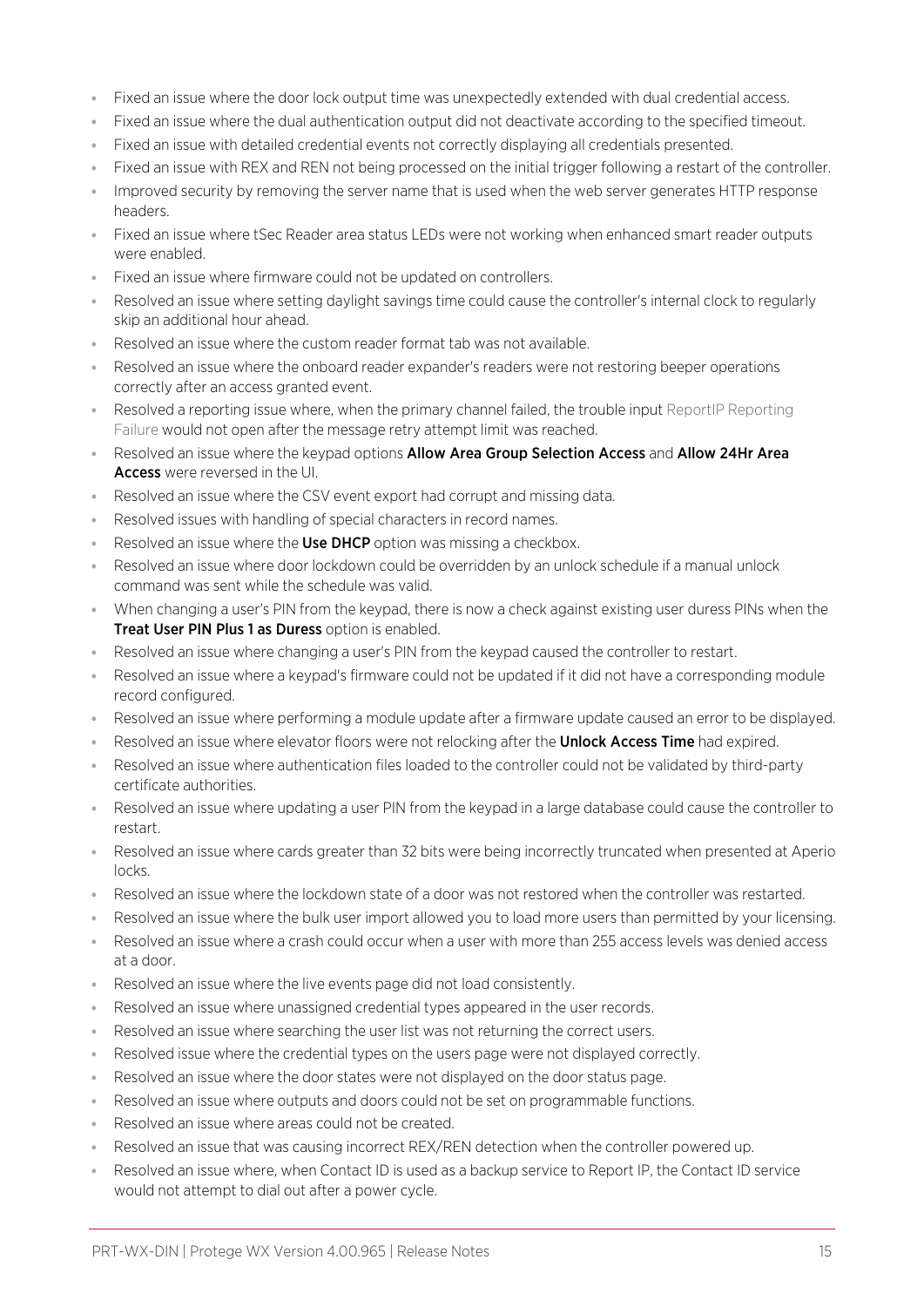- Resolved an issue where area status LED changes could cause the onboard reader's enhanced outputs to not reactivate correctly when the reader or controller was power cycled.
- Resolved an issue where area status LEDs were not controlled correctly when enhanced outputs were active.
- Resolved an issue where a card reader beeper could be deactivated by badging a card once at the exit reader or pressing a key on the keypad, without changing the status of the output in the system.

Note: The fix requires the following command to be entered in the programming of each reader expander: ForceRestoreBeeper=true. This command causes the reader expander to reactivate the output regularly until it is legitimately deactivated.

- ⦁ Resolved an issue where Wiegand readers connected to reader ports 1 and 2 and processing the same door did not synchronize their LED operation correctly. This caused the port 2 reader L2 to remain on for too long after repeated card badges.
- Resolved a reader expander LED glitch which occurred when the door relocked.
- ⦁ Resolved an issue where area status LED functionality was not always respecting standard reader LED output activation.
- ⦁ Resolved an issue where the RS-485 module network would reboot periodically after the controller was powered up without an ethernet connection.
- ⦁ Resolved an issue where a controller would not successfully boot up on OS version 2.0.16 with the ethernet cable connected.
- ⦁ Resolved an issue with RGB readers connected to the controller's onboard reader in RS-485 configuration. When the reader temporarily lost connection while the door was unlocked, upon reconnection the green LED was incorrectly stuck in the 'on' state. This was resolved for the case where the door's lock output was the Lock 1 output on the onboard reader expander.
- Resolved an issue with OSDP reader LEDs not synchronizing correctly during standard door operation when configured with custom color codes.
- Resolved an issue with credentials longer than 48 bits being truncated incorrectly when presented at ICT RS-485 or OSDP readers on the controller's onboard reader expander.
- Resolved an issue where the Tamper Input if Module Offline option did not work correctly.
- ⦁ Fixed a regression where HTTPS would be disabled on controller startup.
- Resolved an issue which occurred when two ports of a reader expander were both set for card and PIN operation. If a card was badged at one reader and an incorrect PIN entered at the other, access would be denied on the first reader.
- ⦁ Resolved an issue where a 'Read Control Error' could be generated if two packets were received from PIN pads on the same reader port in quick succession.
- ⦁ Resolved an issue where an output that was turned 'off timed' would not return to the correct state if it was off before the command was received.
- ⦁ Resolved an issue where controllers running the Allegion integration could enter a restart loop.
- ⦁ Resolved an issue where Wiegand reader LEDs which were pulsing were not restored to the correct state after the door was unlocked.
- ⦁ Resolved an issue where deleting a user incorrectly reset the next database ID to use for new records back to  $\Omega$ .
- Fixed the intelligent reader tamper functionality for OSDP and ICT RS485 readers to match behavior of Wiegand readers.
- ⦁ Resolved an issue where reader expanders with an address of 1 would not appear in the module addressing window, preventing the address from being changed.
- Resolved an issue where the expanders wizard could create records with duplicate reporting IDs.
- Resolved an issue which prevented holiday groups from being updated and produced a 'Command Failed' error.
- ⦁ Resolved an issue where multiplexed Wiegand exit readers were not able to read custom credentials.
- ⦁ Resolved an issue where badging custom credentials multiple times at multiplexed Wiegand readers could cause a controller crash.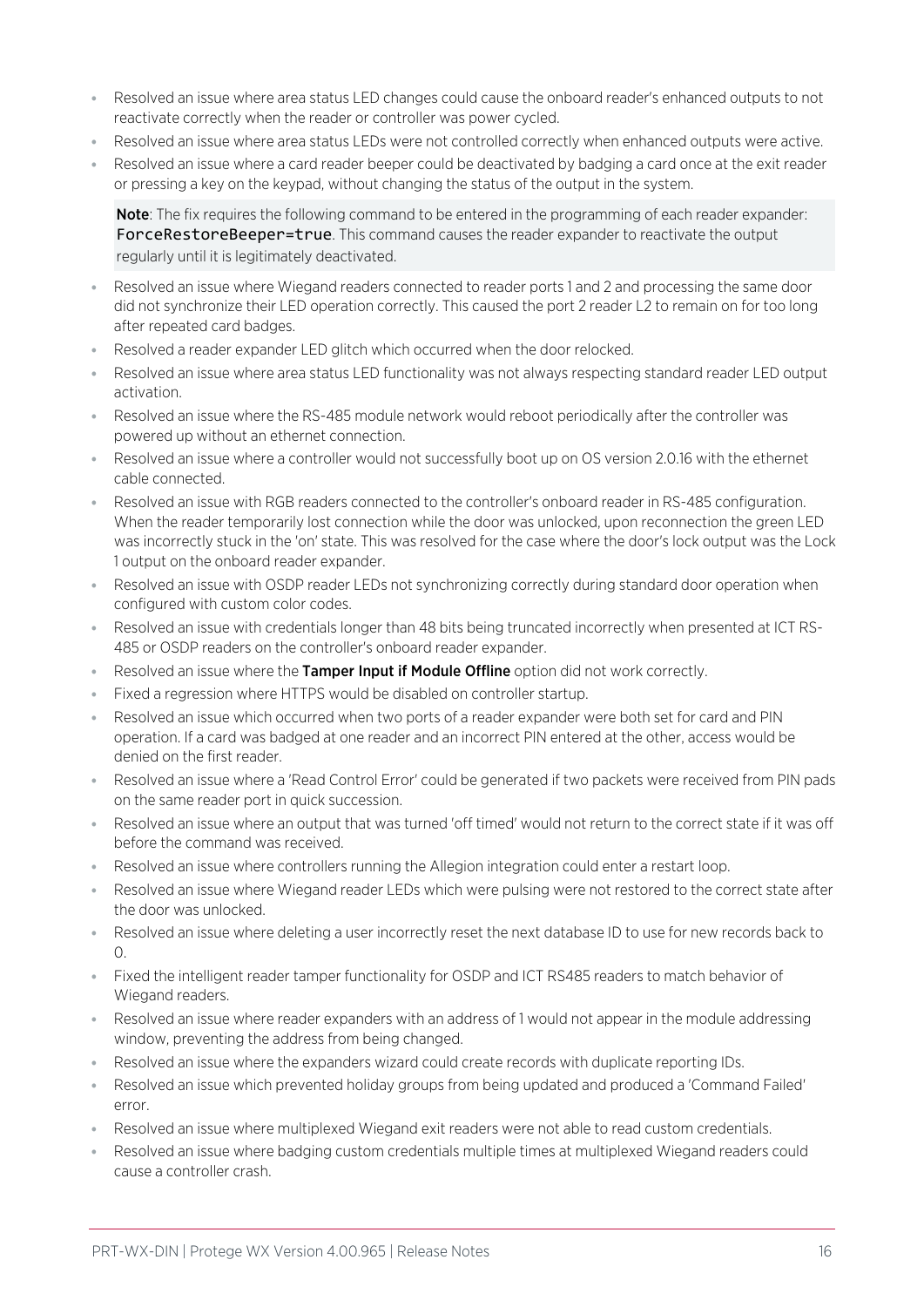- Resolved an issue where areas could not be armed using card read and input 8 of a reader expander using RS-485 readers.
- ⦁ Resolved an issue where arming with read and input 4/8 could not be done on the controller's onboard reader.
- ⦁ Resolved an issue where system records could be deleted via the bulk user submission.
- ⦁ Corrected licensing default settings for ICT RS485 readers.
- ⦁ Addressed an issue which prevented adding more than 30 expanders through the expanders wizard.
- ⦁ Resolved an issue where adding multiple expanders through the expanders wizard could result in duplication of records.
- Resolved an issue where the access control wizard required users to click Save and Return to Menu twice before saved changes were displayed.
- ⦁ Resolved an issue where the security wizard did not correctly save all applied settings.
- ⦁ Corrected an issue in the site security enhancements dual credential functionality where a user ID would not be automatically assigned to a user unless the **Allow Duplicate PIN** option was selected.
- Resolved an issue where entering 46 or more special characters in the name of some record types would cause other records to not be displayed correctly.
- Resolved an issue where the **Events** button on the door monitoring page did not display the correct information.
- ⦁ Resolved an issue on the schedules page where times could not be entered via the keyboard.
- **•** Resolved an issue where the **Reader Credential Types** tab in the smart reader programming did not display consistently.
- ⦁ Resolved an issue where the user search filter did not appear in the light theme.
- Resolved an issue where the Refresh button on the daylight savings and camera programming pages did not work correctly.
- ⦁ Resolved an issue where the schedule dropdown menus on the access level doors and floors tabs could not be selected in Microsoft Edge browsers.
- ⦁ Fixed the security wizard to correctly close the 'Re-enabling 24hr' popup message and redirect to the home page.
- Resolved an issue where the Module Type field for trouble inputs, inputs and outputs could be incorrectly disabled when set to Controller.
- Restored the ability for the UI to update only the changed content in records as opposed to updating the complete record.

Note: This functionality does not apply to user records.

- ⦁ Addressed an issue where new smart reader records would be assigned an invalid record ID and fail to function when added manually after auto-generated smart readers are added.
- ⦁ Improved the reliability of firmware updates over the web interface when using HTTPS on OS 2.0.20.
- ⦁ Resolved an issue with record selections in the list view not highlighting correctly on initial page loading and when any record on the page has been updated.
- ⦁ Corrected an error preventing users being added correctly from a read raw event.
- ⦁ Addressed the health status text not being cleared after the controller's health status has been resolved.
- Addressed an issue where importing users via CSV takes an extremely long time.
- Addressed an issue where access levels were not correctly assigned when importing via CSV.
- ⦁ Corrected an issue where deletion/update of multiple records did not work correctly.
- Exercistated the missing **Menu Group** dropdown list on the menu groups page.
- ⦁ Resolved an issue where after restoring a database from an earlier version, new records could overwrite existing records.
- Resolved an issue where changing the **Physical Address** on an output expander could cause some fields to reset and an endless loading screen.
- ⦁ Resolved an issue where smart reader records could be deleted when changes were made to the reader expander programming.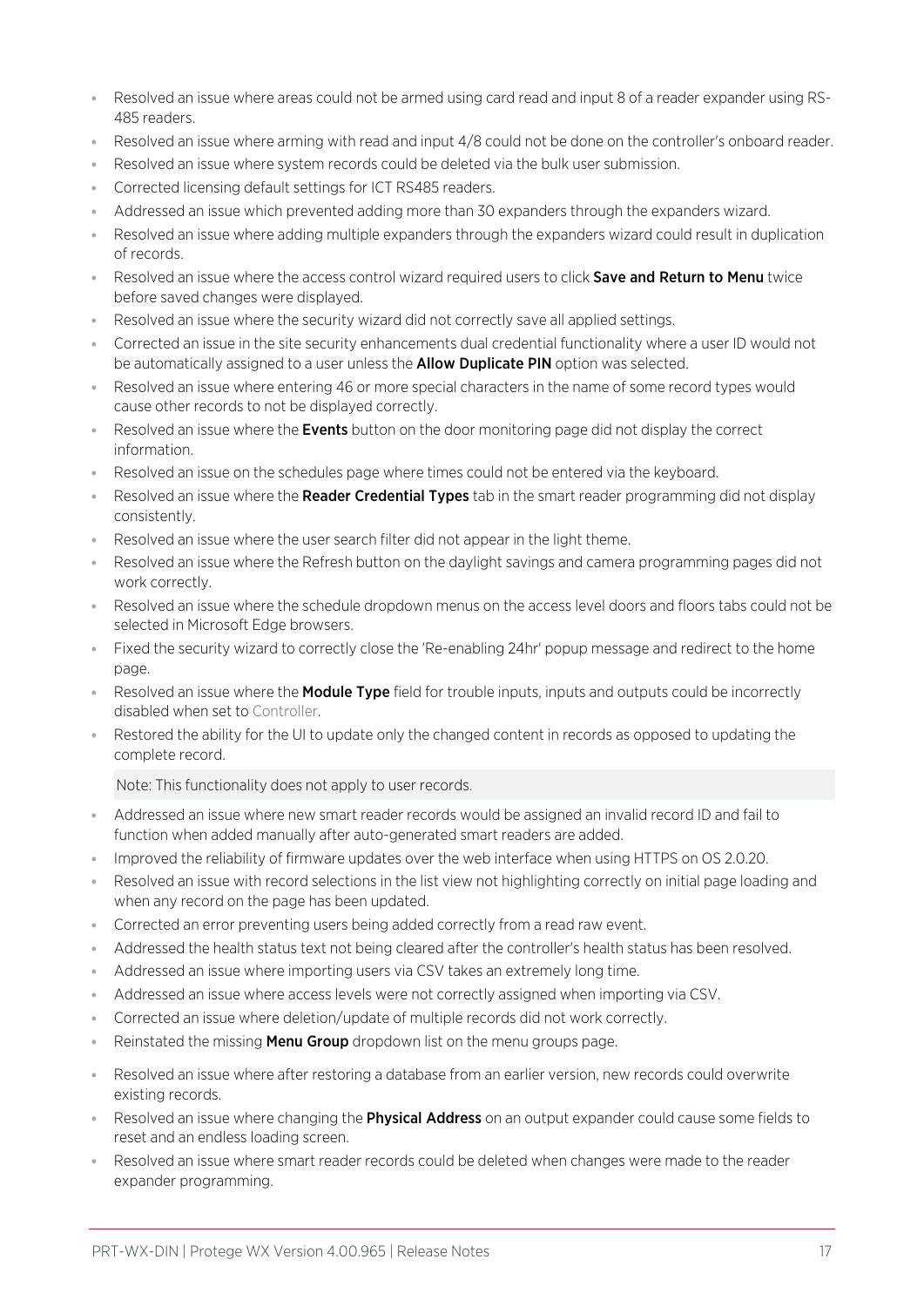- Resolved an issue where operators could be saved with only spaces for the name or username.
- ⦁ Resolved an issue where popup windows were not centered.
- ⦁ Resolved an issue where restoring an older backup could result in the door alarm settings being changed.
- Fixed an issue where, when HTTPS was enabled, an HTTP connection could still be established on one randomly chosen port.
- ⦁ Resolved an issue where the HTTP port for the controller's web interface could be set to 0 or other restricted ports. Added error messages to notify operators when the selected port is not valid.
- Resolved an issue where the Report IP service could become corrupted when saved.
- Resolved an issue where the LEDs of OSDP readers connected to a reader expander did not function correctly if the controller's onboard reader was not also configured for OSDP.
- Resolved an issue where single door controllers did not detect the defaulting link on power up.
- ⦁ Resolved an issue where deleting a programmed elevator record could cause the controller to restart on a card badge.
- ⦁ Resolved an issue where the firmware could not be updated when 100,000 users were programmed on the controller.
- ⦁ Resolved an issue where the event report did not display all events on the on-screen display.
- ⦁ Corrected an issue in door monitoring which caused the Door Lockdown Deny Entry and Exit status to be displayed as undefined.
- **Corrected the area programming Arm/disarm schedule** default selection. It now displays **Always**, where previously it incorrectly displayed -Not set-.
- Addressed an issue which caused the door left open pre-alarm and alarm to trigger when a door was latched unlocked and held open.
- ⦁ Corrected the intelligent tamper operation. It is now permanently enabled for RS-485 capable readers connected to the controller's onboard reader expander.
- Resolved an issue where updating settings for reporting services instead created an additional record.

Note: To correct reporting service records affected by this issue, make and save a change to the original record, after the firmware has been updated.

- Resolved an issue where the **Always log input event** option for input types did not correctly follow the operating schedule configuration.
- Resolved an issue where some controller configurations could exhaust their HTTP connections.
- Resolved an issue where, after restoring a database from an earlier version, new records could overwrite existing records.
- ⦁ Resolved an issue where PIN entry could grant access on a reader that did not initiate a card and PIN access sequence. This could occur if the door type was **Card+PIN** and a card was presented at the entry reader then a PIN entered at the exit reader, the door would unlock.
- ⦁ Resolved a number of issues with schedules that cross over midnight.
- Resolved an issue where PINs entered at a 4 bit HID PIN pad could fail if entered immediately after a card read at another reader (using multiplexed Wiegand readers on the onboard reader expander).
- ⦁ Corrected an issue with alarm options for records not updating correctly after a firmware upgrade.
- ⦁ Resolved an issue where record searches would fail when entering more than 32 characters in the search string.
- ⦁ Resolved an issue where the onboard reader expander could fail to process raw read events for OSDP readers with certain formatting configurations.
- ⦁ Corrected an issue where incorrect access denied events could be generated when the credential type being used for attempted access was not valid for the door type, and the event generated should be **Access Denied** by Door Type.
- Addressed an issue which prevented searching for users and operators that contain ampersand (&) and/or equals sign (=) in their name.
- ⦁ Corrected the controller health status list displaying one item only.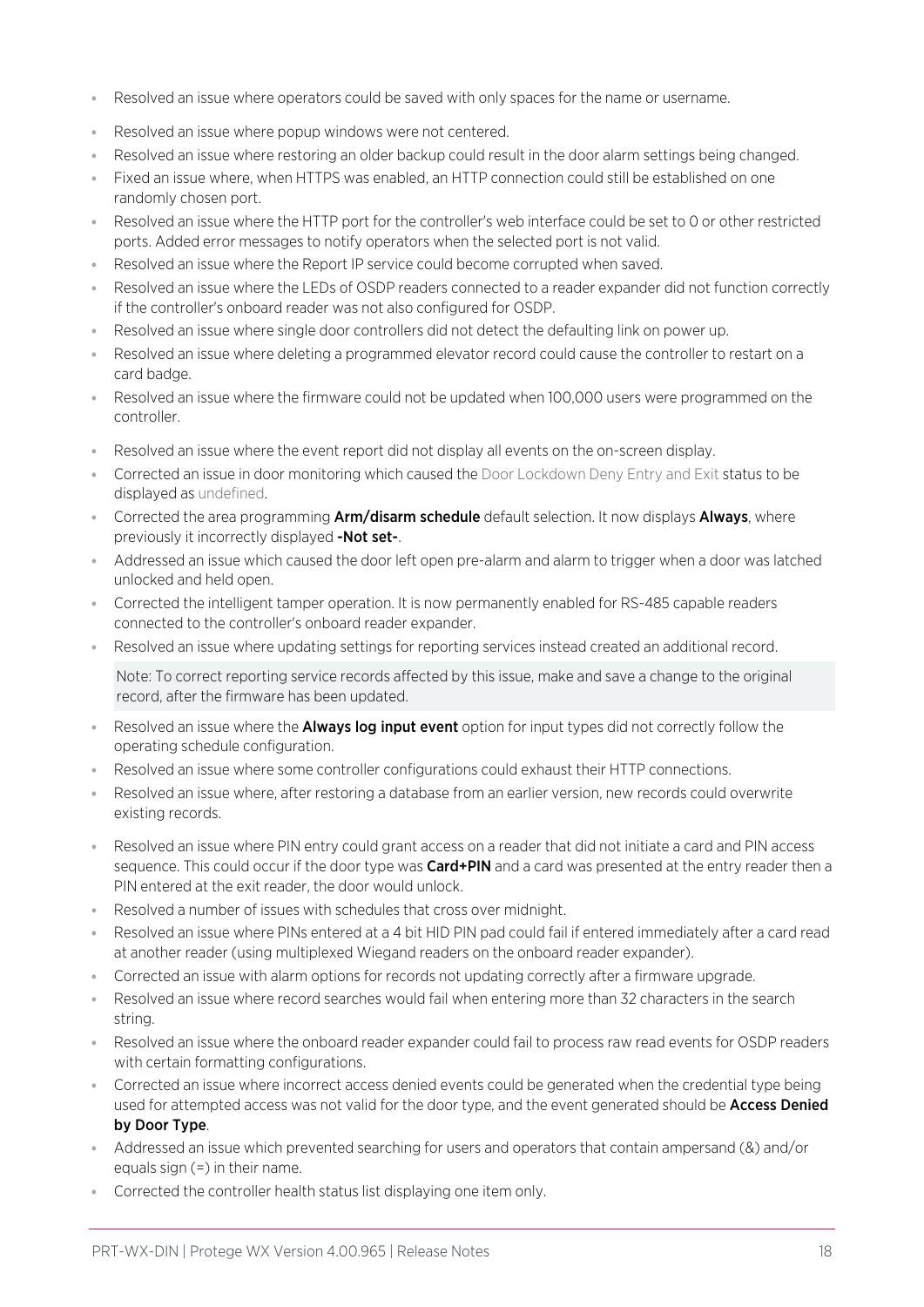- ⦁ Addressed an issue where, when adding multiple new floors to a new access level, the floor schedule would be left empty instead of defaulting to Always.
- ⦁ Resolved a problem with the events report not correctly displaying the prompt to load the next 1500 records.
- ⦁ Corrected the user page not maintaining focus on the search record when clearing the search field.
- ⦁ Resolved an issue in the expanders wizard where the duplicate address error would be displayed any time the physical address was set before the module type was selected.
- Resolved an issue in the expanders wizard where duplicate expander records could be created if the same module type records were added with the same physical address.
- ⦁ Addressed an issue when using multi-select to update large numbers of output records, where the progress window could hang and the update would fail to complete.
- ⦁ Corrected an issue with operators not being deleted correctly.
- ⦁ Corrected expiry settings for default users, which were missing default values for expiry date and time.
- ⦁ Resolved an interface issue which prevented adding floors to elevators.
- Resolved an issue which could cause the **Events** tab on the users page to become inaccessible.
- ⦁ Resolved an issue which could cause additional characters to be added to the end of the names of expanders added through the expanders wizard.
- Corrected an issue which would prevent access to the **Credential Types** tab for a user if all credential types were deleted for that user.
- ⦁ Resolved an issue where, when creating a new holiday group, holidays added to the group could not be deleted until the new holiday group was saved.
- ⦁ Resolved an issue where it was not possible to select a secondary phone number while the phone number operating schedule was set to something other than Always.
- ⦁ Corrected an issue where health status messages did not clear once the issue was resolved.
- ⦁ Increased the speed of event report generation to resolve report failures when reporting on large numbers of records.
- ⦁ Corrected an error which allowed users to be imported into the database with IDs lower than existing users and potentially overwrite existing users.
- ⦁ Resolved an issue which prevented the email on event command from triggering on an area event after being saved to an input.
- ⦁ Corrected a display issue when renaming multiple door records within the access control wizard, where Step 2 of the wizard displays only the first change.
- ⦁ Corrected an issue when renaming schedules within the access control wizard, where not all changes would be saved.
- ⦁ Addressed an issue that could cause the controller to crash when restoring a database where operators with very long names had been programmed.
- ⦁ Resolved an issue which caused unaddressed modules to be forgotten by the controller if it was restarted, resulting in the modules themselves needing to be power-cycled to be recognized again.
- ⦁ Resolved an issue which was exacerbating clock drift.
- Resolved an issue which caused the REX operation to be locked out for 255 seconds when older Protege WX databases were migrated to the latest build.

# Known Issues (4.00.864)

ICT would like to make you aware of the following known issues in this version:

- ⦁ Preceding characters are not recognized in Unicode, UTF8, ASCII, Numeric or Hexadecimal credential types.
- ⦁ Trailing characters are not recognized in Unicode, UTF8, ASCII, Numeric or Hexadecimal credential types.
- ⦁ Prefixes are not recognized in Unicode, UTF8, ASCII, Numeric or Hexadecimal credential types.
- ⦁ UTF8 and Hexadecimal credential types are not recognized when assigned to door types.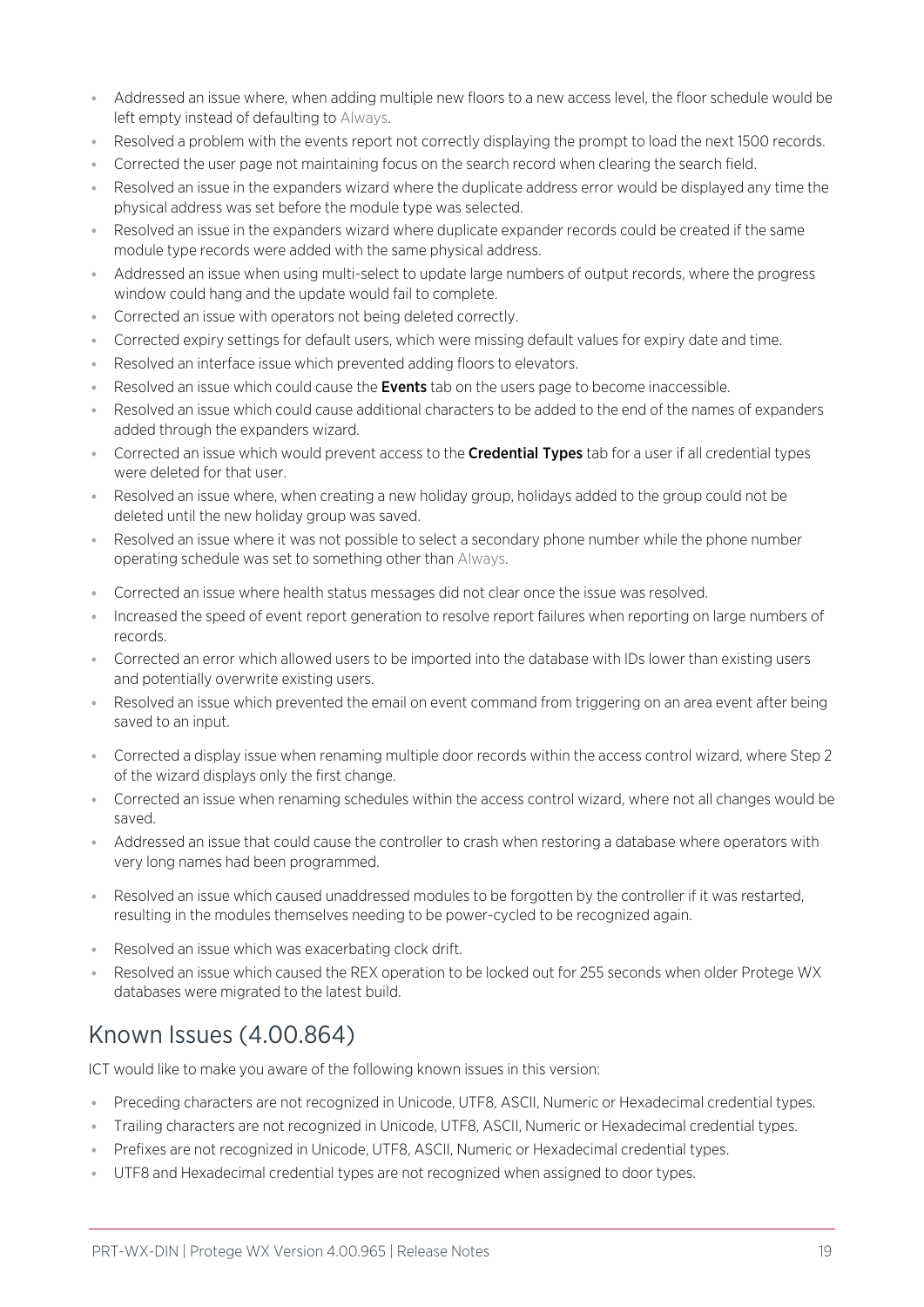# Version 4.00.359

# New Features (4.00.359)

The following new features have been included in this release:

## Localized Interface: Norwegian, Czech, Dutch and German

The user interface is now available in Norwegian, Czech, Dutch and German.

# Feature Enhancements (4.00.359)

The following enhancements have been made to existing features in this release:

#### Doors

- The command LockOutAttempts = # configures the number of retries allowed for supplying credentials for authenticating a user, before triggering the Too Many Attempts trouble input. In the door commands, add this line with your required value of attempts in place of the # symbol.
- **The command AlwaysAllowREN = true** has been added to the door type commands which will allow a Request To Enter event to occur even if the door is open.

#### Input Expanders

- ⦁ The expanders wizard now recognizes the PRT-HZX16-DIN.
- ⦁ Input expanders can now be configured as virtual modules.

#### Reader Expanders

- ⦁ The expanders wizard now recognizes the PRT-HRDM-DIN.
- ⦁ Reader expanders can now be configured as virtual modules.

### Output Expanders

⦁ Output expanders can now be configured as virtual modules.

# Issues Resolved (4.00.359)

The following issues have been resolved in this release:

- ⦁ Resolved an issue with the controller being unable to communicate correctly with the Inovonics integration running module firmware of Build 21 and earlier
- Fixed issue with the reader expander wizard incorrectly setting the Reader 1/ Reader 2 tamper trouble input's Trouble Group and Trouble Group Options

# Version 4.00.349

# New Features (4.00.349)

The following new features have been included in this release:

### Localized Interface: Swedish and Finnish

The user interface is now available in Swedish and Finnish.

# Feature Enhancements (4.00.349)

The following enhancements have been made to existing features in this release:

### Doors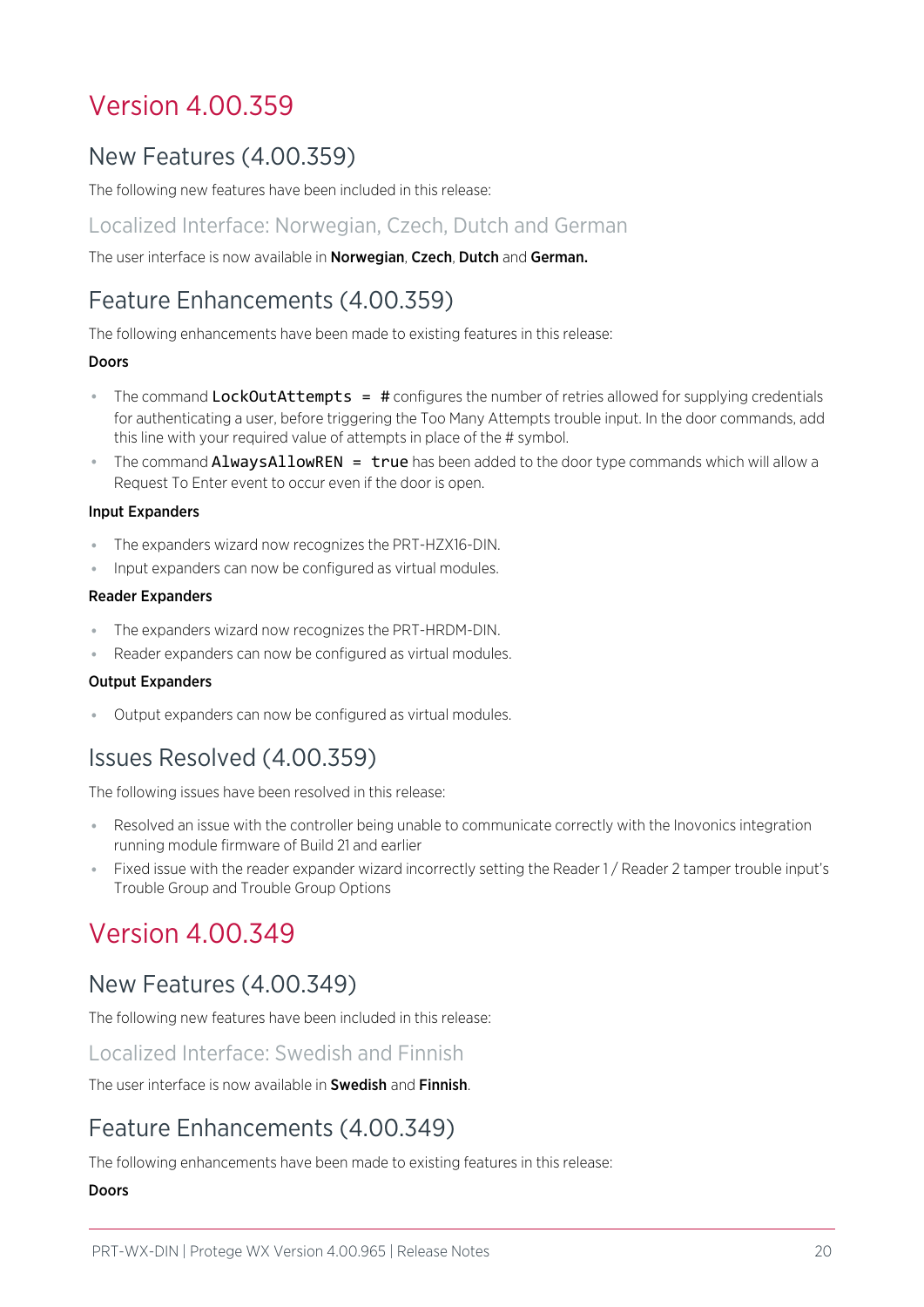- ⦁ Doors can now be associated with a new trouble input, Door Duress, which is triggered when either a duress user's PIN or when a duress PIN code has been entered into the reader at the door.
- The command DualCredPendingTime = # configures the timeout for supplying credentials for authenticating a user, such as Card and PIN. In the Door commands, add this line with your required value of timeout in place of the # symbol.

#### Keypads

- ⦁ Improved process for bypassing inputs and trouble inputs when logged into a keypad.
- ⦁ Improved process for viewing doors, inputs, trouble inputs and outputs when logged into a keypad.

#### Inovonics Integration

⦁ The Inovonics Integration can now support the Inovonics Repeater Module. For information on configuring the inputs and trouble inputs of the Inovonics Repeater Module, please refer to the Inovonics Wireless Receiver Module Installation Manual.

### **Services**

⦁ Improved feedback to the monitoring station for Report IP services configured with Enable Offline Polling, when the Report IP Reporting Failure trouble input has been generated.

### Dual Custody

**The command CustodyPairEnforced = true** has been added to the Door Type commands which will update the antipassback status for both the Dual Custody Master and Dual Custody Provider. In addition, both the Dual Custody Master and Dual Custody Provider will be included in the area counting process.

#### Access Level Outputs

⦁ Access level outputs can now be activated when the reader port operates under Area Control mode.

# Issues Resolved (4.00.349)

The following issues have been resolved in this release:

- ⦁ Resolved issue with the Log Message Retries and Log Reporting Failure options not working correctly for the Report IP service.
- ⦁ Keypads no longer display incorrect language when accessing certain offline menus.
- Resolved issue with Defer Automatic Arming not working when deferring using a card badge.
- ⦁ Activate Access Level Output now works correctly for reader port 2 when configured for Elevator Mode.
- ⦁ Resolved issue with tSec Readers operating in RS-485 mode not generating the Door Too Many Attempts trouble input correctly.
- ⦁ Resolved issue with tSec Readers connected to the onboard reader expander momentarily dropping offline after programming is downloaded.
- ⦁ Improved efficiency of sending via backup service for Report IP when all channels have been determined as offline.
- ⦁ Resolved issue with invalid PINs entered via readers reporting as raw card read events.
- ⦁ Access level outputs now activate correctly as per configurations when triggered via Smart Readers.
- ⦁ Corrected an issue where certain combinations of username and password supplied for CSV IP service would cause the controller to crash.
- ⦁ Improved the module update process to eliminate any input or output glitching when an update is performed.

# Version 4.00.331

# New Features (4.00.331)

The following new features have been included in this release: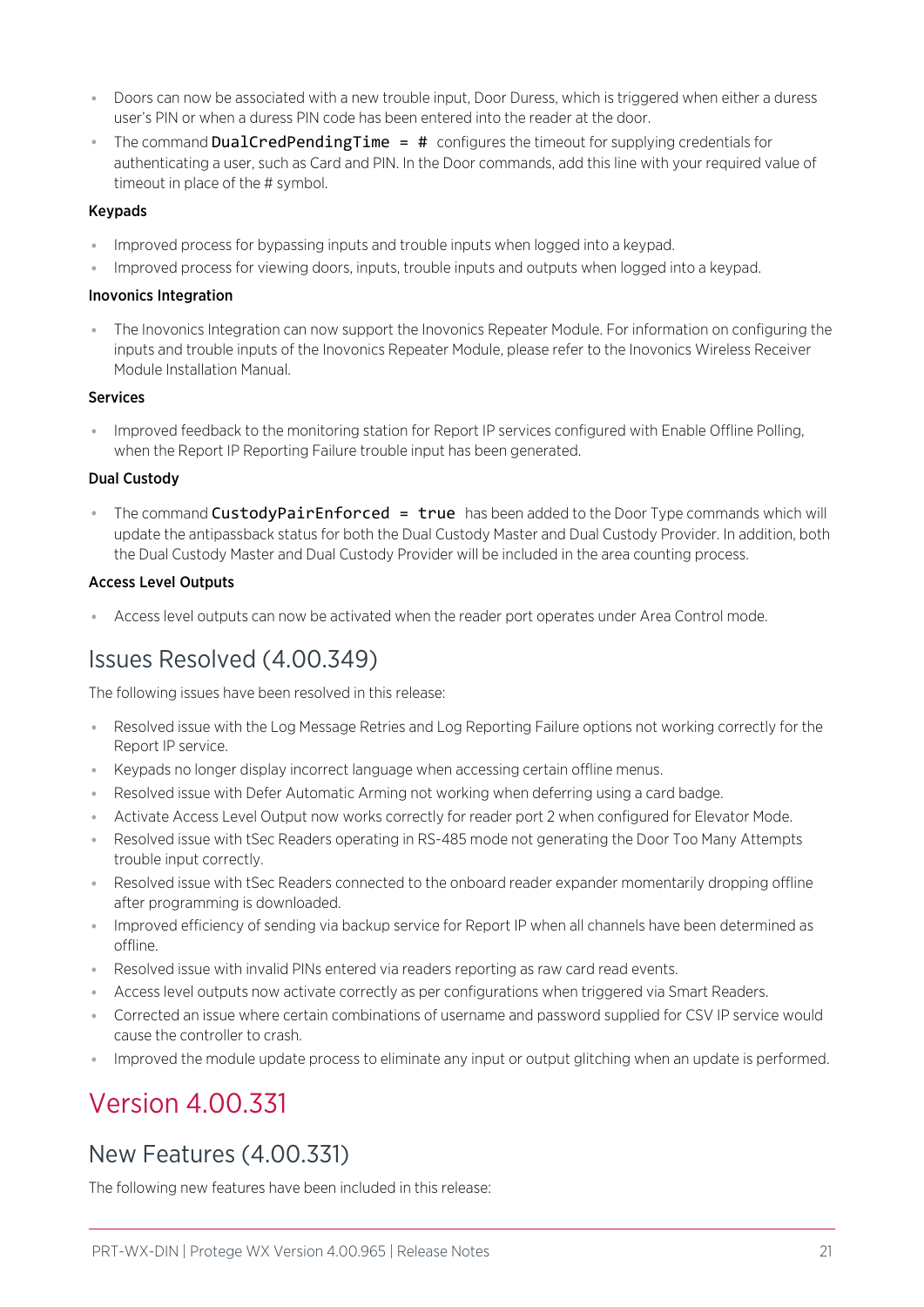## Card Usage Counting for Access Limits

User cards can now be limited to a certain number of access granted swipes for a particular time period. This can be used to enable scenarios such as cafeteria line access or clubroom access based on membership policies. The command LimitUsage  $=$  true has been added to the access level commands to enable this functionality.

- The command UsesBeforeDisable =  $\#$  has been added to the access level commands which configures the number of uses for the access level before it is disabled.
- The command UsageResetType = # has been added to the access level commands which configures how long the access level usage will be disabled for in either minutes (m/M), hours (h/H) or days (d/D).
- The command UsageResetPeriod = # has been added to the access level commands which configures the frequency that the access level usage will be reset.

This feature is only available in Advanced mode.

## Sequential Access Level Output Activation

Access level outputs are typically used to activate a specific feature in the building for a user or group of users. A new feature has been added to allow multiple access level output activations from a single card swipe, as long as the access level start and end expiry times create a continuous time period. This feature can be used to enable a variety of booking system scenarios where a user may request multiple bookings for all or parts of a facility in the same day.

This feature is only available in Advanced mode.

For more information on this feature please see the Configuring Sequential Access Level Output Activation in Protege WX application note on the ICT Website (www.ict.co).

## Automatically Purging Events

Added a new Purge Old Events option (System | Settings | Options) that causes all events older than a specified number of days (14 days by default) to be deleted from the event log. This is required by local legislation in some countries.

## User Access Level Schedule

Schedules can now be added directly to the Access Level assigned to the User and can be configured from Users | Users | Access Levels.

This feature provides flexibility for Users that require the access to the same doors within a selected access level, but at different times of the day or week.

## Graphical Door Display

You can now view a graphical display of door access rights per user.

# Feature Enhancements (4.00.331)

The following enhancements have been made to existing features in this release:

- ⦁ Added functionality/support for advanced encryption between the tSec Readers and the onboard reader expander (requires compatible tSec Reader firmware).
- ⦁ Added support for card formats other than 26/34 bits when read with tSec Readers in ICT RS-485 mode (requires compatible reader expander 485 firmware).
- The command RecycleDoorTimeOnAccess = true has been added to the door commands which gives the ability to recycle door lock activation time upon generation of access granted events.
- The command **NoAccessEventsIfUnlocked = true** has been added to the door commands which gives the ability to suppress access granted events generated whilst door is still unlocked.

### Aperio Integration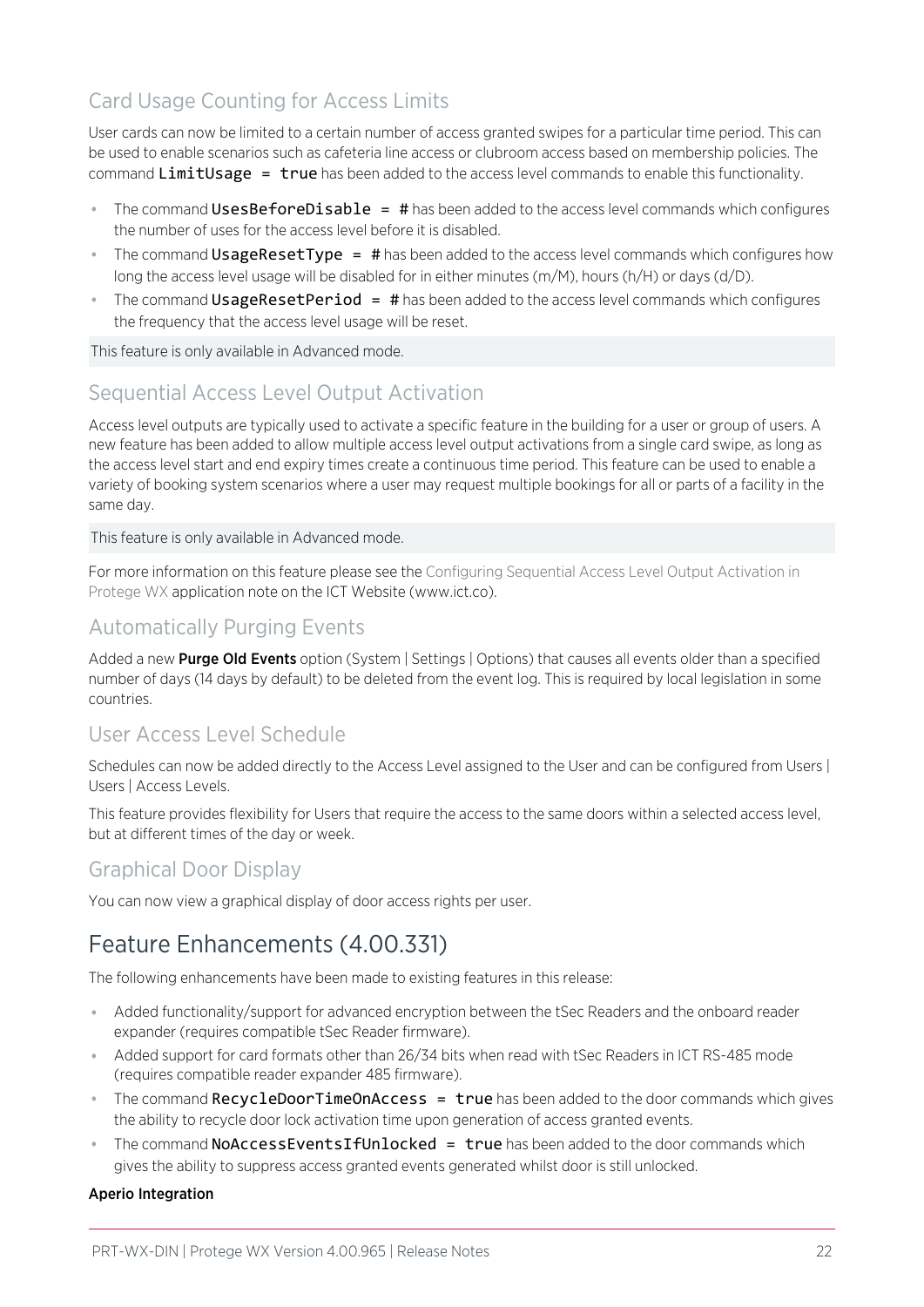- ⦁ Added ability to generate the Low Battery and the Comms Offline trouble inputs for Aperio locks. For more information on configuring trouble inputs please see the Configuring Aperio Integration in Protege WX application note on the ICT Website (www.ict.co).
- ⦁ Added ability to handle deadbolt state changes for Aperio locks.

#### Keypads

• The command ConfidentialMode = true has been added to the Keypad commands which allows confidentiality mode to be enabled for Touch Sense LCD Keypads.

#### Elevators

The command FloorAccessCheckCar  $=$  true has been added to the controller commands which allows floor access to granted based on all of the user's access levels, as well as the elevator being used.

#### Inovonics Integration

- ⦁ The Inovonics Integration can now associate low battery states for wireless devices with trouble inputs, as well as generating events. For information on configuring the trouble inputs, please see the Inovonics Wireless Receiver Module Installation Manual.
- ⦁ Updated the CID code to be sent for low battery and poll failures reported for Inovonics Wireless Receiver Modules.

### Access Level Outputs

⦁ Currently active access level outputs will now be turned off if the access level is removed from the user that activated the output, or if the expiry time is updated to be outside the current time.

## Issues Resolved (4.00.331)

The following issues have been resolved in this release:

- ⦁ Resolved issue with multiple events being generated incorrectly when an area has been configured with a ready output group.
- ⦁ Fixed issue with defer automatic arming and rearming not working with open, bypassed inputs.
- ⦁ Fixed issue with clearing lockdown on a door with a valid schedule that does not restore the door to its expected Unlocked By Schedule state.
- **Corrected an issue with the All Elevators** option within access level incorrectly granting access to all doors under some circumstances.
- ⦁ Fixed issue with credential event strings not displaying the correct credential used when the user has multiple credentials of the same type and is using multiple credential types to gain access to a door.
- Fixed issue with the ready output not working correctly for open inputs configured for **Exit Alley Input Do Not** Test It.
- ⦁ Fixed issue with the ready output functionality not generating the correct output events and using the appropriate output activation time set.
- ⦁ Resolved an issue with schedule checking not working correctly for end times set to 00:00.
- Fixed an issue where the Report IP service would stop if the Time Before Switching to Backup option was set to zero.
- ⦁ Fixed issue with lock activation glitch (unlock then immediately relocking) when the door is associated with an armed area.
- ⦁ Updated the handling of Inovonics Wireless Receiver Module so that a hardware tamper will result in all inputs from the associated remote device being set to the TAMPER state.
- ⦁ Improved synchronization of input states when a module update is performed on the Inovonics Wireless Receiver Module or new inputs have been added to the programming.
- ⦁ Stay arming from a keypad is now possible when inputs have been bypassed.
- ⦁ Modules are now able to register successfully behind the module network repeater after it was previously registered directly with the controller (and vice versa).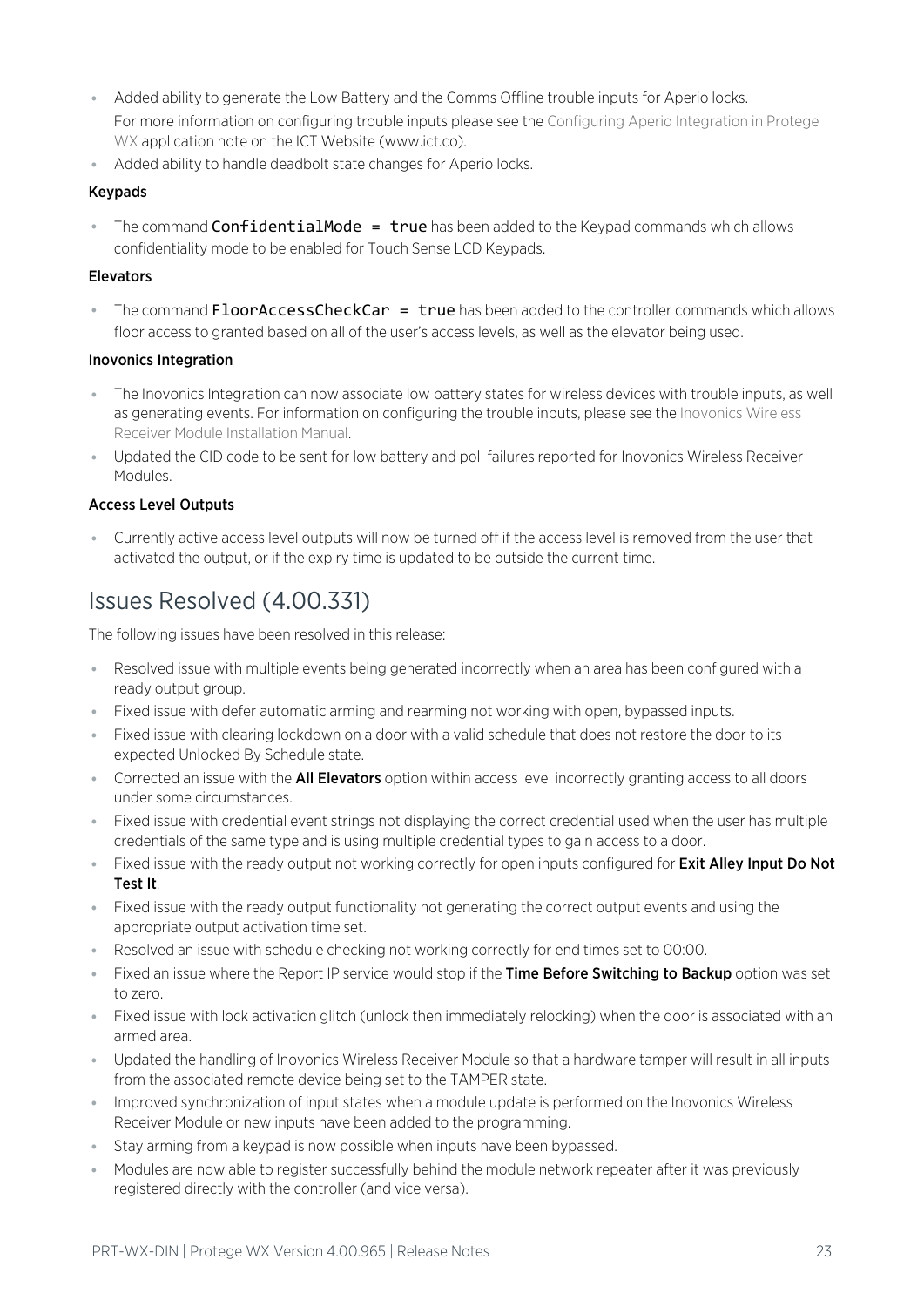- ⦁ Schedules now work correctly for those that are valid across the midnight threshold.
- ⦁ Resolved an issue where processing a numeric credential greater than half the length defined in the credential type would cause a controller restart.
- ⦁ Over current trouble input is no longer triggered incorrectly on the single door controller with PoE.
- ⦁ Feedback is now provided when a user fails to gain access after validating against the fallback door type.
- ⦁ The Inovonics Wireless Receiver Module input states are now being set correctly after a module update for the first 8 inputs.
- ⦁ Valid credentials are no longer interpreted as raw credential reads under certain conditions.
- ⦁ Encoding for Protege WX email is now explicitly set to UTF-8 so that non-English text is displayed correctly.
- ⦁ Fixed issue with events referencing keypad modules incorrectly displaying the record ID as the module address in Protege WX.
- ⦁ Updated module registration error handling to prompt a module update if the module has changed from being connected via RS-485 to Ethernet (and vice versa).
- Fixed issue with Deny Entry if Inside Area is Armed/Deny Exit if Outside Area is Armed functionality blocking access if the area is disarmed but in alarm.
- ⦁ Fixed issues with events EVT\_USER\_ENTRY\_DOOR\_MODE and EVT\_USER\_EXIT\_DOOR\_MODE not displaying required information in Protege WX.
- Fixed issue with Log Message Retries and Log Reporting Failure options not working correctly for Report IP service.
- ⦁ Resolved an issue where, when enabled, offline user processing could cause a controller restart.
- Fixed issue with Report IP not activating the **ReportIP Reporting Failure** trouble input correctly.

# Version 4.00.292

## New Features (4.00.292)

The following new features have been included in this release:

### Email on Event

Email on event enables you to trigger an email that is sent automatically when specific events occur. The feature can be configured to operate on Area or Input Records.

This feature is only available in Advanced mode.

- 1. Navigate to **Programming | Areas** or **Programming | Inputs.** Select the **Configuration** tab and add a recipient email address to the command window using the format email: yourname@yourdomain.com
- 2. Configure your email server settings under System | Settings.

Currently, Microsoft Exchange Server 2016, Gmail (when [configured](https://support.google.com/accounts/answer/6010255?hl=en) for less secure apps) and Yahoo are supported.

- **SMTP Mail Server:** The address of the outgoing SMTP mail server.
- **SMTP Port:** The port used for outgoing mail connections.
- Use SSL: When enabled will transmit email using the Secure Sockets Layer (SSL).
- **SMTP Logon:** The logon for the outgoing SMTP mail server.
- **SMTP Password:** The password for the outgoing SMTP mail server.
- **SMTP Timeout:** Defines how long (in seconds) before the connection times out.
- Sender E-mail Address: The email address used when sending outgoing mail.
- Sender Display Name: The display name used when sending outgoing mail. If a display name is not entered, the sender email address is used.
- Test E-mail Address: Enter an email address to test notifications then click Test E-mail Settings to check your configuration.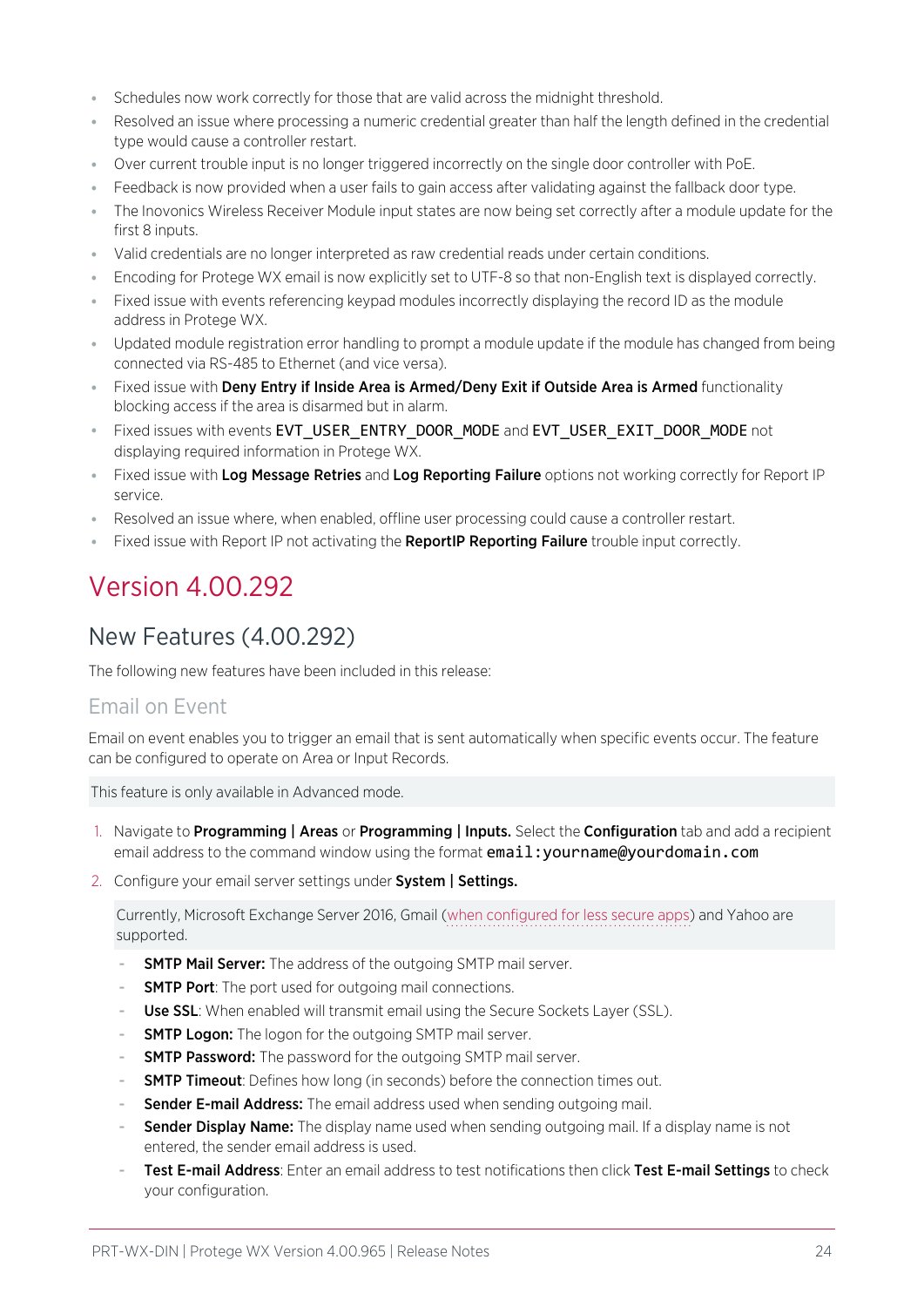## Inovonics Integration

Protege WX now interfaces with the new Inovonics Wireless Receiver Module. The module is designed to link ICT's Protege systems to wireless Inovonics devices. The new product works with the Inovonics EN4200 Echostream repeater to translate incoming signals from Inovonics wireless devices so they are understood by Protege controllers.

The Inovonics Wireless Receiver Module is not a licensed feature.

## Login Timeout

If you repeatedly enter incorrect passwords at the Protege WX login window, you will be forced into a login stand down. Three consecutive incorrect login attempts will result in the login process being locked for 5 seconds. If another three login attempts fail, the login process will be locked for 60 seconds between all subsequent attempts until a valid login is made. An operator cannot disable this.

## Export User Fields

The new User Search export button provides a quick and easy way of taking a list of all user programming out of your system and using it elsewhere. The exported CSV file can be opened in an Excel spreadsheet or similar.

1. Navigate to Users | User Search and press the Export button.

Fields exported to the CSV file include:

- Display Name
- Reporting ID
- Default language
- Phone extension
- Pin code
- User area
- Start date
- Expiry date
- Credential type
- **Credential**
- Access levels
- Facility code
- Card number
- Disable user
- Show a greeting message to user
- Go directly to the menu on login
- User can acknowledge alarm memory
- Show alarm memory on login
- Turn off the primary area if user has access on login
- Turn off the user area on login if user has access
- Acknowledge system troubles
- Treat user pin +1 as duress
- User has super rights and can override antipassback
- User operates extended door access function
- User loiter expiry count enabled
- User is a duress user
- Rearm area in stay mode
- Dual custody master
- Dual custody provider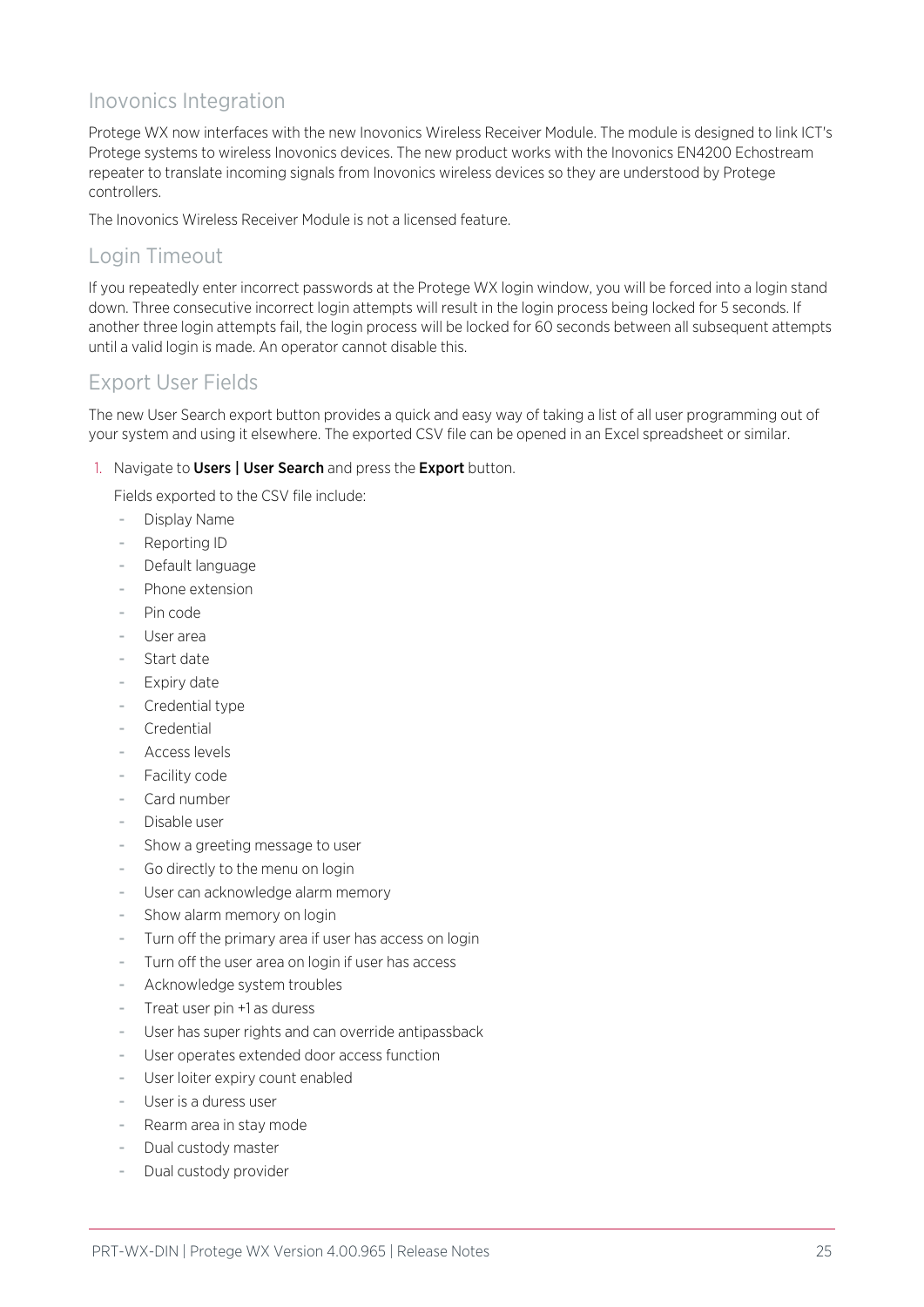## Localized Interface: Russian and Greek

The user interface is now available in **Russian** and **Greek**.

The language is set at an Operator level (System | Operators).

# Feature Enhancements (4.00.292)

The following enhancements have been made to existing features in this release:

- ⦁ A Company Name field has been added to the Users menu.
- ⦁ Access levels now specify a direction (Entry, Exit or Both) in the Doors and Door Groups lists.
- ⦁ An area Ready Output and/or Output Group can now be configured to indicate that all inputs in the area are closed and the area is ready for arming.
- ⦁ Added SIA over IP (DC09) and CID over IP (DC09) to the ReportIP service.
- ⦁ Area, User, Input and Trouble Input database IDs are now included in the packet sent to ArmorIP when reporting an event.
- ⦁ Phone extensions can be non-numeric when synced with an entry station.
- ⦁ If Stay arm or Force arm have been selected from a keypad, pressing each button again will switch to Instant Stay arming or Instant force arming, respectively.

# Issues Resolved (4.00.292)

The following issues have been resolved in this release:

- ⦁ Reporting IDs are now automatically assigned when adding users, areas, inputs or trouble inputs.
- ⦁ A door type using only card or PIN can now be used as the fallback door type for doors using a credential door type.
- ⦁ Fixed an issue with the Activate Access Level Output option not working when a reader expander operates under Elevator mode.
- ⦁ The onboard reader expander's input LEDs now change based on their logical state instead of their physical state as per the other modules.
- ⦁ Fixed an issue with credential events not displaying the correct credential data when a user has multiple credentials of the same type.
- ⦁ Fixed an issue with the Fire Control programmable function not working correctly when a lock output group has been assigned instead of a single output.
- ⦁ Corrected resyncing of enhanced smart reader LEDs when a module update is applied to the onboard reader.
- ⦁ Removed the use of customizable codes for ReportIP background polling. An offline channel now sends a normal poll to determine if that channel has come back online.
- ⦁ Fixed an issue where double and triple badging to arm an area was not working from an ICT RS-485 reader connected to a reader expander if the controller's onboard reader had not been enabled.
- ⦁ Fixed an issue with the Token Time in the Elevator Control function being limited to 255 seconds.
- ⦁ Access granted events for elevator access are now displayed in green.
- Fixed an issue where a door would not automatically relock if a beam input had been programmed then deleted from the programming while the beam was broken.
- ⦁ Two issues resolved in the database upgrade process when updating from version 4.00.198 or earlier. The controller would not update correctly if the Lock Door Group On Arm was set to All Doors or the Keypad Alarm Display Group was set to all keypads.
- ⦁ Fixed an issue where deleting a user's PIN would appear deleted but still be processed.
- ⦁ Automatic licensing now operates correctly.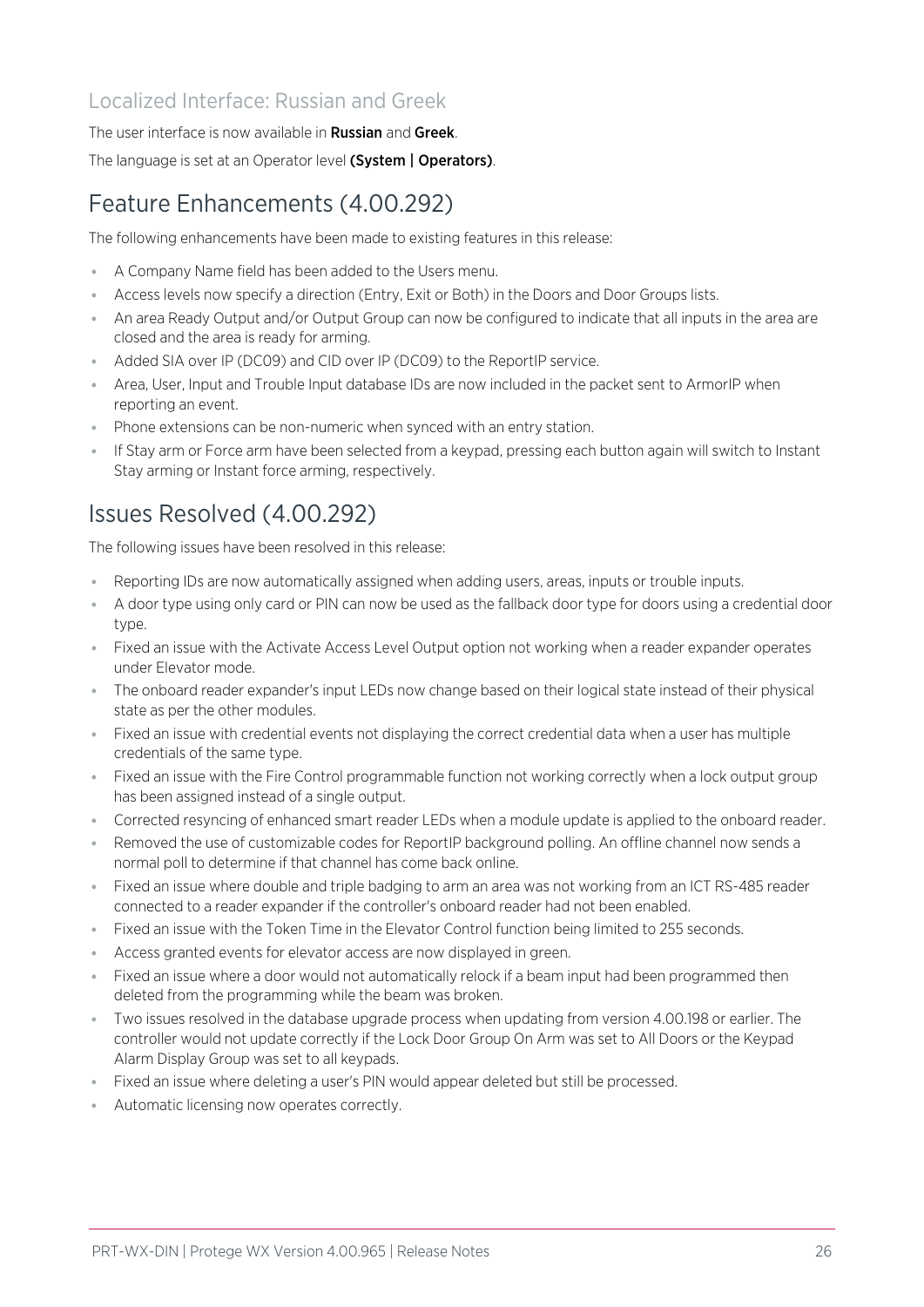# Version 4.00.284

# Feature Enhancements (4.00.284)

The following enhancements have been made to existing features in this release:

Added ReArmAsDeferArea =  $true$  to the area commands. This will allow areas to be rearmed as a deferred area.

## Issues Resolved (4.00.284)

The following issues have been resolved in this release:

- ⦁ Resolved issue with Patriot LS30 protocol not recovering correctly from a failed connection.
- ⦁ Fixed issue with Onboard Reader LEDs not synchronizing correctly when a module update is performed.

# Version 4.00.278

# Feature Enhancements (4.00.278)

The following enhancements have been made to existing features in this release:

- Setting the unlock time to 0 for an Aperio Version 3 lock will now toggle the lock state.
- ⦁ Credential data submitted to the Protege WX system is now displayed with many credential related events.

# Issues Resolved (4.00.278)

The following issues have been resolved in this release:

- Resolved an issue with Lock and Unlock control commands not working correctly for Aperio Version 3 locks.
- Resolved an issue with **Reader Tamper/Missing** trouble events reporting incorrectly when the onboard reader expander reader ports are programmed for RS-485 operation.
- ⦁ Fixed an issue where filtered events stop updating automatically when displaying live updates.
- ⦁ Resolved an issue where raw credential data was always sent as lower case.
- ⦁ Resolved an issue where historical events are missing or displaying incorrectly after updating to Protege WX Version 4.00.274.
- Fixed an issue with the Inverted Follow Pulse On Output programmable function not working correctly for door groups.
- Fixed an issue with the Follow Pulse Off Output programmable function not working correctly for door groups.
- ⦁ Resolved an issue with operator related programmable function events incorrectly displaying the name of the operator.
- Fixed an issue with **Input Bypass Restore** events reporting incorrectly.
- ⦁ Resolved an issue with RS-485 reader LEDs and buzzers not re-synchronizing correctly when the onboard reader expander is power cycled.
- **Resolved an issue where setting a Fallback Door Type as itself could cause a lockup.**
- ⦁ Resolved an issue which could cause ICT RS-485 smart readers to re-synchronize with the controller every 11 minutes.
- ⦁ Resolved an issue where a filtered list of user names would always include the last user.
- ⦁ Resolved an issue related to an incorrect date and time display in the Protege WX interface if the current year was not a leap year.
- ⦁ Resolved an issue where daylight saving adjustments could change by two hours on more recent controller variants.
- ⦁ Resolved a slow memory leak related to TCP/IP communication on more recent controller variants.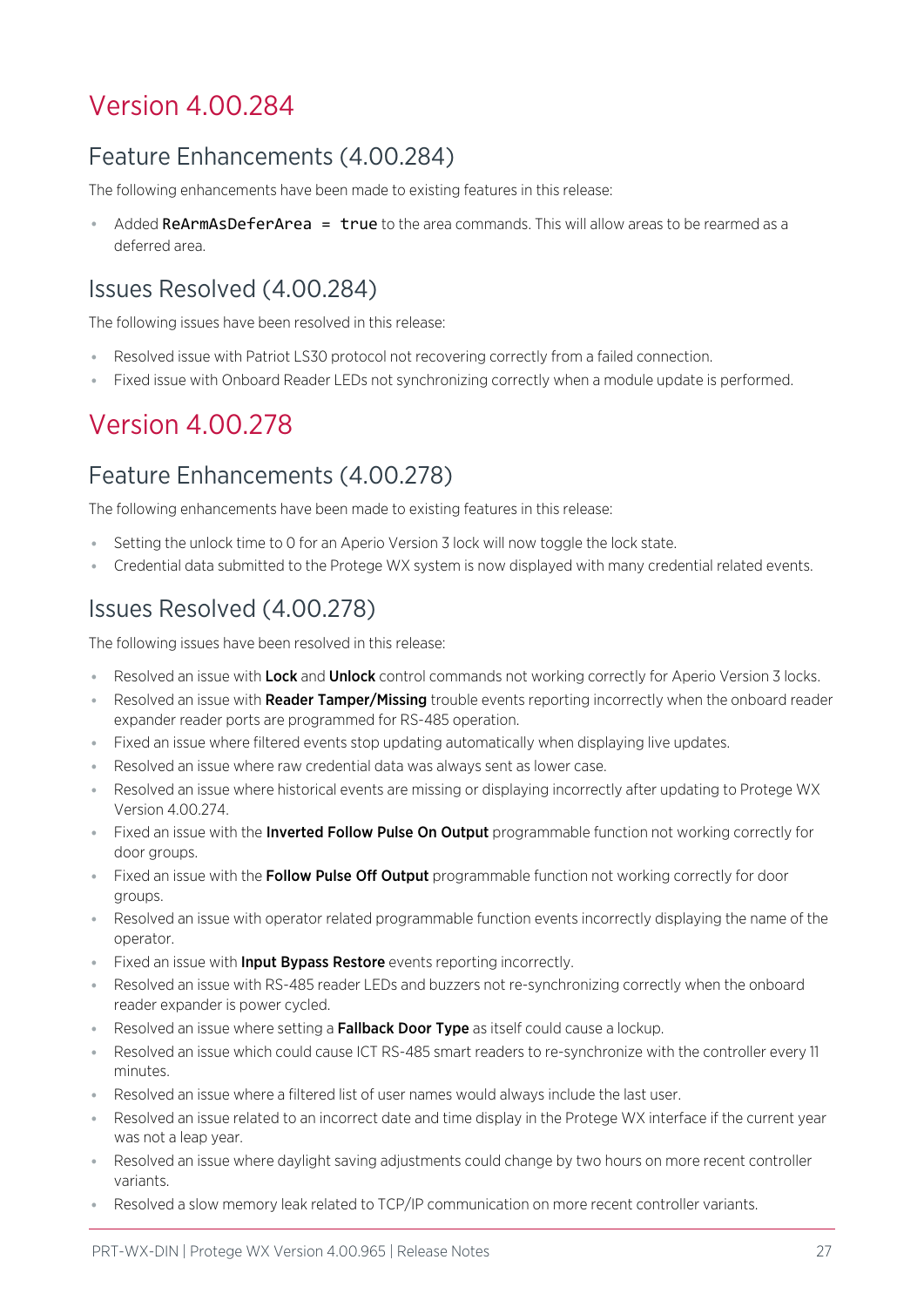# Version 4.00.274

# New Features (4.00.274)

The following new features have been included in this release:

## HTTP Port

A new HTTP Port field has been added to the Settings | General menu. The default port is 80 but this can be changed to any network port not occupied. Changes to this field will require the Controller to be power cycled.

## Credential Types

The Credential Types feature enables Protege WX to accept forms of user identification other than the existing card, PIN and biometric (created under Users | General) formats, such as vehicle license plates and bar codes. These new credential types are created under **Users | Credential Types** with fields available for defining credential type name and configuring the credential data sent to the controller. There is no limit to the number of credentials that can be added to any single user.

To be able to use the credential functionality, the third-party device or software used to collect the credential data is configured as a smart reader (Expanders | Smart Readers), with the data sent through to the controller via the onboard RS-485 reader ports or via Ethernet (the feature supports Unicode, UTF8, ASCII, Numeric and Hexadecimal data formats). The smart reader in this case is not a physical device but is necessary to link the credential-matching functionality to a door. The smart reader should be configured to match the correct **Expander** Address and Expander Port to which the third-party device is connected. Because the smart reader is not a physical device the **Configured Address** is not important but must still be set to a unique value. The smart reader must be told which credential types it can accept, as well as which door to unlock. This is programmed under the Reader tab.

The door must also be configured with the credential types it will respond to. This is programmed under the Door Type configuration from the Programming | Door Types menu. The Entry Reading Mode and Exit Reading Mode can be set to Custom, then an Entry Credential Types and an Exit Credential Types tab appears where one or more standard credential types can be selected. For the door to unlock, all selected credential types must be presented and if the **Sequence** option is checked, the credential types must be presented in the specified order.

See Fallback Door Type below for programming alternative standard credential types as a fallback door type.

## Fallback Door Type

To ensure building access in cases where equipment malfunction or communication failure means a particular credential type fails (such as a DVR device reading license plates), an alternative set of (standard) entry and exit Door Type credentials can be programmed to be accepted as a fallback. For example, a door type that requires license plate recognition could be configured with a fallback door type requiring card and PIN. In this case, presenting either set of credentials would grant access to the door. The alternative door type is defined in the field Fallback Door Type (Door Types | General).

## Reporting Service and Reporting ID

- Each area, input and trouble input must now have a Reporting Service and a Reporting ID assigned. When an area, input or trouble input is assigned to a reporting service and does not have a reporting ID assigned, the lowest available reporting ID is automatically assigned. This can be manually edited as required. If the primary reporting service is configured to back up to another service, only the primary service for the input, trouble input or area needs to be specified.
- **Under Users | General, a Reporting ID** field is now available for defining the code by which a user is reported to a monitoring station. Users' phone extensions can now be extracted (if entered in the Phone Extension field) when an entry station is integrated with Protege WX. A User Area field has also been added.
- A Reporting Services tab has been added to the Areas menu to define the primary reporting service for the area.
- New fields have been added to the **Services | Report IP | General** tab: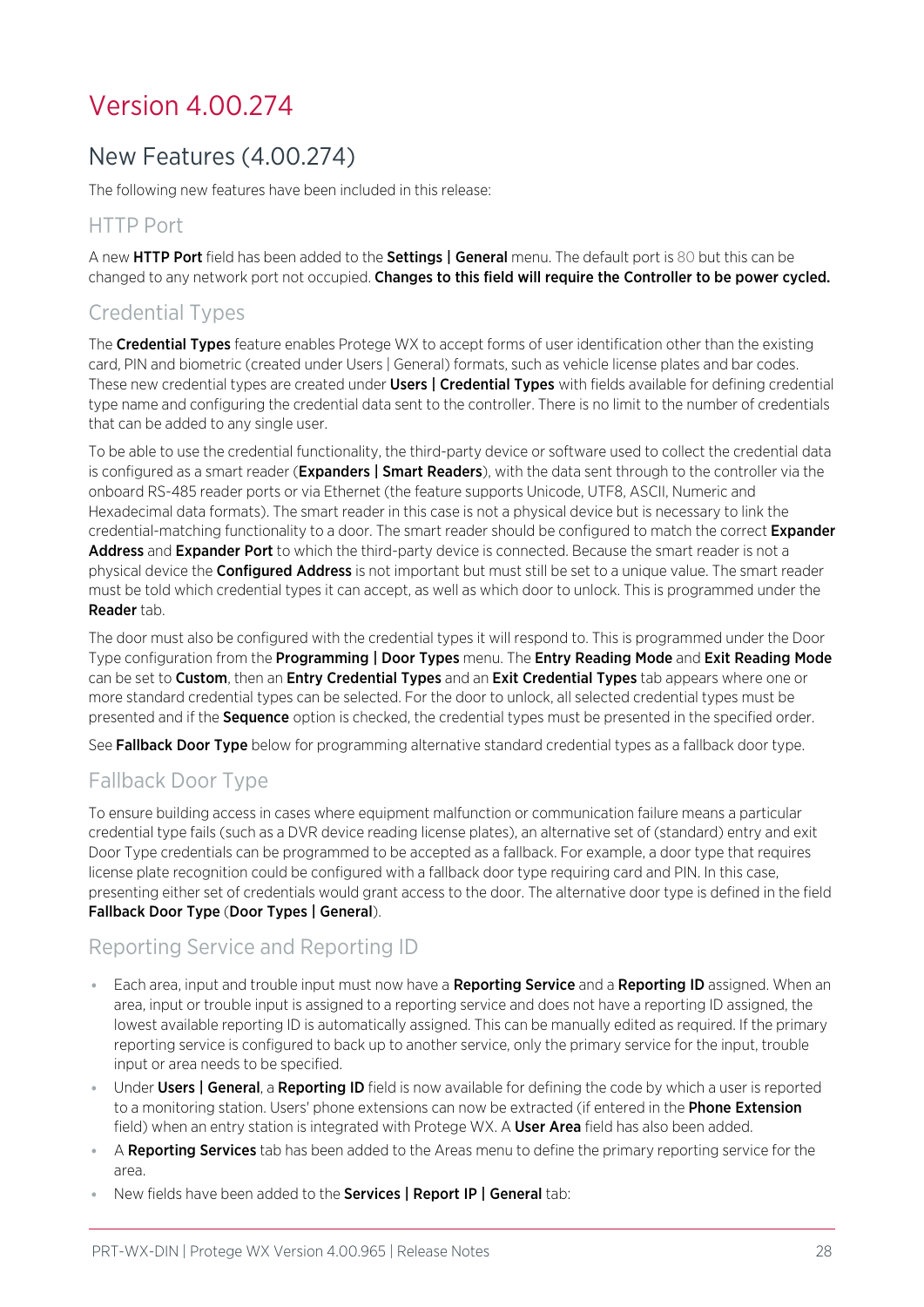- Test Report CID Code is an industry-standard three-digit code signifying the type of event.
- **Test Report CID Group** is a two-digit reporting ID for area.
- Test Report CID Zone denotes the specific reporting ID of an input, e.g. of a particular PIR.
- The **IP Port Number** configures the TCP/IP port used.
- The Ack Wait Time denotes the wait time (in seconds) for signal acknowledgment.
- **Enable Offline Polling** enables polling to detect whether the alternative backup service is working (see Service Operates as Backup below).
- A Service Operates as Backup option has been added to Services | Report ID | Options. When enabled the service will not report messages and alarms unless it is started by another service that has failed. It will then start reporting messages immediately from the time the other service failed to report, then return operation to the service that started. This cycle will continue until the service that failed operates normally again.
- ⦁ All CID mapping options have been removed from the Services menu. Mapping is now generated using the Central Station Report function (see Central Station Reports).

## Central Station Reports

The CID map options have been made obsolete for the ReportIP and the ContactID services. Central Station Reports have been implemented under **Monitoring | Reporting**, providing a report map for the Contact ID and Report IP services which can be supplied to the monitoring station.

## Password Policy

The new Password Policy menu offers a set of guidelines designed to enforce a higher level of security. Protege WX enables definition of a password policy for all users of the system to follow. Fields enable configuration options for password length and characters, and an option for passwords to be checked against user names to ensure they are unique.

### Door Inputs

An Inputs tab has been added to the Programming | Doors menu so that any input from within the Protege WX system can be assigned to a door for the REX, REN, door sense, bond sense, and beam sense functions. The original settings in the **Expanders | Reader Expanders** menu are now only relevant to the offline operation of the reader expander. Unexpected behavior may occur if default reader inputs are not assigned for these door functions when the expander goes offline. Fields from the Reader Expander menu now configurable under **Doors** | Inputs are:

- Door Input (with Invert Input option)
- **REX Input** (with **Invert Input** option)
- **Bond Input** (with **Invert Input** option)
- **REN Input** (with **Invert Input** option)
- Beam Input (with Invert Input option)
- ⦁ Always Allow REX
- ⦁ Forced Door Sends Door Open
- ⦁ Recycle REX Time

## Door Trouble Inputs

All door-related Trouble Inputs have been removed from the Reader Expander programming and are now assigned directly to the door. A Door (DR) option can now be selected from the Module Type drop-down menu for each of the door trouble inputs. When this option is selected, the Module Address field is updated to allow selection of the door the Trouble Input is associated with.

## Menu Group Changes

A Keypad Groups tab has been added to the Menu Groups menu to filter menu groups based on the keypad group assigned to them.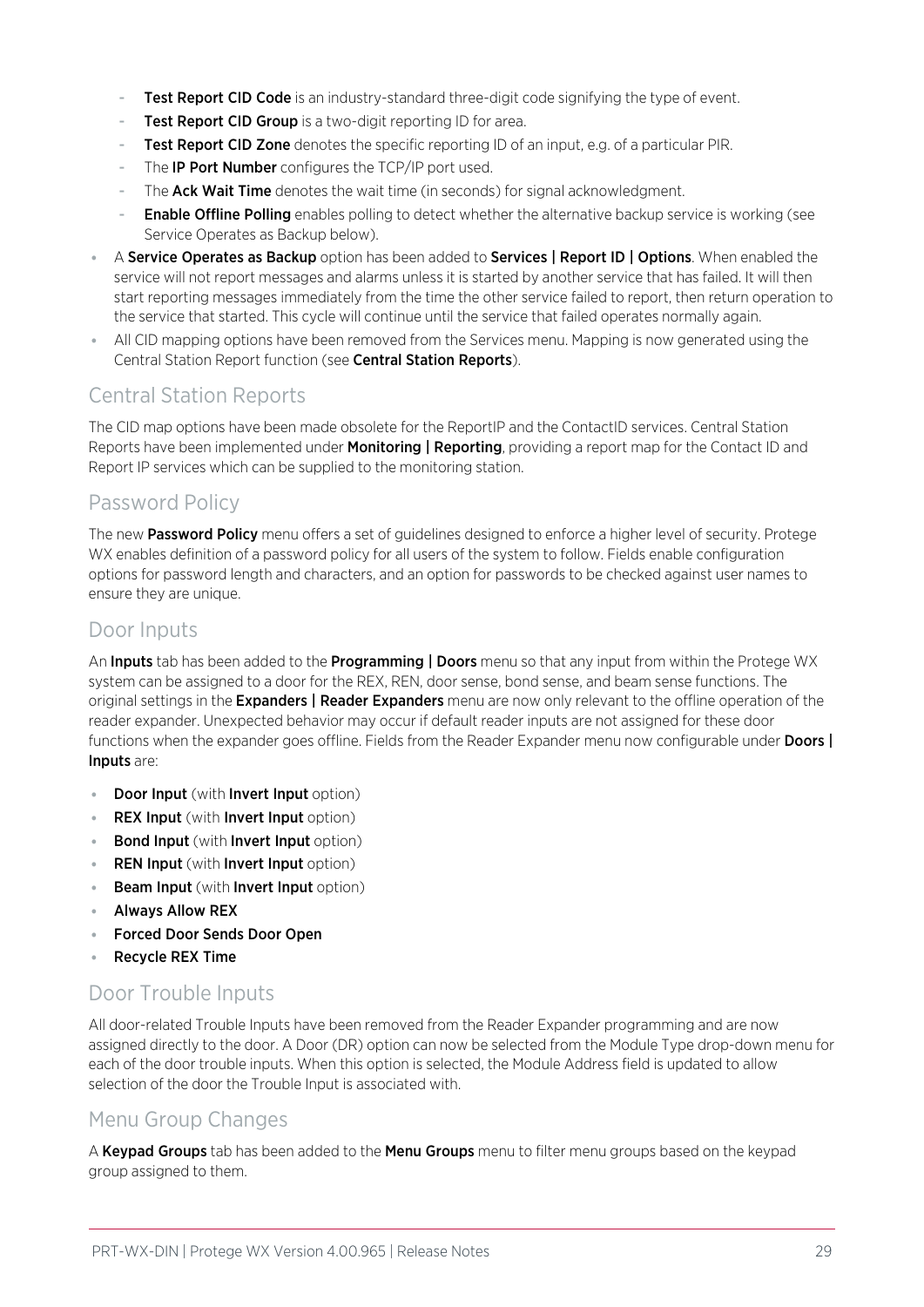## User Search

The new User Search feature enables operators to easily locate users within Protege WX based on details such as card numbers, access levels and other options attributed to users.

# Feature Enhancements (4.00.274)

The following enhancements have been made to existing features in this release:

- New options have been added to **Users | Options**:
	- Turn Off the User Area on Login if User Has Access: When enabled the area programmed in the user's global area will be turned off when the user logs into a keypad.
	- Treat User PIN+1 As Duress: When enabled, the user can enter a duress code, allowing access but sending a silent alarm to the offsite monitoring station. The duress code is the last digit of a user's PIN plus 1. For example, if the user's PIN is 1234 but the PIN is entered as 1235, it will be processed as a duress code. (Note: the plus 1 counter applies to the last digit only. This means if the user PIN is 1239, the PIN to trigger a duress code is entered as 1230).
- The Include All options have been removed from the various Door Groups, Area Groups, Floor Groups and Elevator Groups menus and are now configurable within Users | Access Levels:
	- Include All Doors
	- Include All Areas
	- Include All Arming Areas
	- Include All Disarming Areas
	- Include All Floor Groups
	- Include All Elevator Groups
- New options have been added to **Doors | Inputs**:
	- Recycle Door Open Time On REX: When enabled the reader extends the door open time when the REX is received. The REX must be received during the normal open time or during the pre-alarm time for the timer to be recycled. Pressing the Request to Exit once the door has been open too long requires the door to be closed. This option will not affect the ability of the Request to Exit action to unlock the door. When disabled, REX input will not alter the door open time once the door has been opened.
	- **Maintain REX:** When enabled the door stays unlocked for as long as the REX button is held down.
	- Pulse Reader Beeper On REX: When enabled the reader associated with the door produces a double beep when the REX button is pressed.
	- REX Time Different To Lock Time: When enabled the REX Activation Time field appears, allowing for specification of duration for unlocking the door using the REX button. This overrides the time set for the Lock Activation Time (under Doors | Outputs).
- A Relock on Door Open option has been added to Doors | Options. If enabled, the door lock reactivates when the door sense detects that the door is open.
- New options have been added to **Doors | Advanced Options**:
	- Reset Antipassback Status On Schedule: When enabled Antipassback is reset according to the Antipassback Reset Schedule.
	- Enable Timed User Antipassback Reset: When enabled Antipassback is reset according to User Reset Time.
- An **Enable Input Lockout** option has been added to **Inputs | General**. When enabled the Input Lockout Count increments each time an alarm is triggered. Once this exceeds the Zone Lock Out count, the input is locked out and further activations are ignored. The counter is reset when the area is disarmed and rearmed and the input is permitted to trigger the alarm again. This is ideal for an input in a position where it may occasionally falsely trigger an alarm.
- A KLES Input LED field has been added to each assigned area under Inputs | Areas and Input Types. It defines the LED of the Protege Eclipse Keypad used to display the state of the input in the specified area. If a Protege Eclipse LED keypad is used, the area selected can be assigned to one of the keypad's LEDs. Any area assigned to LEDs 9 or higher is displayed on the keypad with a 0 representing the '10s' digit. For example, when the number 15 is displayed, the 0 and 5 will flash.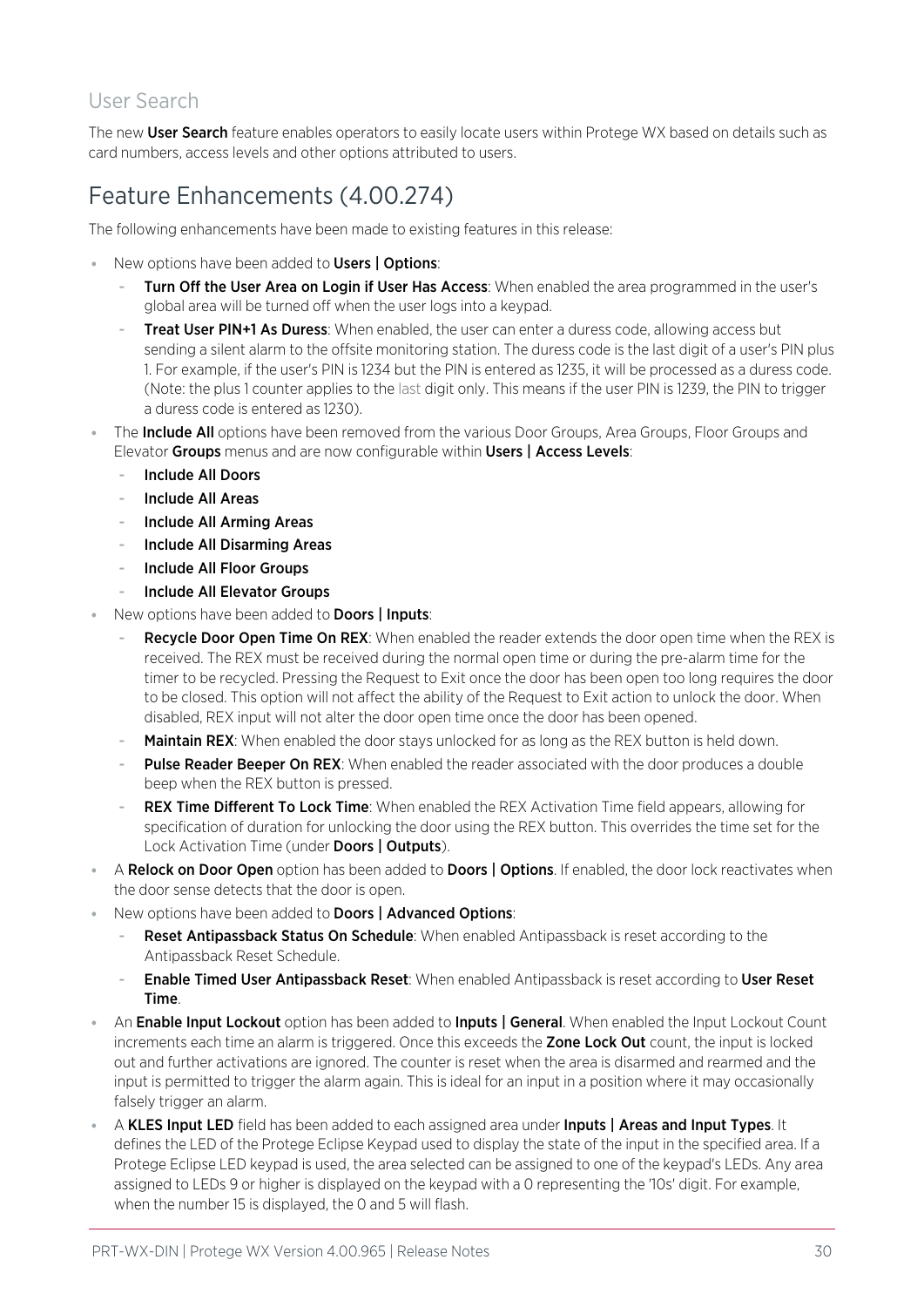- New fields have been added to Expanders | Keypads | General:
	- **Default Display Line One** defines the name displayed on the keypad. As the first 16 characters are what a user sees from a keypad, these characters should be as descriptive as possible to ensure items are easily identifiable.
	- Default Display Line Two: as above
- New fields have been added to Expanders | Keypads | Configuration:
	- Max Invalid PIN Entries defines the maximum number of invalid PIN entries allowed before the user is locked out of the keypad.
	- The Lockout Keypad Time (seconds) now handles values over 4 minutes. To use this feature, enable Lock Keypad On Excess Attempts under the Options 1 tab.
- New fields have been added to the **Expanders | Reader Expanders | Reader 1/2**:
	- Reader 1/2 Dual Authentication Pending Output defines the output that activates when the first credential is presented.
	- Reader 1/2 Dual Authentication Wait Time defines the maximum time allowed between presenting the two credentials.
	- Card Data AES Encryption Key: Salto SALLIS cards can be encoded with site/card information via the ICT Encoder Client. This defines the decryption key used with these cards. Please contact ICT for additional information. This option only applies to the RS-485 implementation of SALLIS.
	- Disarm Users Area On Valid Card: When enabled the reader will disarm the users area when access is granted to the door the user is attempting to access. The users must still be available in the user area group assigned to the users access level. When disabled the reader will not perform any user area functions.
	- Activate Access Level Output: When enabled the reader expander will activate the output assigned to the users access level that gained access to the door or reader. When disabled the reader will not perform any action on the access level output.
	- Arm Users Area: When enabled the reader will arm the users area when they perform a dual presentation of their card to the associated reader. The area must still be available in the user area group assigned to the user's access level for this to operate correctly. When disabled the reader will not perform any user area arming functions.
	- Enable Enhanced Smart Reader Outputs: When enabled allows for control of LED and buzzer outputs of an RS-485 reader as independent outputs when connected to the specified reader port.
- The options under Expanders | Reader Expanders | Reader 1/2 Options have been split between two headings: **Options** and **Offline Options**. The following are new fields under Offline Options:
	- Door Sense Enabled: When enabled the reader will send door events when the door input is opened or closed. This is enabled by default but should be disabled on at least one reader port if both reader ports are controlling the same door (ENTRY and EXIT access control). This option is ignored during normal operation and is only relevant for the offline operation of the reader expander. To program the Door Sense function for normal operation, refer to Doors | Inputs.
	- Bond Sense Input Enabled: Enables the magnetic bond sense functions. It is used when a separate door contact and bond sense input are to be used and the generation of door events should be processed using both inputs. This option is ignored during normal operation and is only relevant for the offline operation of the reader expander. To program the Bond Sense function for normal operation, refer to Doors | Inputs.
	- REX Enabled: When enabled the reader expander will generate request to exit events from the REX input on the reader expander. When disabled the keypad will not generate any REX events. This option is ignored during normal operation and is only relevant for the offline operation of the reader expander. To program the REX function for normal operation, refer to Doors | Inputs.
	- REN Enabled: When enabled the reader expander will generate request to enter events from the REN input on the reader expander. When disabled no action will be taken for the Request To Enter function. This option is ignored during normal operation and is only relevant for the offline operation of the reader expander. To program the REN function for normal operation, refer to Doors | Inputs.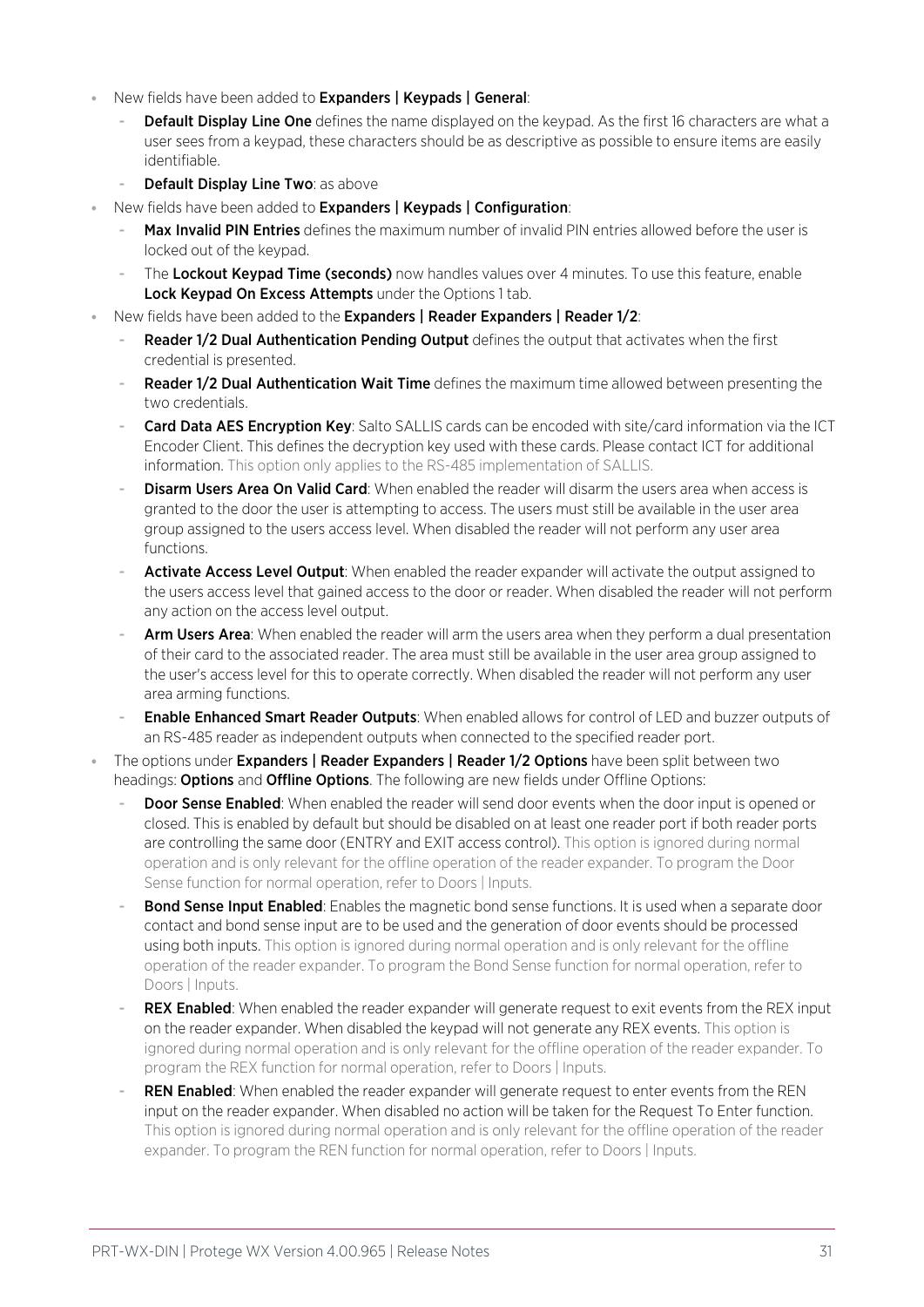- The option Read Non ICT Programmed Sector Data has been added to Expanders | Smart Readers | Reader under the heading Card Data AES Encryption Key. When enabled, it allows for the reading of card sector data not programmed by ICT.
- ⦁ The Alarm NZ IP reporting protocol is now referred to as CSV-IP. By default the CSV-IP service will use the Contact ID reporting format. Information is sent using a login, password and event information in an ASCII comma separated values (CSV) format.
- Blind dialing (to CID modules that can't provide a dial tone) is now possible with the Do Not Wait For Dial Tone When Modem Dials Out option added to System | Settings | Options. When enabled the modem dials out without waiting for a dial tone.
- ⦁ Pages will now resize to display based on size of browser window.
- ⦁ Multi-selecting records is now available.

# Issues Resolved (4.00.274)

The following issues have been resolved in this release:

- The Door Left Open Alarm Time now handles values over 4 minutes (Doors | General).
- Blind dialing (to CID modules that can't provide a dial tone) is now possible with the Do Not Wait For Dial Tone When Modem Dials Out option added to System | Settings | Options. When enabled the modem dials out without waiting for a dial tone.
- Previous issues with events not displaying on the **Door Status List** have been resolved. Now when unlocking a door via manual command the system generates events in the **All Events** page, and also lists them under Events on the Door Status List page.
- The problem of not being able to set a value greater than 64 for the **Configured Address** field in the Smart Readers menu has been fixed. It is now configurable to up to 255.

The issues with saving selected options in **Programming | Doors | Advanced Options** have been corrected.

- All expanders can now be created with the Physical Address defined as Not Set. The field will now display Not Set instead of Error Duplicate Address.
- The Smart Reader Card Data AES Encryption Key value now saves correctly.
- Reader 1 and Reader 2 format will now default to **HID 26/34 Bit** (Expanders).
- ⦁ Resolved issue of being unable to add cards from events page when utilizing an operator language other than English.

# Version 2.20.198

# New Features (2.20.198)

The following new features have been added in this release:

- A Deny Entry and Deny Exit option has been added for door lockdown.
- ⦁ Non ICT programmed sector data cards are now processed when presented to Aperio locks. To configure this option, enter **NonICTSectorProgram = true** into the Commands section of the Smart Readers page.
- ⦁ Added a feature that enables you to assign a separate unlock time for REX operation. To configure this option, enter  $REXTime = #$  into the Commands section of the Doors page.
- ⦁ Added a feature that unlocks the door for as long as the REX button is held down. To enable this option, enter **MaintainREX** =  $true$  into the Commands section of the Doors page.
- ⦁ Door locks can now reactivate when the door sense detects that the door is open. To enable this option, enter  $\text{RelockOnOpen} = \text{true}$  into the Commands section of the Doors page.
- ⦁ Added the ability to force all PSTN modem dialing to commence without the need to detect a dial tone. To enable this option, enter **BlindDial = true** into the Commands section of the System Settings page.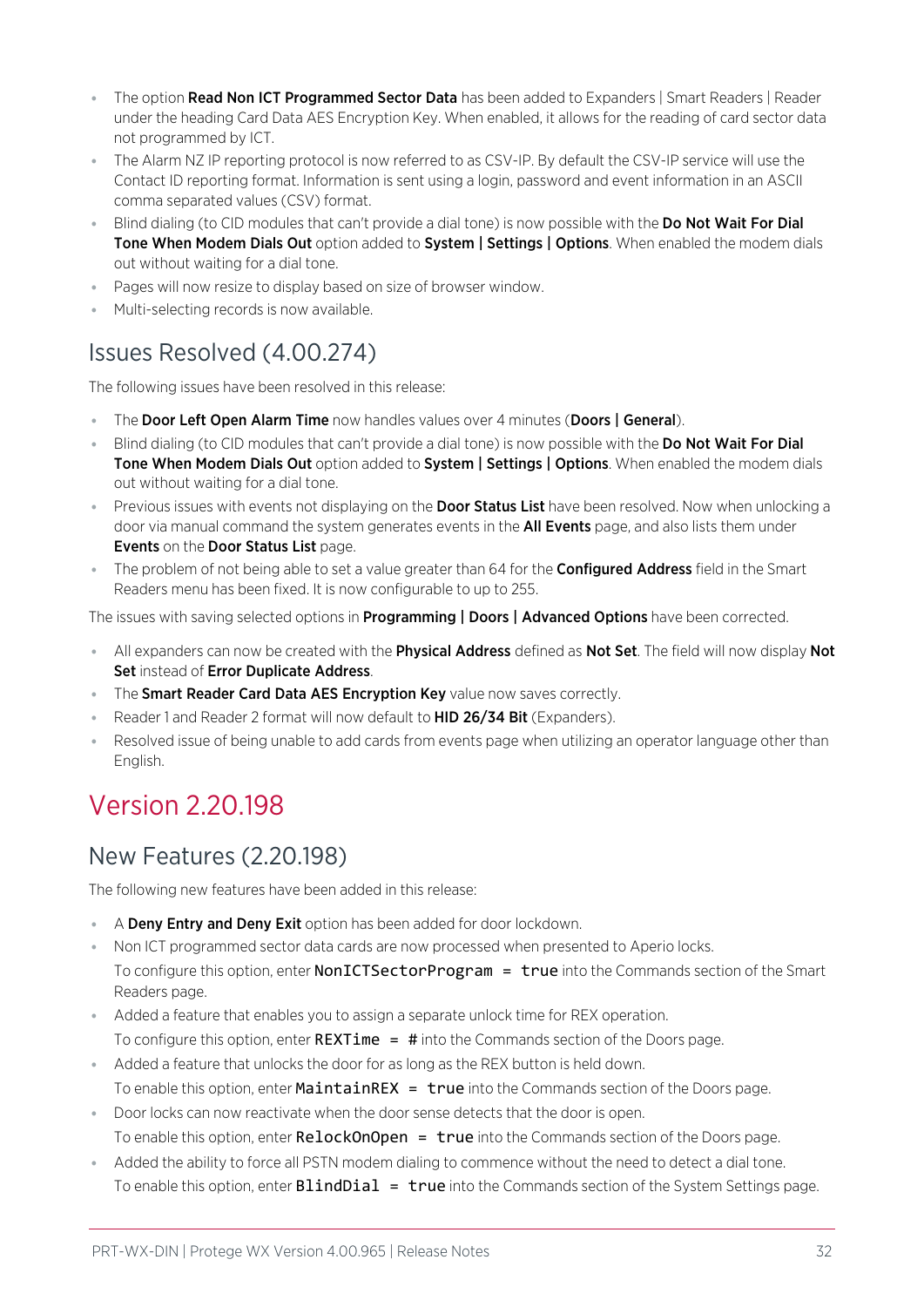- ⦁ Updated the Report IP service to allow for poll times of up to 24 hours.
- ⦁ You can now add phone extensions to user records.
- ⦁ Operator events now reference the operator logged into the system at the time.
- Language support has been added for Greek and Russian.

## Issues Resolved (2.20.198)

The following issues have been resolved in this release:

- ⦁ Resolved an issue with the Protege Eclipse Keypad not being able to unlock a door after logging into the keypad and pressing the Menu key.
- ⦁ Corrected an issue where a user with the right to disarm an area was not able to arm the area when badging at a card reader.

# Version 2.20.162

## Feature Enhancements (2.20.162)

The following enhancements have been made to existing features in this release:

■ Protege WX is now able to support 32 floors and 8 elevator cars.

## Issues Resolved (2.20.162)

The following issue has been resolved in this release:

⦁ Fixed an issue with smart readers not operating correctly.

# Version 2.20.154

## Issues Resolved (2.20.154)

The following issues have been resolved in this release:

■ The Log to Event Buffer option in the Inputs | Options menu is now disabled by default.

# Version 2.20.145

## Issues Resolved (2.20.145)

The following issues have been resolved in this release:

- ⦁ Corrected an issue where Low Battery Trouble events for SALLIS Locks were not reporting correctly.
- **Events now display correctly in the Monitoring | Events** page when viewed in Estonian.
- Resolved an issue where the Unlock For Time function for elevators was operating incorrectly.

# Version 2.20.139

## Issues Resolved (2.20.139)

The following issues have been resolved in this release:

- ⦁ Resolved an issue that prevented subsequent NTP time requests from occurring after the first request.
- ⦁ Resolved an issue where a user configured to disarm the primary area of a keypad upon logging in may sometimes disarm another area they have access to.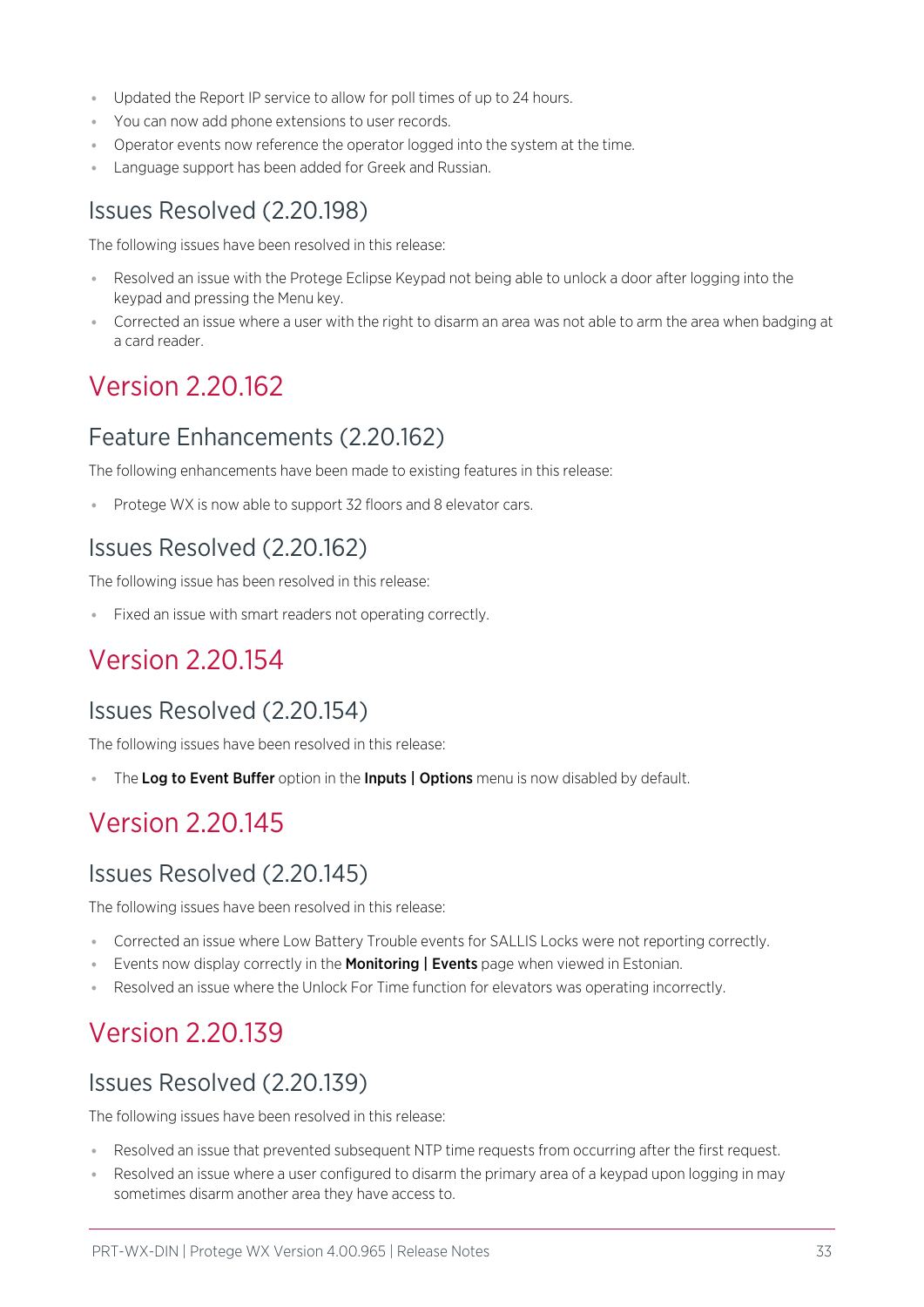⦁ Resolved an issue where if there is any text in the Commands section of the Programming | Inputs menu, the Input Lockout function would automatically enable with a value of 1. This issue allowed the input to trigger the alarm when first activated, but prevented any subsequent activations until the area rearmed.

# Version 2.20.138

## Feature Enhancements (2.20.138)

The following enhancements have been made to existing features in this release:

- ⦁ HTML special characters now display correctly for record groups.
- ⦁ You can now move the Monitoring | Event Report overlay window freely across the screen (and off screen).
- ⦁ The Reader tabs in the Expanders | Reader Expanders menu are now hidden if the associated Port Network Type option is set to SALLIS or Aperio.

## Issues Resolved (2.20.138)

The following issues have been resolved in this release:

- ⦁ The Alert Operator but Allow Access option no longer overrides the Hard Antipassback option.
- ⦁ The controller no longer fails to rearm areas following a full power cycle.
- ⦁ The Token Time for the Elevator Control programmable function now uses the correct value.
- ⦁ Timed outputs no longer intermittently remain on for twice the programmed time.
- ⦁ SALLIS Ethernet router settings can no longer be overwritten if Commands have been parsed to the reader expander.
- ⦁ Corrected the door processing functionality that returns doors to schedule processing following a manual control command. Doors now return to operating on a schedule irrespective of whether the Always Check Schedule option is enabled.
- ⦁ Door Left Open alarms are now correctly generated for Allegion integration.
- ⦁ Improved the time sync issues seen with the SALLIS RS-485 and SALLIS Ethernet implementations.
- ⦁ The process used to check the state of Allegion controlled doors has been enhanced to avoid inconsistent LED flashing.
- ⦁ Door state change events for Allegion integration now display the correct reader addresses.
- ⦁ Event numbers and formatted text are now included in the event strings sent to the Protege WX DLL.
- ⦁ FTP and Telnet passwords are now forced to the Protege WX version every time a Protege WX controller is powered up.
- . The EVT CARD\_READ\_CARD\_BY\_DOOR, EVT\_CARD\_READ\_PIN\_BY\_DOOR\_and\_EVT\_CARD\_FORMAT\_ ERR\_BY\_DOOR events now display correctly in Protege WX.
- The firmware version number for the Protege WX DIN Rail 8 Input Expander is now displayed correctly when initially registered with an invalid module address.
- ⦁ The Include All Outputs option in the Programming | Output Groups | Outputs menu has now been removed.

# Version 2.20.132

# New Features (2.20.132)

The following new features have been included in this release:

## System Capacity Expansion

This release of Protege WX offers an extended system capacity with original hardware and record limitation being lifted, making Protege WX suitable for a wider range of installations.

The Protege WX system is now able to support up to: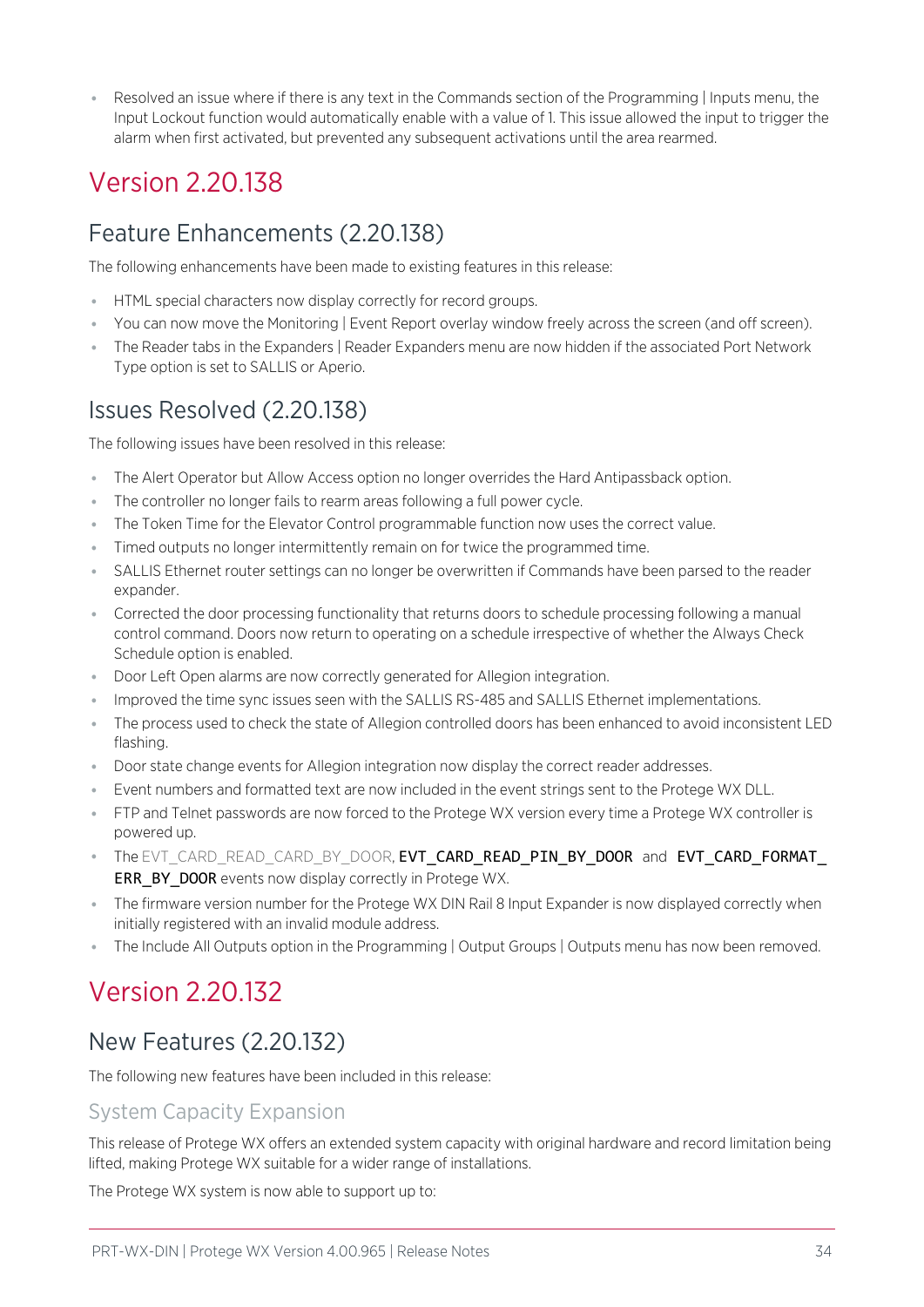#### ⦁ 248 Input Expanders

To accompany the release of the Protege Single Input Expander, the limit on input expanders has been increased from 32 to 248. This enables use of single input expanders without hitting the ceiling too soon.

#### ⦁ 200 Keypads

To accommodate the growing use of the Protege Keypad App for iOS and Android, we've extended Protege WX's keypad capacity from 32 to 200. Using the Protege Keypad App you are able to arm and disarm an area or group of areas, control doors and monitor the status of any input, output, schedule or door directly from a compatible mobile device.

#### ⦁ 64 Reader Expanders

More reader expanders means more doors. With up to two hardwired doors per reader expander, the Protege WX system is now able control up to a total of 128 individual doors. This further enables you to scale your system as your requirements change and ensures an accommodating migration path from Protege SE.

To apply these changes, install the latest Protege WX Application Software file, ensure that your controller is registered, and download a new license.

## Antipassback

This feature is only available in Advanced mode.

In many high security or hazardous environments, maintaining an accurate record of who went where and when is critical. Using Antipassback you are able to prevent users from passing their credentials to another user and to stop users from entering areas by following or tailgating another user.

When combined with other features found in Protege WX, Antipassback provides the perfect solution for the following scenarios:

#### Hazardous Areas

Hazardous areas have strict requirements around user training and certification for entry and safe operation. Use Antipassback to ensure only authorized users are entering an area.

#### High Security Areas

⦁ Some industries have requirements around the level of security provided in certain environments. Combine Antipassback with dual authentication to ensure there are always two people in an area.

#### Car Parks

⦁ To ensure accuracy in carpark counting, use Antipassback together with area counting to prevent too many cars from entering the area and to automatically illuminate a 'Car Park Full' sign.

For more information about Antipassback, refer to the ICT website (www.ict.co).

## Raw Card Data Functionality

From the users menu you are now able to open a new dialog window that picks up any raw card data that is recorded by the system (once the window has opened). Once displayed, you are able to apply the card information to a new or existing user. A similar feature is also available from the Events list. Clicking a raw data event that has a + sign next to it enables you to add the card number to an existing user, or to create a new user with the card number.

This reduces data entry and administration time, and enables you to quickly and accurately add card data to users on the fly.

## TCP/IP Protege Keypad Application Support

The Protege Keypad Application for iOS and Android is now able to connect to Protege WX using TCP/IP (using UDP/IP as a fall back). This ensures the reliability of the Protege Keypad Application for internet connected devices.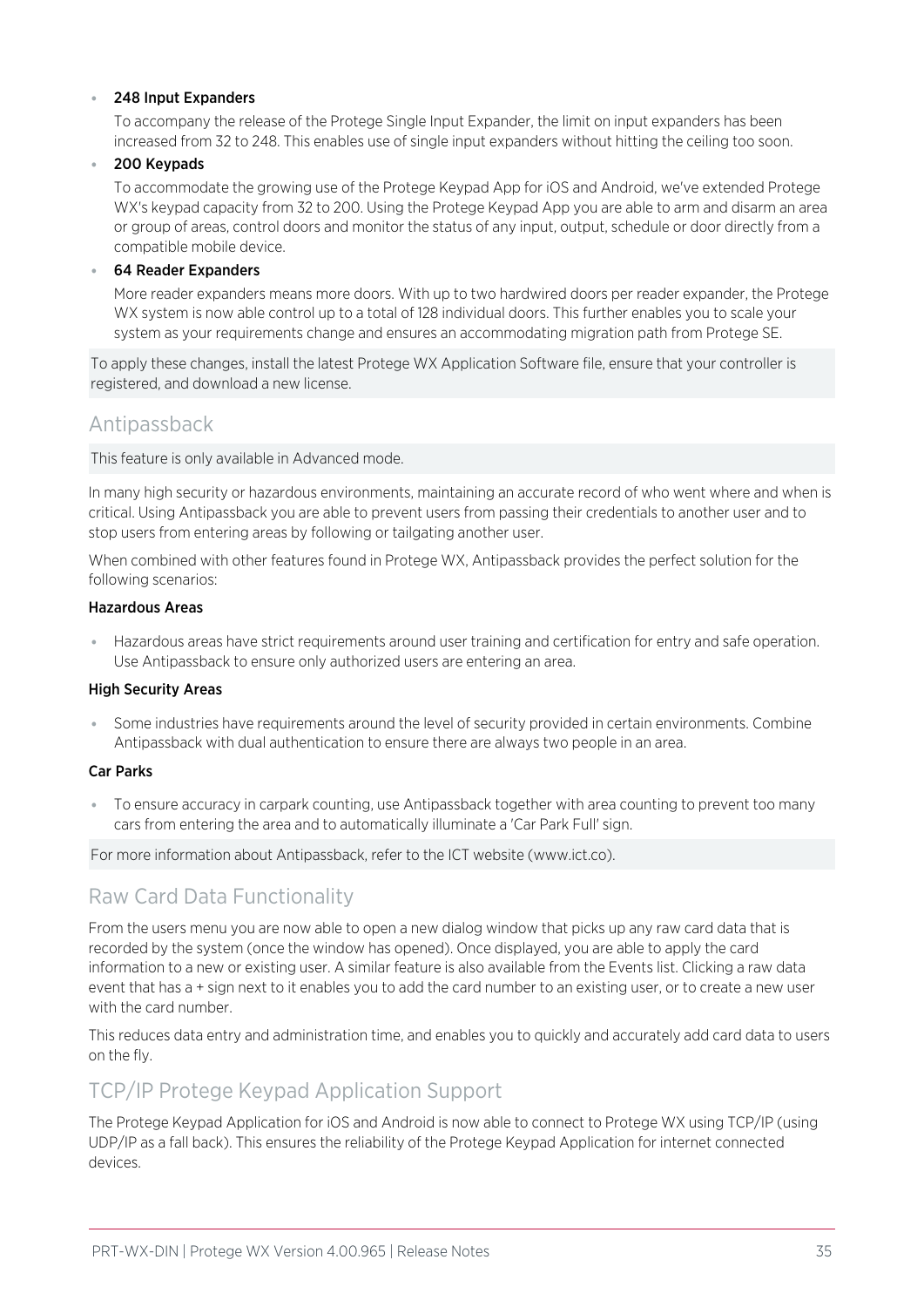## Localized Interface: Italian

### The user interface is now available in Italian.

The language is set at an operator level (System | Operators):

# Feature Enhancements (2.20.132)

The following enhancements have been made to existing features in this release:

- ⦁ When updating a license, you can now select either Automatic Licensing or Manual Licensing.
- ⦁ You are no longer required to power cycle your controller when updating application software.
- ⦁ The registered and online status icons in the expander addressing page are now automatically updated every five seconds.
- ⦁ The expander wizard now correctly displays the number of doors assigned to a reader expander.
- ⦁ Jump [...] buttons have been added to various areas within the UI.
- ⦁ All references to controller firmware within the UI have been changed to application software.
- ⦁ The name of the site has been added to the header bar within the UI. When logging in this is displayed above the ICT logo. When you are logged in this is displayed beside the Protege WX logo. This option can be enabled/disabled from the Licensing | License Update menu.
- ⦁ The administrator operator now has its username and role set to read only.
- ⦁ Removed the Not Set option from the schedule list in the Users | Access Levels menu.
- ⦁ Adjusted the timing to speed up the dialing process of the SIA reporting service.
- ⦁ Trouble inputs have been added to the Automation & Control service.
- ⦁ Added an option that allows a schedule to override a latched unlocked door.

To enable this option, enter **ScheduleOverridesLatch = true** into the Commands section of the Doors menu.

- ⦁ The Emulate Unlock Menu option for the Door Control programmable function can now be applied to SALLIS locks.
- ⦁ The retry time for TCP/IP module communications is now incremental. This allows the ICT Phone app to use TCP/IP, enabling ICT customers to install the keypad app on their phone and log into their system from anywhere in the world.
- ⦁ When a user logs in at a keypad, all valid menu groups from all valid access levels are now used to determine what the user has access to.
- ⦁ Added the ability to manually set the number of invalid attempts allowed at a keypad.

To configure this option, enter  $MaxInvalityHint$  =  $x$  into the Commands section of the Keypads menu.

⦁ The maximum Lockout Keypad Time is now 65535 seconds (approximately 18 hours).

To configure this option, enter **ENKeypadLockoutTime = x** into the Commands section of the Keypads Menu.

Support for the Zone Lockout functionality is now available.

To enable this, enter ZoneLockout = true and ZoneLockoutCount =  $x$  into the Commands section of the relevant input where x is any number between 1-255. This sets the alarm trigger count limit. After this time has elapsed, the input no longer triggers the generating of any alarm reports for the area that it belongs to following the area being armed. This option resets once the area is disarmed. To test this:

- Place the input with the zone lockout setting into an area.
- Arm the area.
- Trigger an alarm on the area via the input configured.
- ⦁ The ability to trigger trouble inputs on short duration module communication faults is now available.

To configure this option, enter ReportShortModCommFault = true into the Commands section of the System Settings page.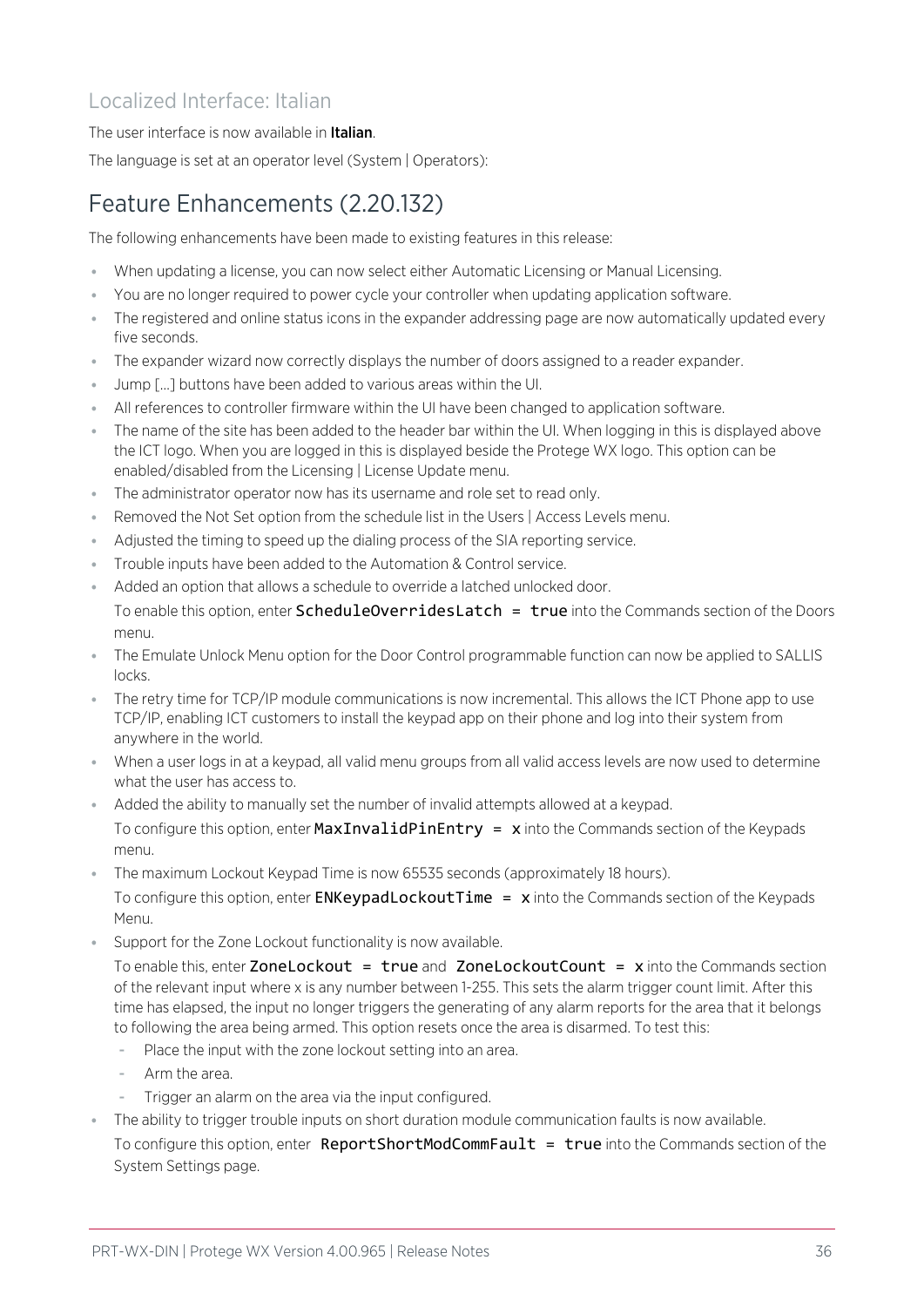⦁ You are now able to view time and attendance details from a keypad. This feature is used to provide visual feedback to a user to verify a successful card read when signing in or out using an ICT card reader. When a user badges at the reader their name, along with the recorded time and date, displays on a keypad located beside the reader

For more information on configuration and operation of this feature, please see the relevant Application Note available on the ICT Website (www.ict.co).

- ⦁ Events displayed in the Monitoring | Events list and in Event Reports are now color coded.
	- Test reports are now able to occur on a weekly basis. To enable this option, enter TestReportDayOfWeek  $=$  x into the Commands section of the System Settings Page where x is any number from 1 (Monday) through to 7 (Sunday). This works in conjunction with the time configured for the Test Report Time option located under the Configuration tab of the System Settings page.
- The Controller is now able to interpret SEOS cards presented to Aperio locks.
- Added a User Loiter Expiry Count Enabled option to the Users | Options menu.

This feature is only available in Advanced mode.

- ⦁ Increased the speed of batch importing of users.
- ⦁ Added a single 5k6 and a 5k6/5k6 resistor option to the Input EOL options.
- ⦁ Added a Loiter section to the Areas | Configuration menu. This section includes a Loiter Timer in Minutes option and a Loiter Reset Area option.

This feature is only available in Advanced mode.

- ⦁ The Protege Single Zone Input Expander has been added to the expanders wizard and the firmware and expander addressing pages.
- ⦁ In the Inputs | Options menu the Input Inverted checkbox has now changed to a Contact Type dropdown. This enables you to select whether an Input is Normally Open or Normally Closed.
- ⦁ In the Users | Options menu the User Has Super Rights checkbox has now been changed to User Has Super Rights And Can Override Antipassback.

# Issues Resolved (2.20.132)

The following issues have been resolved in this release:

- ⦁ The Access Control Wizard now supports accented characters.
- ⦁ The Reader Format field is now visible for smart readers regardless of the selected expander format.
- Resolved an issue where duplicate PINs were not being found during user import if the Treat PIN + 1 as Duress option was selected.
- ⦁ If a Door is linked to a Virtual Door Programmable Function the unlock time programmed for the Door is now overridden by the unlock time programmed for the Virtual Door.
- ⦁ A Reporting ID of 0 (the default) for Areas and Users will now send the Area or User index rather than the value 1.
- ⦁ Resolved an issue where all doors were being processed regardless of whether they had been programmed.
- ⦁ Resolved an issue where if the TCP module communications transmit buffer gets more than ten seconds behind and stops accepting registration packets, it could cause data to be aborted due to the discarded registration packet being used later.
- ⦁ Resolved an issue where the Smart Reader process could use the incorrect reader port when determining the door status of a Smart Reader when both reader ports are in use.
- ⦁ Corrected an issue where Aperio could incorrectly determine that a non-existent lock was online.
- ⦁ Resolved an issue where a lock state change packet sent from an Aperio lock with no door programming could cause the controller to restart.
- ⦁ Increased the size of Default Display Line One and Default Display Line Two from 16 to 32 bytes in order to accommodate 16 accented UTF-8 characters.
- The Report User Bypass Option is now recognized correctly when a user bypasses an input.
- ⦁ The Automation and Control Service no longer turns off encryption for the service after you log out.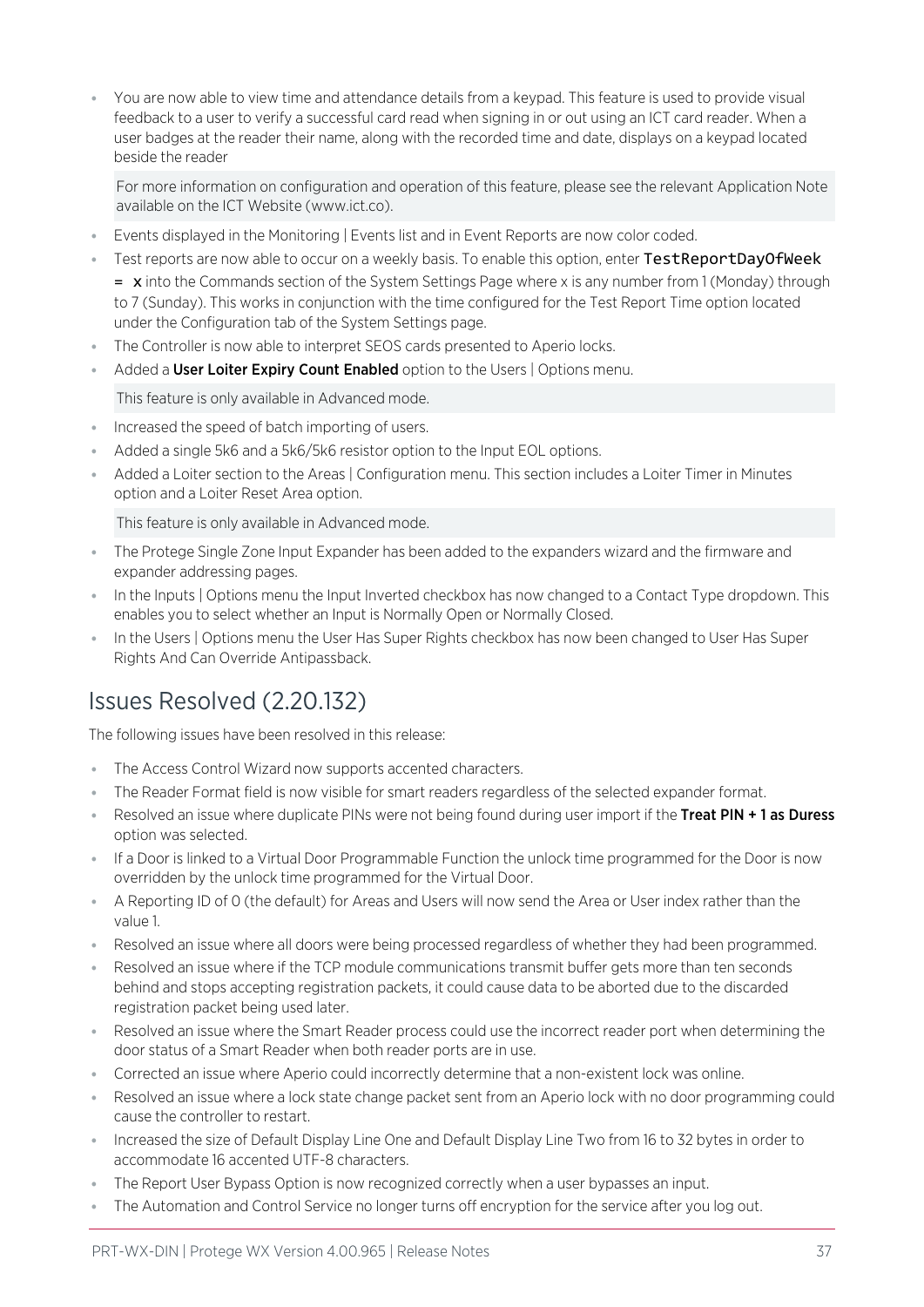- Bell Squawk now occurs at the correct time during an Area's arming sequence.
- ⦁ Resolved an issue where disabled users were still granted access via PIN entry on reader keypads.
- ⦁ The Door Lockdown function now correctly checks the entry/exit configuration of readers in multiplex mode.
- ⦁ Corrected an issue where the token time for the elevator control function was not using the correct value.
- ⦁ When a door is manually locked via a UI command while the door is unlocked by a schedule, then manually unlocked again, it now returns to the unlocked by schedule state.
- ⦁ Elevator Floors are now saved correctly.

# Version 2.20.101

# New Features (2.20.101)

The following new features have been added in this release:

Support for the Protege Eclipse LED Keypad has been added, including setup within the Expander Wizard.

For more information on how to setup and configure a Protege Eclipse LED Keypad in Protege WX, please refer to the application note: AN-157 Eclipse LED Keypad Protege WX Integration available from the ICT Website (www.ict.co).

- ⦁ Support for the RS-485 enabled Protege DIN Rail 2 Door Expander has been added, including setup within the Expander Wizard.
- ⦁ A "Deleting programming... please wait" dialog box is now displayed when deleting expander programming.
- ⦁ Protege WX exported event lists are now sorted from newest to oldest.
- ⦁ Intelligent Tamper Trouble Inputs now work for Wiegand Readers that are connected to the Onboard Reader Expander. When upgrading, these records need to be added manually as they do not exist in the system by default.

For more information, please refer to the application note AN - 158 Creating Intelligent Tamper Trouble Inputs for the Onboard Reader available from the ICT Website (www.ict.co.

- ⦁ Added the ability to handle iClass cards parsed from any Aperio iClass Locks.
- ⦁ Defaulting the controller now defaults the Licensing Site Details.
- ⦁ The CSV User Import function now creates all unrecognized access levels found in a batch .csv file.

# Issues Resolved (2.20.101)

The following issues have been resolved in this release:

- ⦁ On-screen event reports are now displayed consistently between browsers.
- ⦁ Resolved an issue where single quotation marks ( ' ) used in Area names could cause problems in the Security Wizard.
- ⦁ Dynamic search now supports unicode characters.
- ⦁ Unique identifiers are now appended to URLs to prevent browser caching.
- ⦁ The correct translation is now used in the Username field of the Operators menu.
- ⦁ The Activate Access Level Output option now works correctly for Smart Readers.

# Version 2.20.082

## Issues Resolved (2.20.082)

The following issues have been resolved in this release:

⦁ Corrected an issue where under certain circumstances the creating of the first Event Report record or the first Smart Reader record could result in a 'Failed to Save' message appearing. This issue affected firmware release 2.20.076.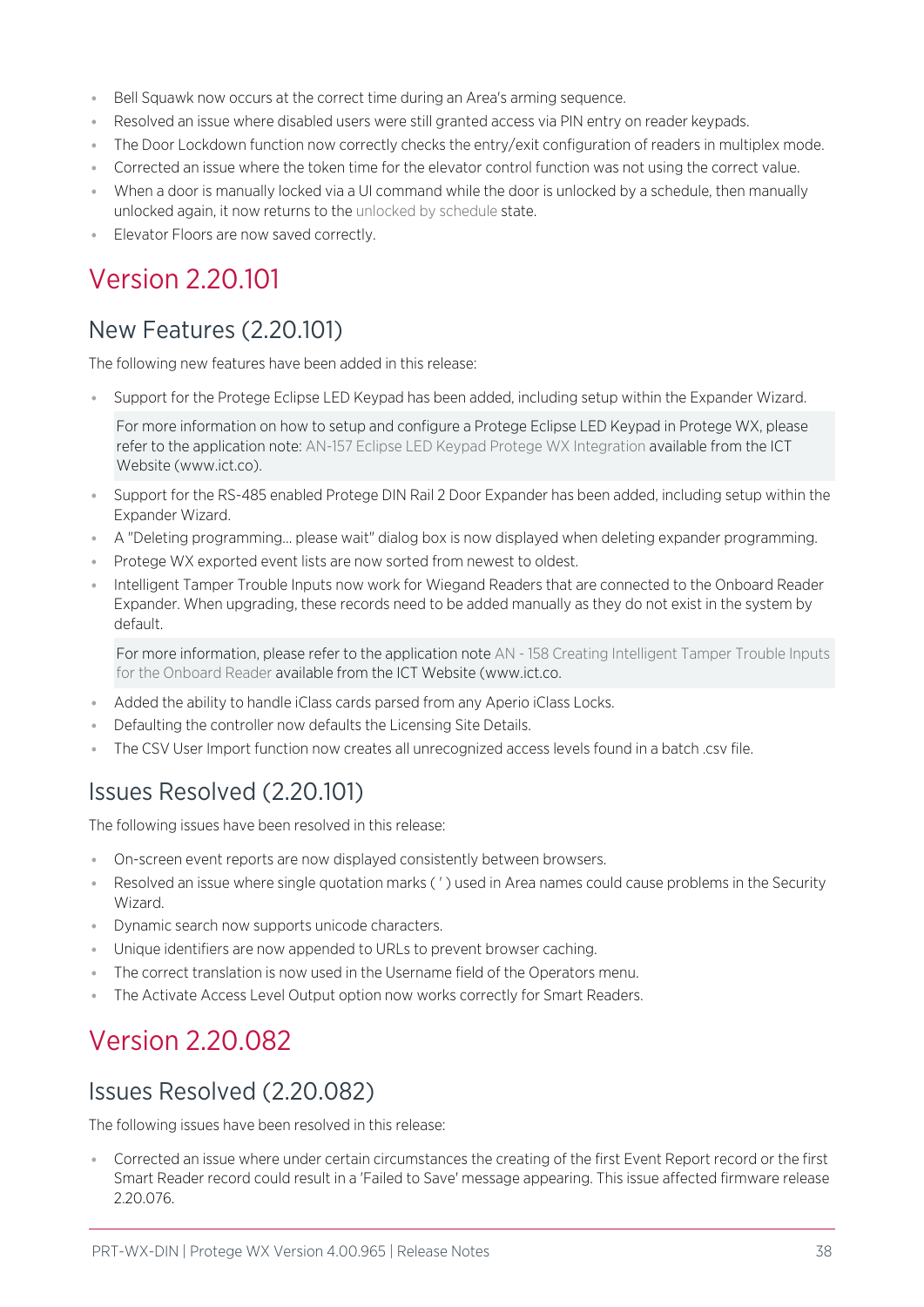# Version 2.20.76

# New Features (2.20.76)

The following new features have been added in this release:

- An 'Enable UL Operation Mode' has been added to the **Settings | Options** page.
- ⦁ A 'Confirm Password' field has been added to the Change Operator Password process. This ensures that the password entered is correct and is a minimum of four characters long.

Instructions for changing an Operator's password can be found in the Protege WX Getting Started Guide.

- ⦁ Module firmware updates can now be carried out from the 'Firmware' page.
- ⦁ A module's build number can now be viewed alongside its firmware version from the 'Expander Addressing' page and from 'Step 2' of the 'Expanders Wizard'.

# Issues Resolved (2.20.76)

The following issues have been resolved in this release:

- ⦁ Viewing and exporting filtered event reports now correctly uses the configured 'End Date'.
- ⦁ Saving a record maintains correct 'Not Set' text for areas, phone numbers and input types.
- ⦁ Default Gateway and IP Address verification now looks at the Subnet Mask.
- Reader expander port 2 arming mode values have been corrected.
- ⦁ Meta tags have been added to Protege WX to prevent search engine indexing.
- ⦁ Badging an invalid card no longer generates incorrect 'Router Offline/Online' events with the RS-485 implementation of SALLIS.
- ⦁ Badging an invalid card with a non-matching card format on any Aperio lock no longer generates an event that displays incorrect Site Code and Card Number information.
- ⦁ When a record is deleted, all fields that relied on it are now automatically set to <Not Set>.
- ⦁ The maximum activation time for an Output Group has been changed from 255 seconds to 65535 seconds (approximately 18 hours).
- ⦁ The maximum Control Output Time for an Input Type has been changed from 255 seconds to 65535 seconds (approximately 18 hours).

# Version 2.20.074

## Issues Resolved (2.20.074)

The following issues have been resolved in this release:

- ⦁ Unlock schedules now work correctly with both the Ethernet and RS-485 implementations of SALLIS.
- ⦁ Viewing and exporting filtered event reports now correctly uses the configured 'End Date'.
- The Report IP Service no longer pads out Account Codes that are less than 4 digits long.
- ⦁ Resolved an issue where adding and deleting of 16 ReportIP services could result in the Controller failing to allow any more services to be added, even after all services had been deleted.

# Version 2.10.068

## New Features 2.10.068

The following new features were added in this release: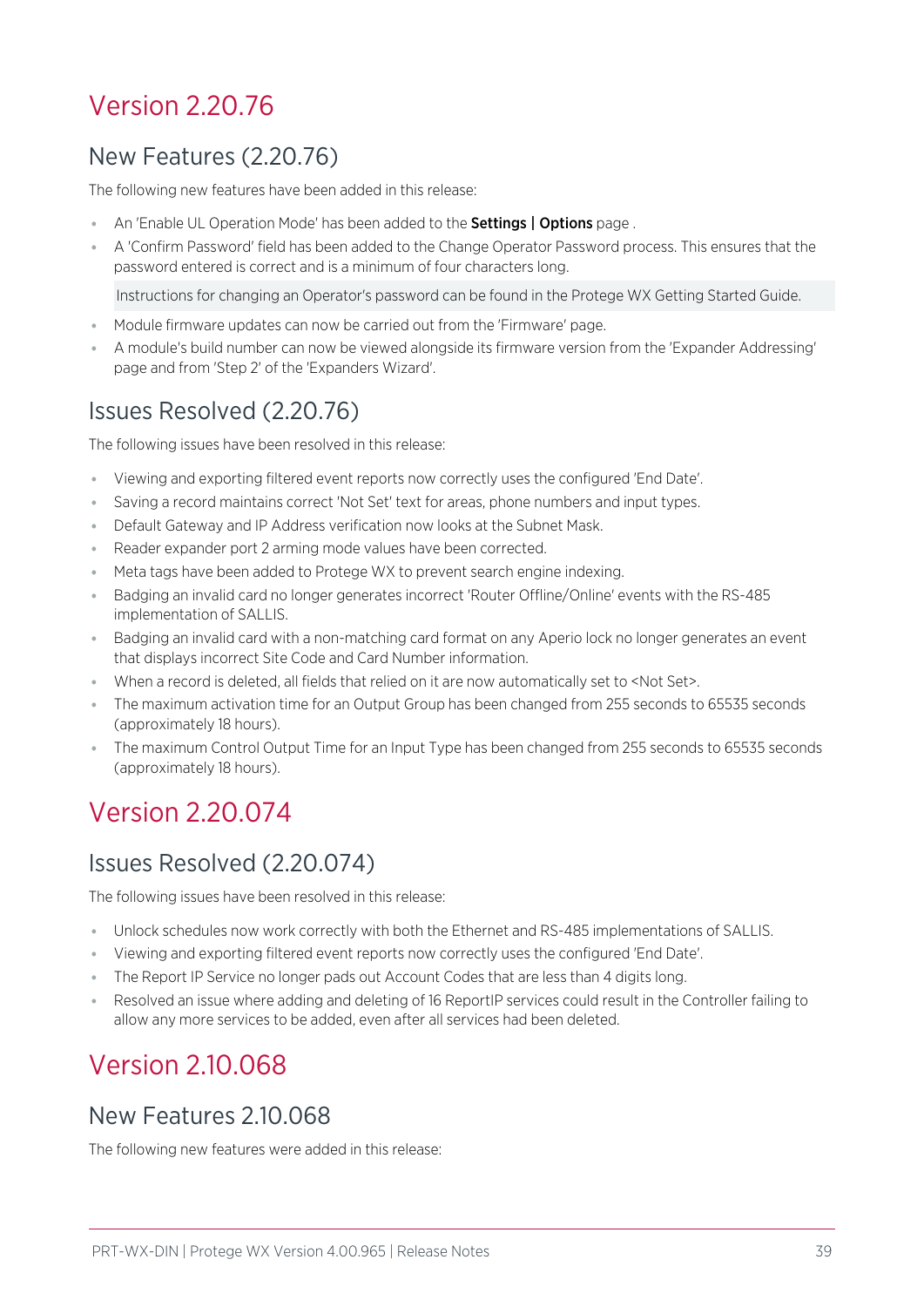## Event Reports

Event Reports allow an operator to create, view and export customized reports based on users, doors and areas.

### To create an Event Report:

- ⦁ Navigate to Monitoring | Reporting | Event Reports.
- **Enter a Name for the report if saving is required.**
- **Enter a valid Start Date and End Date.**
- To include all events click Save, View or Export.
- ⦁ To filter based on Users, Door and/or Areas, use the additional tabs. Some common reporting scenarios and the filter criteria required are outlined in the following topic.
- **Clicking View** displays the relevant events.
- ⦁ The report can also be exported in CSV format enabling you to extract event data which can then be formatted and manipulated as required.

Depending on your browser settings you may be prompted to save the file, otherwise it is downloaded automatically to your Downloads folder.

The following scenarios cover common reporting requirements and the options to select:

### To view what a particular user or group of users has accessed on site:

- 1. Define the date/time range
- 2. Select the user(s)
- 3. Select View or Export

### To view which users have been through a specific door, or group or doors:

- 1. Define the date/time range
- 2. Select the door(s)
- 3. Select View or Export

### To view whether an individual user has been through a particular door:

- 1. Define the date/time range
- 2. Select the user
- 3. Select the door
- 4. Select View or Export

### To view which user has armed an area:

- 1. Define the date/time range
- 2. Select the area
- 3. Select View or Export

### To view whether an individual user has disarmed a particular area:

- 1. Define the date/time range
- 2. Select the user
- 3. Select the area
- 4. Select View or Export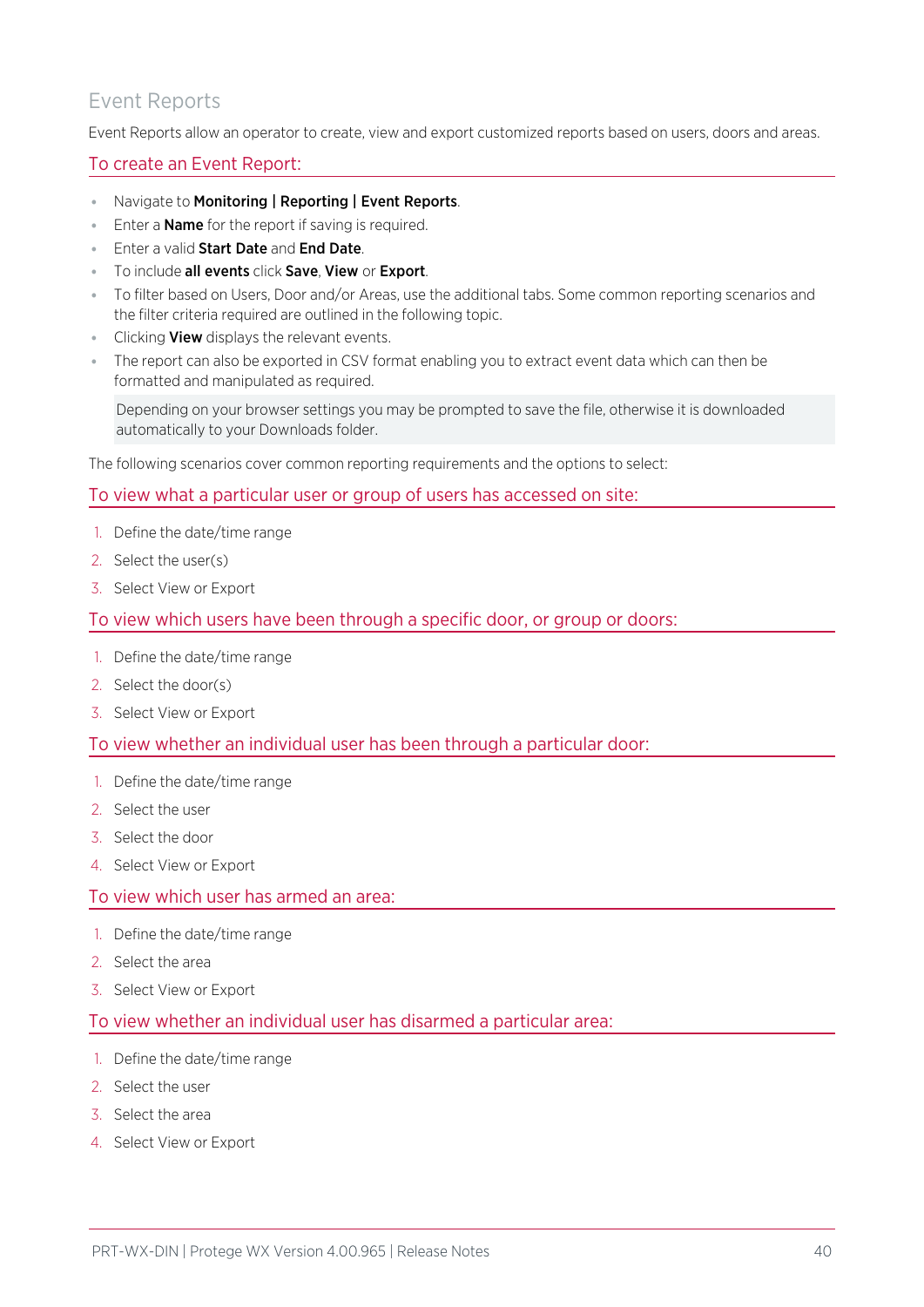## Central Station Reports

Central Station Reports provide a report map for the Contact ID and Report IP services that can be supplied to the monitoring station.

### To export a Report Map

- 1. Navigate to Reporting | Central Station Reports
- 2. Click Export for either of the two services to generate a CSV format report that can be forwarded to your monitoring station.
- 3. Depending on your browser settings you may be prompted to save the file, otherwise it is downloaded automatically to your Downloads folder.

### Cameras

Cameras are a separately licensed feature.

Protege WX supports the monitoring of IP cameras that allow direct URL access to either a static JPG image feed or a streaming MJPG video feed. If you are able to paste a URL into your browser and view the raw camera image, then your camera is supported by Protege WX.

### To add a Camera:

- 1. Navigate to Programming | Cameras and click Add.
- 2. Enter a **Name** for the camera and select the **Door** it is associated with.
- 3. To automatically setup your camera, click Configure.
- 4. Enter the Manufacturer and IP address of the camera.
- 5. If authentication is required, enter the Username and Password.

If the camera you are using does not appear in the list, you can use the **Manual Configuration** section.

6. Enter the Static image URL and/or Streaming MJPG URL.

If authentication is required to view the camera feed, the URL entered must contain the login details.

- 7. The **Refresh Rate** defines how often the Static Image is refreshed. The default is 400ms.
- 8. Once the camera has been configured, a preview of its stream is displayed under the Camera Preview Section. Alternatively, a live camera feed can be viewed from the **Door Monitoring** page by clicking the **Controls** button. Multiple camera feeds can be viewed simultaneously.

The camera function is only supported when the Protege WX interface is not being port forwarded externally to the internet through a router.

# Feature Enhancements (2.10.068)

The following enhancements have been made to existing features in this release:

- ⦁ Events can now be viewed from Area and Door Status Lists.
- ⦁ An Events tab has been added to the Users, Doors and Areas menus.
- ⦁ Licenses can now automatically be downloaded and installed from the Protege WX interface.
- ⦁ An Elevator Monitoring page has been added that displays a list of all elevators and their current status.

This feature is only available in Advanced mode.

- ⦁ 128 Holidays can now be added to a Holiday Group.
- ⦁ The hours, minutes, and seconds can now be set from the Time menu.
- A new field has been added to the Output Groups menu to allow you to specify an output activation time.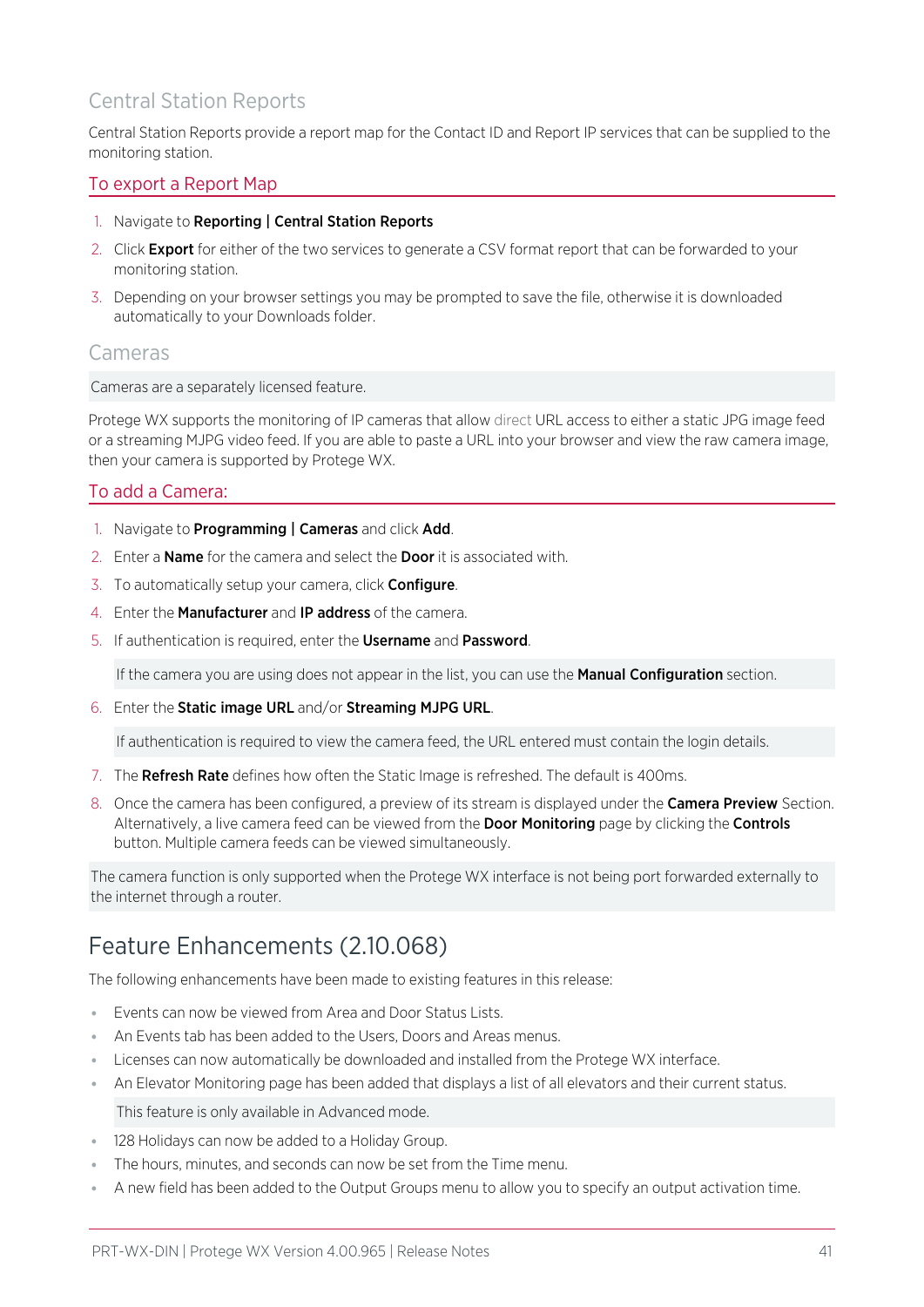- ⦁ There is now an option to select all outputs when creating an Output Group.
- ⦁ The following Biometric Reader events have been added:
	- Door # waiting for biometric input from user #
	- Door # biometric timeout by user #
	- Door # biometric canceled by user #
- ⦁ Users can now be a Dual Custody Master or a Dual Custody Provider.
- ⦁ The Automation and Control service now references records in the order they are displayed in the browser. For example, if a door is displayed as the third door in the list, it will be referenced as Door 3.

To implement this, navigate to System | Settings and enter ACPUseDisplayOrder = true into the Commands section and click Save.

# Issues Resolved (2.10.068)

The following issues have been resolved in this release:

- ⦁ Elevator and Area Control reader modes can no longer be selected when WXpert is not enabled.
- ⦁ Accented characters in user names are now displayed correctly on the LCD keypad.
- ⦁ Resolved an issue where the Keypad Red LED Output and Keypad Green LED Output where being incorrectly assigned by the Expanders Wizard.
- The Roles menu now displays all page names correctly.
- ⦁ When setting the expander port for a smart reader that is connected to a 1D controller, the option to select port 2 is no longer displayed.
- ⦁ Resolved an issue where the use of a 1D controller prevented the Reader 2 and Reader 2 Option tabs from being displayed for any additional reader expanders.
- ⦁ The sitedetails.xml file is now removed when a Protege WX Controller is defaulted.
- ⦁ When an area is armed/disarmed automatically, the event now states that it was armed/disarmed by the System User.
- Resolved an issue where schedules were not being correctly identified and populated in an access level.
- ⦁ An issue regarding the possibility of the controller crashing during an offline user download has been resolved.
- ⦁ The Expanders Wizard now correctly displays the names of existing modules.
- ⦁ Resolved an issue where the Expanders Wizard labeled keypad outputs by number, not by function.
- ⦁ Resolved an issue where user Start/Expiry Dates could be edited without the options being enabled.
- ⦁ Open doors that have been unlocked by a schedule now trigger a 'Left Open Alarm' when they remain open following the end of the schedule.
- ⦁ The event log can now correctly display the read mode used at Biometric Reader.
- ⦁ Multiple Protege WX operators can now view live events from different browser sessions simultaneously without interference.
- ⦁ Resolved an issue where debug and assertion events were omitted from exported event lists.
- ⦁ The Contact ID and Report IP services can now differentiate between a standard analog expander and a PSU analog expander and can send the correct trouble zone codes for each.
- ⦁ Resolved an issue where the 'Deny Exit if Outside Area is Armed' and 'Deny Entry if Inside Area is Armed' options were ignored if REX or REN was initiated.
- Resolved an issue where if the 'Treat Users PIN + 1 as Duress' option is enabled, a duplicate PIN check was not run. A pre-scan of all users is now performed and any potential PIN conflicts are brought to the attention of the operator.
- ⦁ OS Services that are unused by Protege WX (e.g. SNMP Simple Network Management Protocol) are now turned off by default. This prevents the controller from potentially crashing when Protege WX is used alongside network scanning software and further ensures the security of the Protege WX system.
- ⦁ System assertion events no longer occur following the linking of an elevator record to a reader expander.
- ⦁ Changes have been made to ensure that the naming conventions for all door lockdown options are consistent.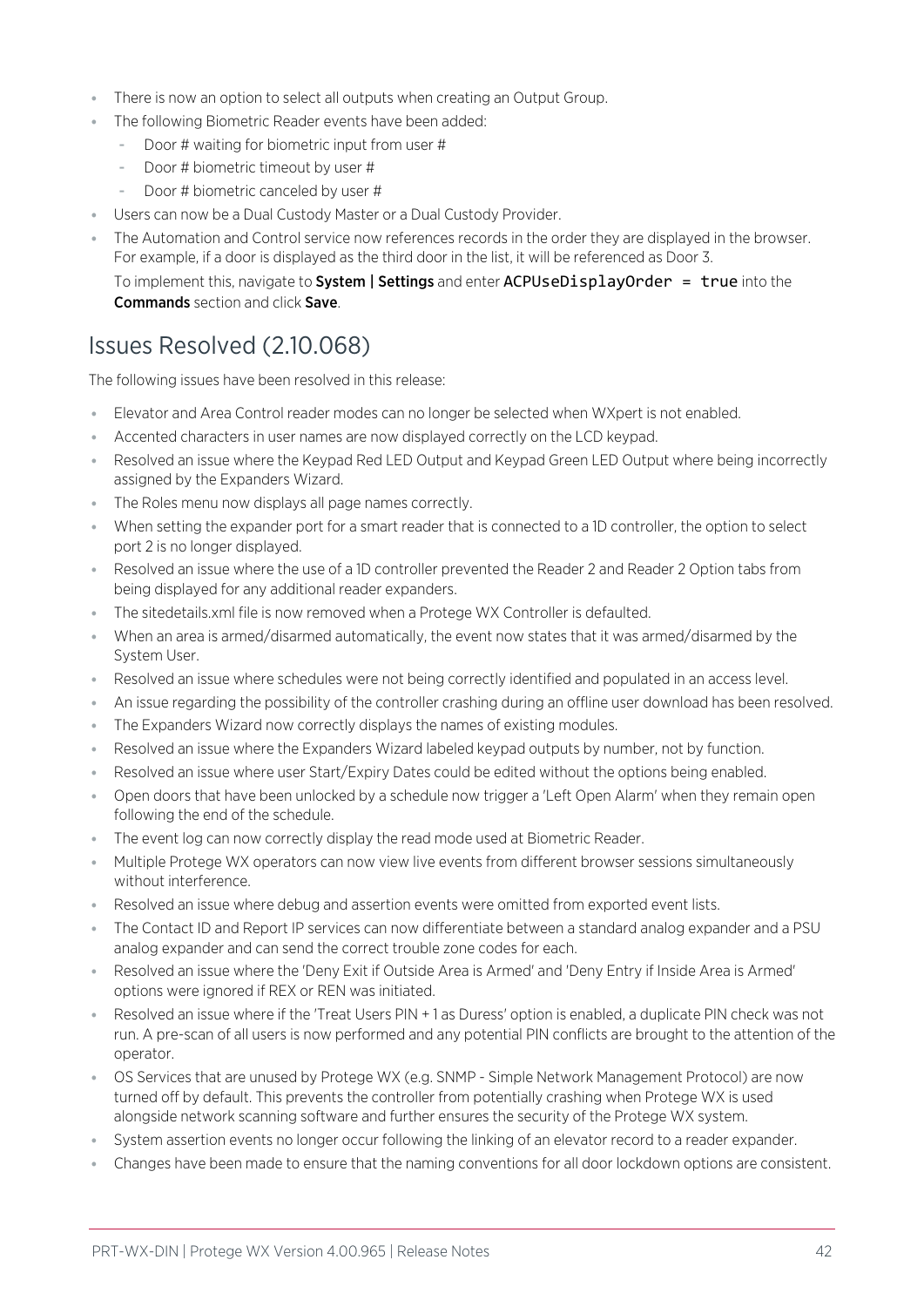- ⦁ Improvements have been made to the Automation and Control service that allows it to properly identify the status of its connection. These improvements prevent the service from locking up and denying connections when its initial connection has been lost.
- An undefined user is now recorded as an INVALID USER in the Protege WX event log.
- ⦁ Contact ID is now the only service that can be selected as the backup for the Report IP service.

# Version 2.10.060

# Issues Resolved (2.10.060)

The following issue has been resolved in this release:

Access Level programming now contains a Time To Activate Output setting to define the period the access level output is activated for.

# Version 2.10.056

# Feature Enhancements (2.10.056)

- ⦁ Significant improvements to the Expanders Wizard, including the ability to program any module (including PCB hardware) using the Expander Wizard.
- ⦁ New field added to the Expanders Wizard to allow you to specify the number of doors to be created.
- ⦁ If an addressed module is found without programming, you are now given the option to program it.
- ⦁ Output and Output Group tabs now added to the Access Levels page (Advanced mode only) to define the output that is activated when using the Reader Access Activates Output / Keypad Access Activates Output options when a user presents a valid card to a card reader or enters a valid user code at a keypad.
- ⦁ Activate Access Level Output options now added to Reader1 and Reader2 tabs (Advanced mode only).
- ⦁ When in the Security Wizard, the client codes now appear at the top of the respective Contact ID and Reporting IP sections.
- ⦁ Language support has been added for Estonian.
- Self-aware card/PIN duplicate checking has been added to User Wizard and User pages.
- The Database ID is now visible under Menu Groups and Areas enabling you to view the ID when programming items using a Touchscreen.
- ⦁ The maximum number of Automation points has been increased from 32 to 248.
- ⦁ When deleting an Expander module you are now prompted whether you would also like to delete the associated programming.
- ⦁ The Slave Comm option for Reader Expanders is now visible when in Basic mode.
- Service names are now shown in the Protege WX events list instead of the Record IDs.

# Issues Resolved (2.10.056)

- ⦁ If an invalid username or password is entered, the correct error message is now displayed.
- ⦁ Resolved an issue where some doors would not unlock in offline mode if the Controller had not been defaulted prior to downloading the new programming.
- Resolved an issue where badging at a reader while it was beeping to indicate exit delay could silence the reader beeper.
- ⦁ Adjusted the timing of the UDP module communications to address an issue where a heavily loaded slave network on an RDE2 could experience significant delays when all modules attempted to register at once.
- ⦁ Resolved a timing issue where door unlock on schedule occasionally failed. This problem only existed in build 191 of the firmware and could be worked around by enabling the 'Always check unlock schedule' option.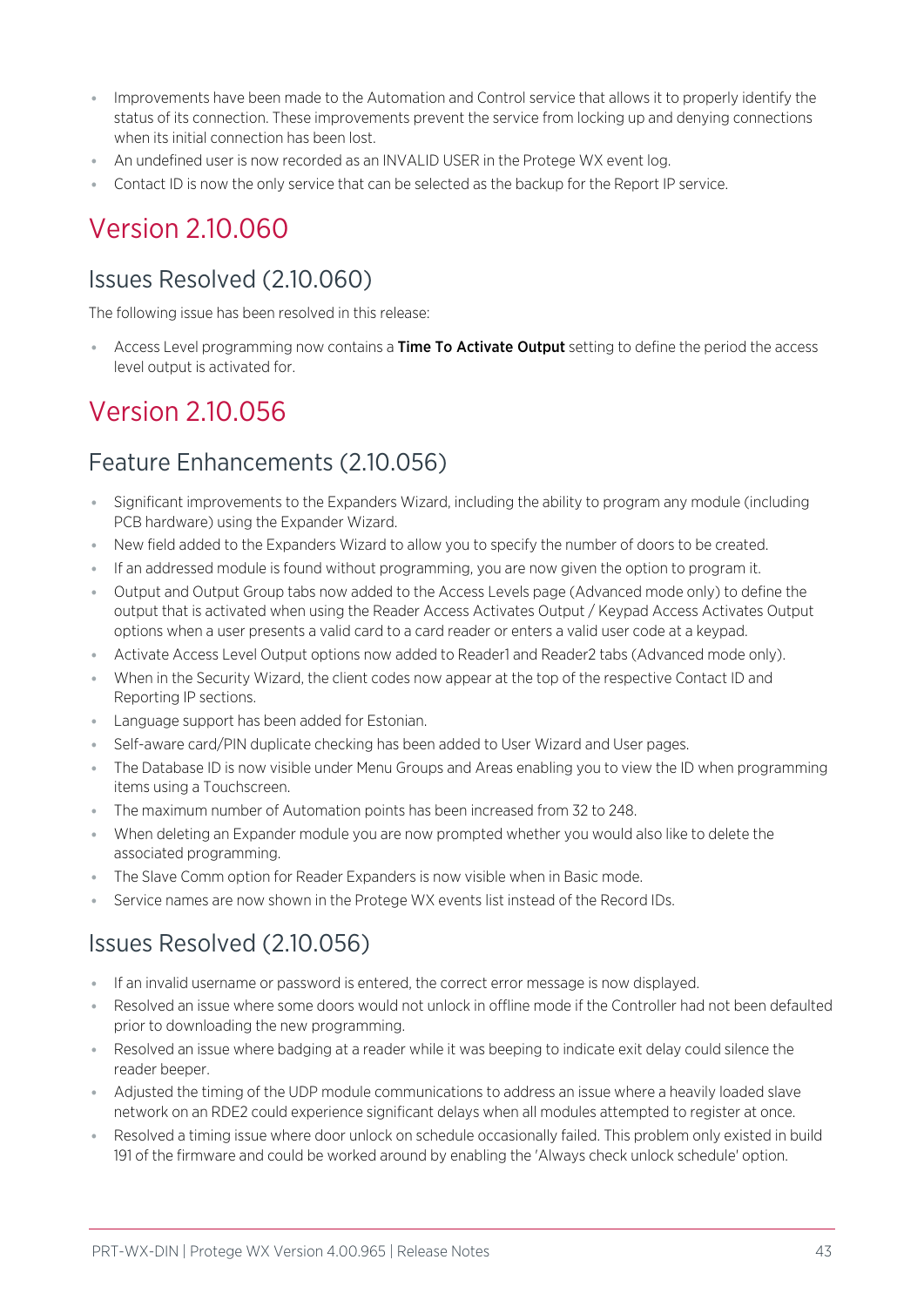- ⦁ Corrected an issue with extracting information from a Lock State packet received from a SALLIS Ethernet/RS-485 Router, causing troubles zone for Door Forced/Left Open linked to SALLIS Doors to trigger incorrectly within Protege WX.
- ⦁ All SALLIS Ethernet router and door online and offline events are now monitored by the Reader 1 Tamper Trouble Zone (12) for the Onboard Reader.
- ⦁ All SALLIS 485 router and door online and offline events are now monitored by the Reader 2 Tamper Trouble Zone (13) for the Onboard Reader.
- ⦁ Resolved an issue where SALLIS doors above address 10 would prevent all SALLIS operation.
- ⦁ Door lockdown now works correctly for Exit doors. Previously it would only check Entry doors.
- ⦁ Corrected an issue where a user could always arm/disarm the area assigned to a keypad regardless of their assigned access levels.
- ⦁ An intermittent problem that could result in a script error when logging in has been resolved.
- Toggle Function Output on 3 Reads and Activate Function Output on 3 Reads options have been read as Arming Modes when programming a Reader Expander.
- ⦁ If the access level is omitted from an imported CSV file, users are no longer automatically given installer access.
- ⦁ The Parity options under Custom Reader Format are now applied correctly.
- ⦁ The Onboard Reader beam detection on Inputs 3 and 7 now works correctly.
- ⦁ Defaulting a controller now correctly defaults the operator list to a single admin operator.
- ⦁ The Expanders Wizard now checks that a module has been correctly created before creating the module programming.
- ⦁ The Reader Location is now correctly programmed by the Access Control Wizard.
- ⦁ The Users wizard no longer adds 'All Areas' to a new access level when no areas are selected.
- ⦁ The Reader Location programmed in the Access Control Wizard now saves on completion of the wizard process.
- ⦁ An issue with the SALTO fields randomly populating in the Expander Wizard has now been fixed.
- ⦁ The Door Unlocked/Locked by Schedule events are now hidden when the Enable Open/Close Events On Schedule option is enabled.
- ⦁ The Always Check Unlock Schedule option now works correctly.
- ⦁ Corrected an issue where a UDP Report IP service would potentially block other UDP Report IP services if it couldn't open a port.
- ⦁ Moved the 'System started' event to before all other events.
- ⦁ A health status message now appears if the port hardware type is changed, prompting you to update the reader expander.
- ⦁ Corrected a problem with UDP responses slowing down over time which resolves connectivity issues with SALLIS Routers.
- ⦁ Resolved an issue with Door Pre-Alarm/Door Left Open processing not working correctly with Aperio locks
- ⦁ Online and offline detection events now included for the SALLIS 485 Router.
- ⦁ All SALLIS door low battery events are now monitored by Trouble Zone 3 for the Onboard Reader.
- ⦁ Resolved and issue with incorrect health status messages.
- ⦁ Added the ability to correctly handle correctly HID Prox 125kHz cards parsed from any SALLIS 125kHz Locks via both the Ethernet and the RS-485 version of SALLIS routers.

# Version 2.10.044

# New Features (2.10.044)

The following new feature has been added in this release:

## Localized Interface: Polish

The user interface is now available in **Polish**.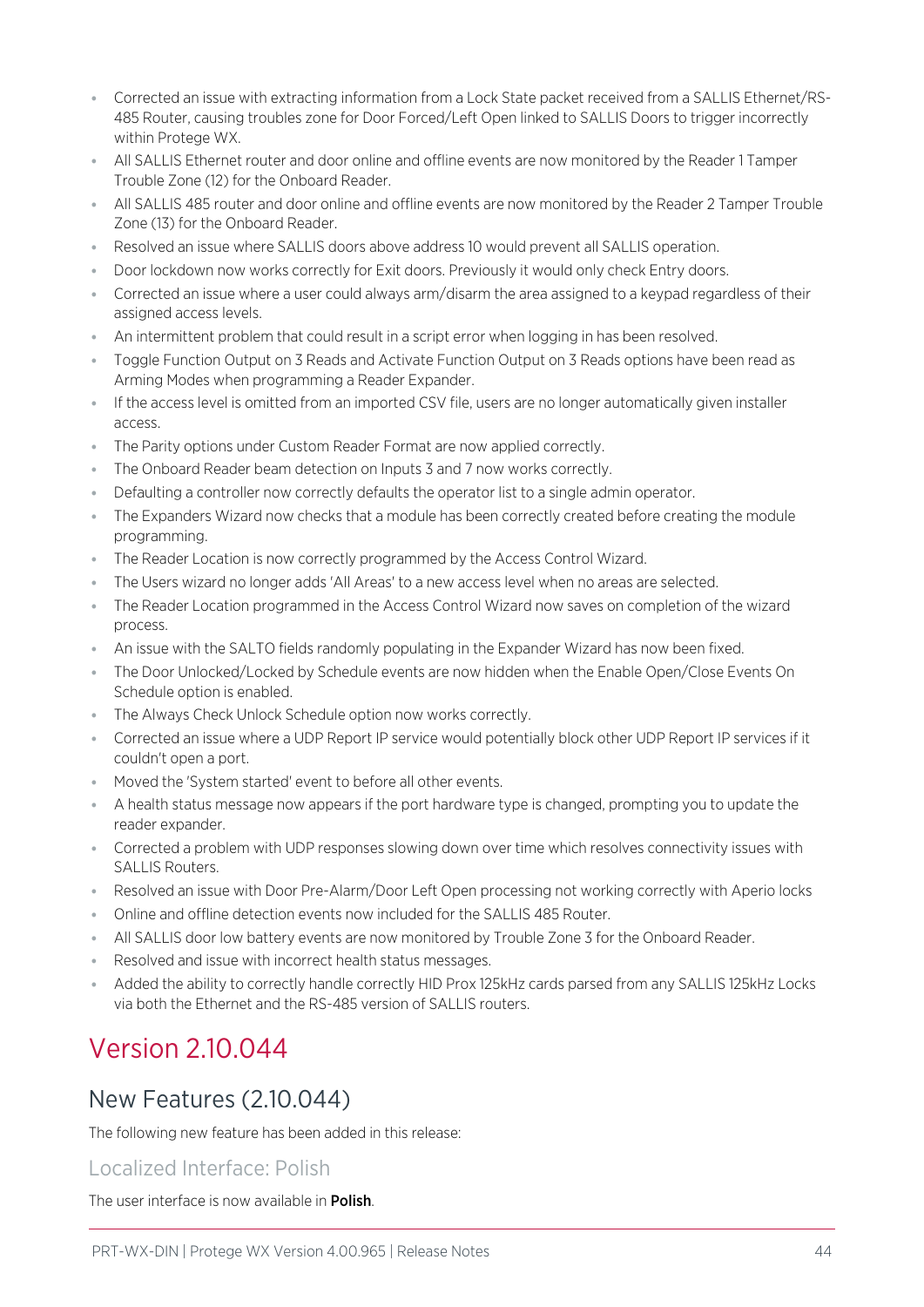The language is set at an Operator level (System | Operators):

# Issues Resolved (2.10.044)

This is a key update that addresses a known issue with IP Monitoring, and contains improvements to RS-485 module communication on large or high-traffic networks.

Anyone using IP Monitoring, or experiencing module offline issues, using PSU or ADC module analog channel logging, or with a system larger than 32 modules should apply this upgrade to enhance network stability.

Other issues addressed include:

- ⦁ Substantial performance improvements when importing users from a CSV file.
- ⦁ License details are now automatically removed when defaulting a controller.
- ⦁ Duplicate address checking now works correctly when creating a new Input, Output or Trouble Input.
- ⦁ When programming a Door the Area Disarmed AND Schedule Valid Unlock Door and Area Disarmed OR Schedule Valid Unlock Door options are now mutually exclusive, meaning you cannot incorrectly enable both options.
- The minimum user PIN length has been removed.
- ⦁ When adding a new user the surname field is now optional.
- ⦁ Trouble Inputs can now be created correctly.
- ⦁ Pressing the Enter key to login when using IE8 now works correctly.
- ⦁ When importing users from a CSV file the PIN is now optional.
- ⦁ An interment issue where the final step of the Security wizard failed to complete has been resolved.
- ⦁ Several cosmetic issues around translation of the user interface have been resolved.
- ⦁ When restarting a controller following a firmware update the progress indicator now displays correctly in Google Chrome.
- ⦁ All options related to Loiter functionality have been removed from the UI as they are not relevant to Protege WX.

# Version 2.10.039

## New Features (2.10.039)

The following new feature was introduced in this release:

### Localized Interface: French and Spanish

#### The user interface is now available in French and Spanish.

The language is set at an Operator level (System | Operators):

# Feature Enhancements (2.10.039)

⦁ Inputs and Input Types now have a Control Automation field enabling you to define the automation point that is activated when an input opens or closes. This can be used for various functions such as gardening irrigation, lighting circuits, etc.

You must also configure the appropriate options under the Input Type (Options 3 tab) in order to trigger the automation point.

# Issues Resolved (2.10.039)

- ⦁ When exporting events the date format no longer includes the day of the week (e.g. Tue 16/07/2013) making it possible to now sort the events by date.
- ⦁ The module type is now displayed correctly when programming an input.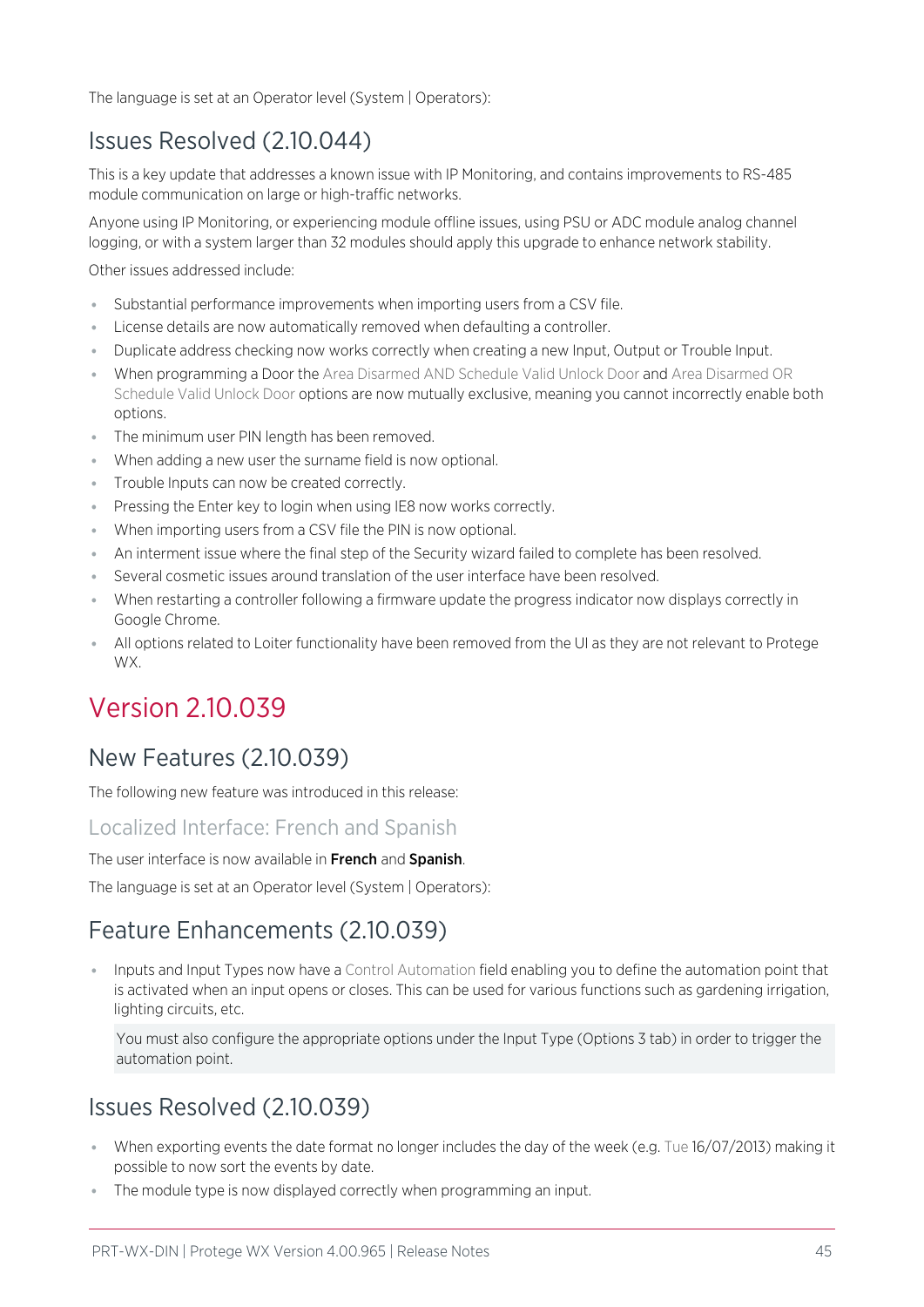- When programming a Smart Reader, if values are defined in any of the following fields they are now saved correctly:
	- Keypad to use for PINs Reader 1
	- Reader One Area Control Area
	- Reader One Elevator
	- Invert Floor Relays
	- Control Relays On Comm Failure
	- Relays Activated In Comm Failure
- Floor details are now saved correctly when programming Elevators.
- ⦁ If non-numerical characters are entered in the Facility/Card number fields they are now removed automatically.
- ⦁ If a user has more than one card the system now performs duplicate checking on all card details.

# Version 2.10.036

# Feature Enhancements (2.10.036)

- Firmware Version: Protege WX consists of multiple modules, each of which has its own version number. These are now combined into one firmware version number, which is displayed on the firmware page. If at any time you need to view the module version number, click the Current Firmware text and a full list will be displayed.
- **Licensing:** The Site/Installer details form has been moved into the License Update tab, and a new Protege WX registration page has been added to the website (www.ict.co/wx) to make the process more intuitive.
- Additional User Has Super Rights And Can Override Antipassback option added (Users | Options). When enabled, the user is deemed to be a super user and can unlock doors in a lockdown situation.

# Issues Resolved (2.10.036)

- ⦁ Progress bars continue to move correctly if the user navigates to a different tab.
- ⦁ Menu Groups can now be removed from an Access Level.
- ⦁ Registration page corrected for operation with IE8.

# Version 2.10.030

# New Features (2.10.030)

The following new features have been added in this release:

## Advanced Mode

Available to users that undertake optional WXpert training, Advanced Mode unlocks more comprehensive access control and intrusion detection features, as well as additional functions around building control and automation:

- Separate Arming and Disarming groups in Access Levels enabling you to differentiate between the areas a user is allowed to arm or disarm.
- ⦁ The addition of Floors, Floor Groups and Elevator Groups in Access Levels enabling you to define which floors and elevator cars a user has access to.
- ⦁ Additional Door options:
	- Slave Door option to provide the ability to set a door so it follows another door when it locks and unlocks. For example, this can be used to lock/unlock internal office doors automatically when the main entry door is locked or unlocked.
	- Interlock Door Group option that enables you to deny access to a door when other doors are not secure. Sometimes referred to as a mantrap or sally port system, this provides a controlled passageway where only one door can be opened at a time. Often used to separate non-secure areas from secure areas and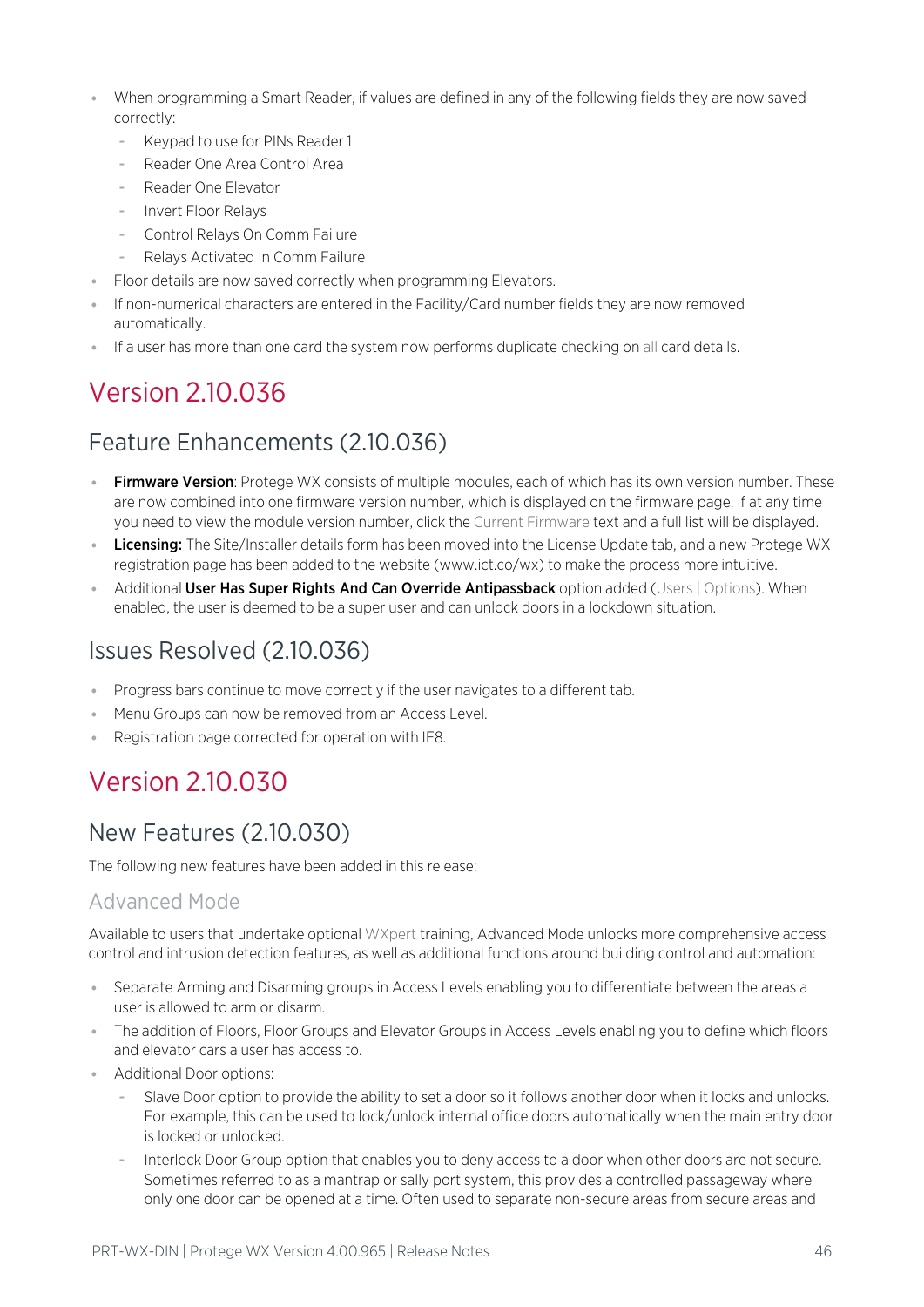prevent unauthorized access, or in high tech manufacturing to provide entry and exit chambers for clean rooms.

- ⦁ Area Counting functionality enabling you to control access to carparks and other building areas that require limited staff access.
- ⦁ The addition of the Commands option which can be used in conjunction with ICT Support to send manual commands to a device.
- ⦁ Elevator Control (low level only) to restrict a user's ability to select floors in an elevator car.
- ⦁ Automation & Control and C-BUS Services (requires an Automation license), providing a generic interface for integration with third party automation products such as Savant and those that use the Clipsal C-Bus protocol.
- ⦁ Custom Reader Format enabling you to define a custom Wiegand Reader format if none of the available preset options meet the format required.
- ⦁ A range of Programmable Functions allowing you to perform specific processing when a particular event or operation occurs, including:
	- Logic Control
	- Area Control
	- Door Control
	- Elevator Control
	- Virtual Door
	- Ripple Output
	- Input follows Output

### Unlocking Advanced Mode

Protege WX launches in basic mode. You must undertake an optional training course to become a 'WXpert' and unlock the advanced features.

To find out more about training, please contact ICT or your local distributor.

Once training has been completed, you will be given a new license file. Follow the steps for registering your Controller to complete the process.

### Operators and Roles

You are now able to define your own Operators and assign Roles to determine which pages are visible to the operator when they are logged in.

### To Add an Operator:

- Navigate to System | Operators and click Add.
- ⦁ Enter the operators credentials including a username and password:
- Select the appropriate Role to determine what access the operator has once logged in.
- **Click Save** to finish adding the Operator.

The system comes programmed with three preset roles: User, Master and Installer. These roles can be customized to meet your specific requirements by enabling/disabling certain pages, however caution should be taken when making changes (particularly to the Installer role), as removing permissions can prevent an operator from accessing the system.

### To Edit a Role

- Navigate to **System | Roles** and select the Role to edit.
- ⦁ Enable/disable options as required. If an option is enabled, that page will be visible. If it is disabled, that page is hidden.

## SALLIS Integration

SALLIS integration is a licensed feature that enables you to use SALTO standalone online devices within the Protege WX system, using SALLIS wireless technology.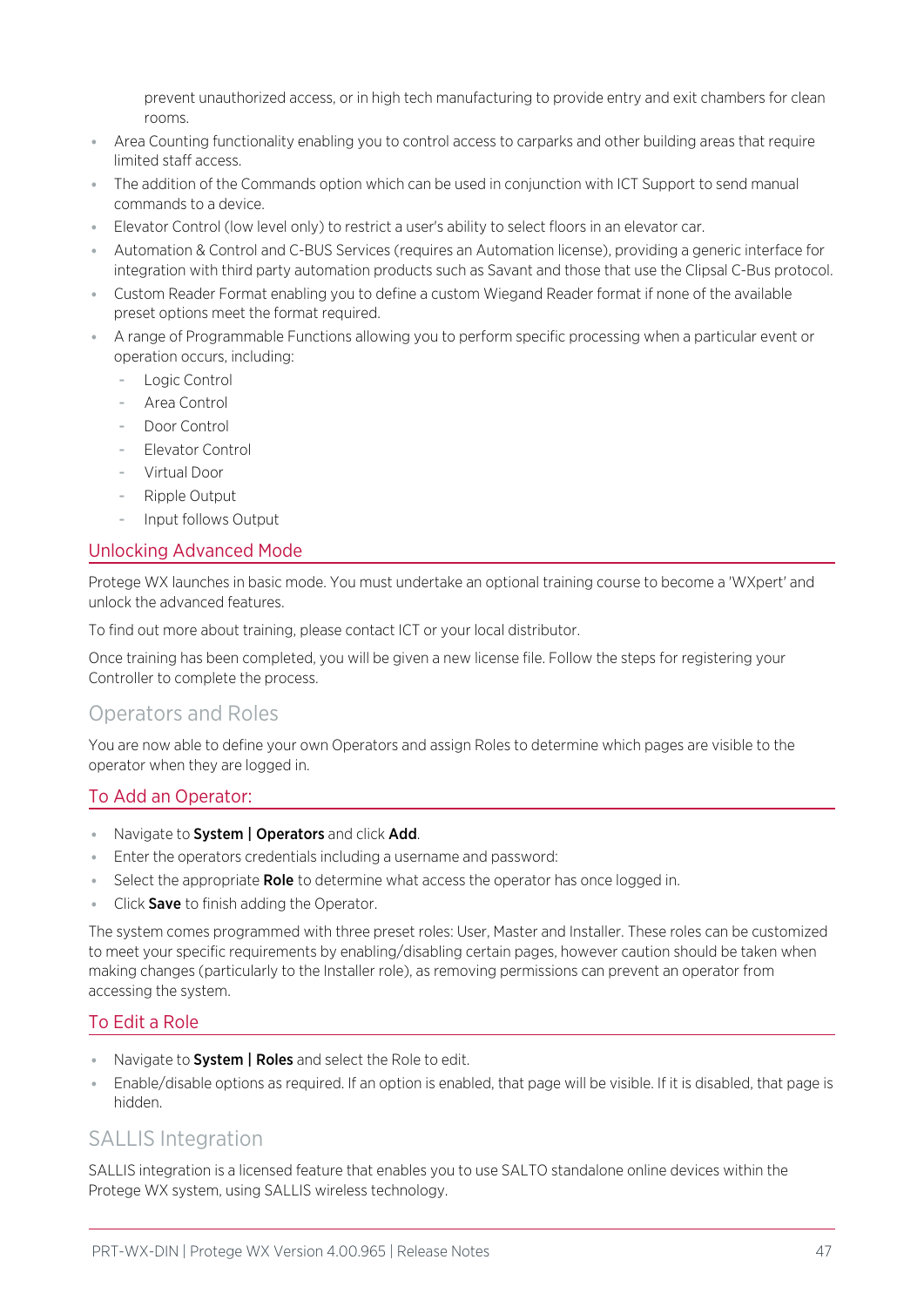SALLIS locks communicate via Nodes which are connected to a PoE Router. The Router communicates with Protege WX via the Ethernet.

- Select the Onboard Reader Expander and enable the **Enable Ethernet Router** option:
- **Enter the Port and IP Address of the SALLIS Router.**
- ⦁ Each wireless lock must then be configured as a Smart Reader (Expanders | Smart Readers).
	- Set the Expander Address to 1 (the Onboard Reader)
	- Set the Expander Port to Ethernet
	- Enter the **Address** of the lock (as defined in SALLIS)

For more information on configuration and operation of this feature, please see the relevant Application Note available on the ICT Website (www.ict.co).

## CSV User Import

The User Import feature enables you to transfer user data from an external source into Protege WX, automatically mapping the user information to the corresponding fields in Protege WX.

**Important:** The CSV file must be in the following format:

### FirstName,LastName,FullName,Facility,Card,PIN,AccessLevel

The following rules apply:

- ⦁ Each field must have a value, however the firstname/lastname can be omitted if the fullname is used, and vice versa.
- The facility can be omitted **if** it is prepended to the card number and separated with a colon (e.g. 123:4567).
- ⦁ The Access Level must exist before import. If a match is not found, the access level is not assigned.
- ⦁ The PIN and Card must be unique for each user.
- ⦁ The file cannot contain a header row.

The following are valid examples:

Joe,Stanley,Joe Stanley,123,4587,1418,Warehouse Staff Georgia,Smith,,123,4654,6884,Warehouse Staff ,,Billy Randall,123,4727,3492,Warehouse Staff Frank,Powell,,,123:4639,3160,Warehouse Staff

### To Import Users From a CSV File:

- Navigate to Users | Users and select the Import button from the toolbar.
- Browse to and select the CSV File you wish to import the users from, then click OK.
- ⦁ The Users records are created and a message displayed to indicate the action was successful.

## CSV Event Export

The Event Export feature enables you to extract event data as a CSV file which can then be formatted and manipulated as required to create custom reports.

### To Export Events:

- Navigate to **Monitoring | Events** and select the Export button from the toolbar.
- $\bullet$  Select the date range you wish to include events from, then click  $OK$ . A CSV file is created.

Depending on your browser settings, you may be prompted to save the file otherwise it is downloaded automatically to your Downloads folder.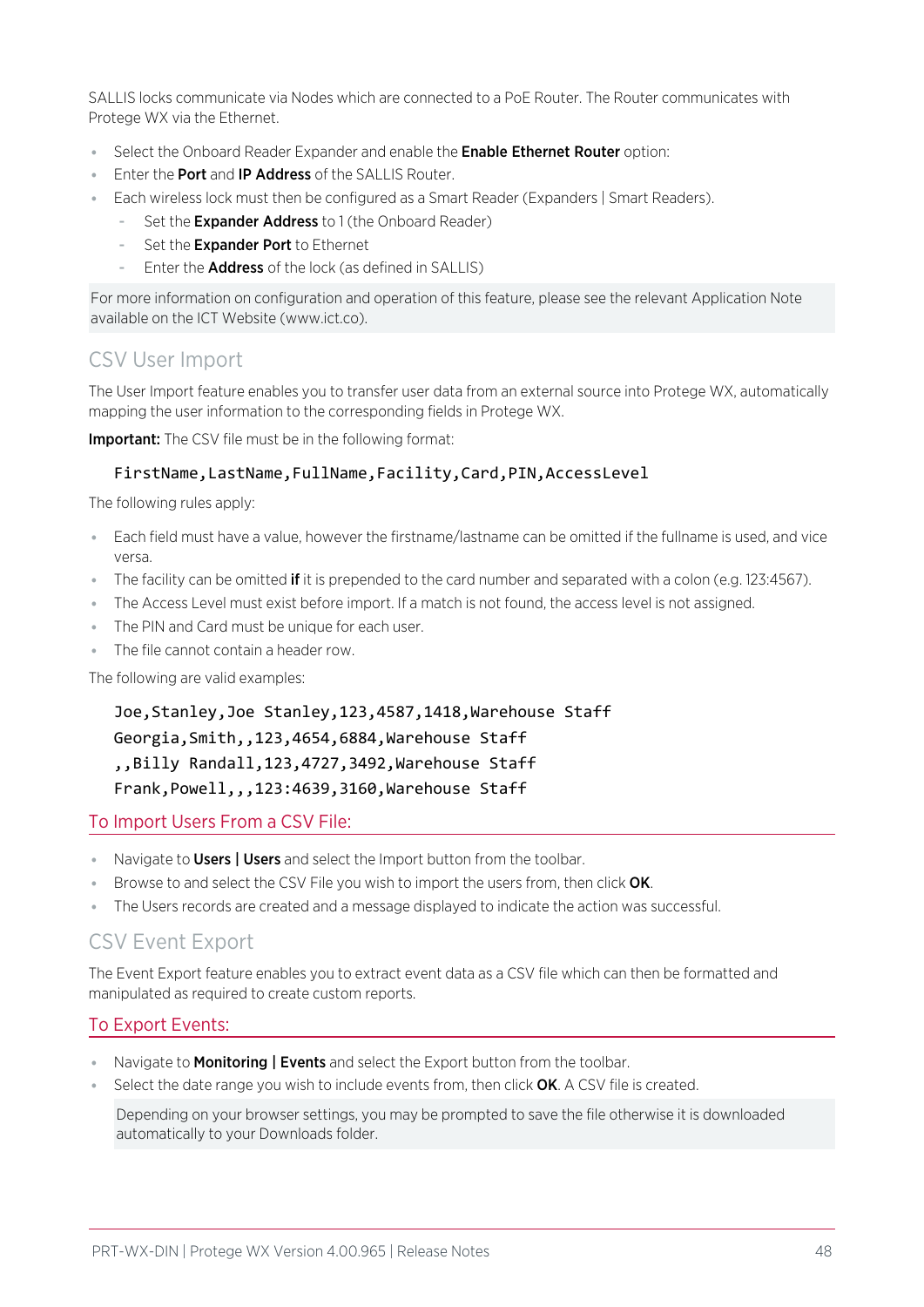# Feature Enhancements (2.10.030)

The following enhancements have been made to existing features in this release:

- ⦁ The input limit/maximum length for both Facility Codes and Card Numbers is now set to 10.
- ⦁ CTRL+Click and Shift+Click selection has been implemented for:
	- Access Level (Area Groups, Doors, Door Groups, Floor Groups, Elevator Groups, Menu Groups)
	- Area Groups (Areas)
	- Door Groups (Doors)
	- Output Groups (Outputs)
	- Schedules (Holiday Groups)
	- Users (Access Levels)
	- Holiday Groups (Holidays)

This allow you to select multiple items that have been assigned to the record (such as the number of doors assigned to a door group) and delete them in one action rather than having to delete each item individually

# Issues Resolved (2.10.030)

This release resolves a number of issues:

- ⦁ Clicking Live View on the All Events page no longer causes the clock to speed up.
- ⦁ If a door has been deleted it no longer appears as 'undefined' in the User Wizard .
- ⦁ Area status is now correctly displayed when an area is in Exit Delay.
- ⦁ When programming a Phone Number, the Secondary Phone Number field is now disabled/dimmed out unless an operating schedule has been defined.
- ⦁ When programming the Contact ID Service through the Security Wizard the second phone number is now correctly labeled and linked to the Backup Phone Number.
- ⦁ Changing the Controller time to 12:00 noon now displays the time correctly as 12:00pm and not 12:00am.
- Setting he Controller time to use the time and date of the PC now sets the clock to the current second, not just the current minute.
- ⦁ The Logged on at field on the home page now uses the same data format as the Protege WX clock.
- ⦁ When assigning an operating schedule to a menu group, the secondary menu group is now activated when the schedule ends.
- ⦁ Addresses are only marked as duplicates under the Expander Addressing when both the expander type and address match.
- ⦁ When adding a keypad through the wizard only 2 keypad inputs are now created.
- ⦁ A number of minor/cosmetic corrections to the user interface.